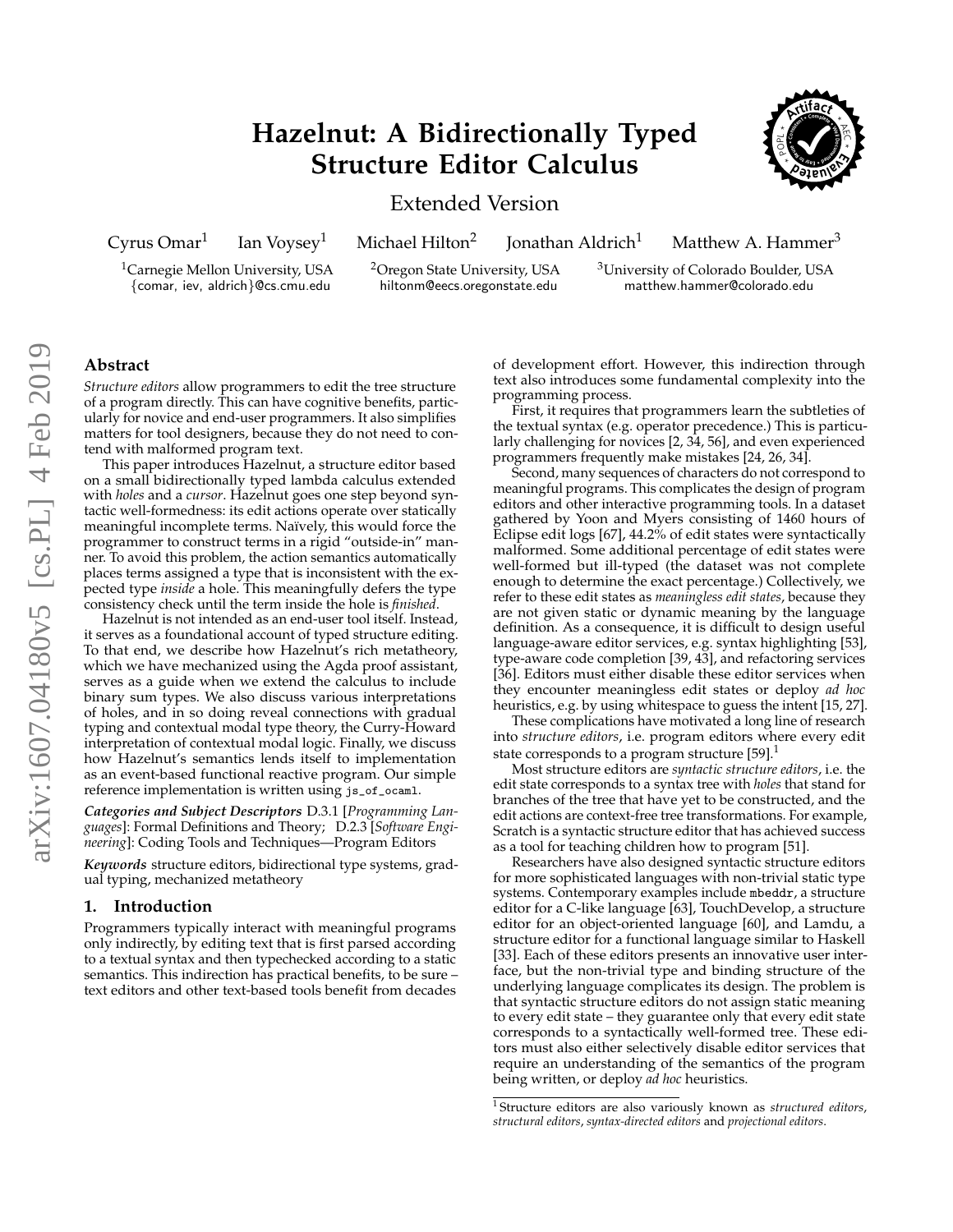This paper develops a principled solution to this problem. We introduce Hazelnut, a *typed structure editor* based on a bidirectionally typed lambda calculus extended to assign static meaning to expressions and types with holes, which we call **H-expressions** and **H-types**. Hazelnut's formal *action semantics* maintains the invariant that every edit state is a statically meaningful (i.e. well-H-typed) H-expression with a single superimposed *cursor*. We call H-expressions and Htypes with a cursor **Z-expressions** and **Z-types** (so prefixed because our encoding follows Huet's *zipper* pattern [\[25\]](#page-13-10).)

Naïvely, enforcing an injunction on ill-H-typed edit states would force programmers to construct programs in a rigid "outside-in" manner. For example, the programmer would often need to construct the outer function application form before identifying the intended function. To address this problem, Hazelnut leaves newly constructed expressions *inside* a hole if the expression's type is inconsistent with the expected type. This meaningfully defers the type consistency check until the expression inside the hole is *finished*. In other words, holes appear both at the leaves and at the internal nodes of an H-expression that remain under construction.

The remainder of this paper is organized as follows:

- We begin in Sec. [2](#page-1-0) with two examples of edit sequences to develop the reader's intuitions.
- We then give a detailed overview of Hazelnut's semantics and metatheory, which has been mechanized using the Agda proof assistant, in Sec. [3.](#page-2-0)
- Hazelnut is a foundational calculus, i.e. a calculus that language and editor designers are expected to extend with higher level constructs. We extend Hazelnut with binary sum types in Sec. [4](#page-8-0) to demonstrate how Hazelnut's rich metatheory guides one such extension.
- In Sec. [5,](#page-9-0) we briefly describe how Hazelnut's action semantics lends itself to efficient implementation as a functional reactive program. Our reference implementation is written using the OCaml React library and js\_of\_ocaml.
- In Sec. [6,](#page-10-0) we summarize related work. In particular, much of the technical machinery needed to handle type holes coincides with machinery developed for gradual type systems. Similarly, expression holes can be interpreted as the closures of contextual modal type theory, which, by its correspondence with contextual modal logic, suggests logical foundations for the system.
- We conclude in Sec. [7](#page-12-0) by summarizing our vision of a principled science of structure editor design rooted in type theory, and suggest a number of future directions.

The supplemental material can be accessed from:

<http://cs.cmu.edu/~comar/hazelnut-popl17/>

### <span id="page-1-0"></span>**2. Programming in Hazelnut**

#### **2.1 Example 1: Constructing the Increment Function**

Figure [1](#page-1-1) shows an edit sequence that constructs the increment function, of type (num  $\rightarrow$  num), starting from the empty hole via the indicated sequence of actions. We will introduce Hazelnut's formal syntax and define the referenced rules in Sec. [3.](#page-2-0)<sup>[2](#page-1-2)</sup> First, let us build some high-level intuitions.

The edit state in Hazelnut is a Z-expression,  $\hat{e}$ . Every Zexpression has a single H-expression, *e*˙, or H-type, *τ*˙, under

| #  | Z-Expression                                                                                  | <b>Next Action</b> | Rule  |
|----|-----------------------------------------------------------------------------------------------|--------------------|-------|
| 1  |                                                                                               | $constant$ $1am x$ | (13e) |
| 2  | $\lambda x.$ (1) : ( $\triangleright$ (1) $\triangleleft \rightarrow$ (1))                    | construct num      | (12b) |
| 3  | : $(\triangleright \text{num} \triangleleft \rightarrow \text{()}$<br>$\lambda x.$ (1)        | move parent        | 6c)   |
| 4  | : $\triangleright$ (num $\rightarrow$ ( ))<br>$\lambda x.$ (  )                               | move child 2       | (6b)  |
| 5  | $(\text{num} \rightarrow \triangleright (\parallel \triangleleft$<br>$\lambda x$ . (1)        | construct num      | (12b) |
| 6  | $\lambda x.$ (1) : (num $\rightarrow$ $\triangleright$ num $\triangleleft$ )                  | move parent        | (6d)  |
| 7  | $\lambda x.$ (1) : $\triangleright$ (num $\rightarrow$ num)                                   | move parent        | (8d)  |
| 8  | $\lambda x$ .(  ))<br>$(\texttt{num} \rightarrow \texttt{num})$<br>$\ddot{\cdot}$             | move child 1       | (8a)  |
| 9  | $\triangleright (\lambda x. \text{(I)} \setminus \triangleleft : (\text{num} \to \text{num})$ | move child 1       | (8e)  |
| 10 | $\lambda x.\triangleright(\parallel\le) : (\text{num} \to \text{num})$                        | $constant$ var $x$ | (13c) |
| 11 | $\lambda x.\triangleright x\triangleleft$ : (num $\rightarrow$ num)                           | construct plus     | (13l) |
| 12 | $\lambda x.(x + \triangleright (\parallel\triangleleft))$ : (num $\rightarrow$ num)           | construct lit 1    | (13j) |
| 13 | $\lambda x.(x + b1\triangleleft))$<br>$\mathsf{num} \to \mathtt{num}$<br>$\ddot{\cdot}$       |                    |       |

<span id="page-1-1"></span>**Figure 1.** Constructing the increment function in Hazelnut.

|    | now assume <i>incr</i> : $num \rightarrow num$            |                           |                   |  |  |
|----|-----------------------------------------------------------|---------------------------|-------------------|--|--|
| #  | <b>Next Action</b><br>Z-Expression                        |                           |                   |  |  |
| 14 |                                                           | construct var <i>incr</i> | (13c)             |  |  |
| 15 | $\triangleright$ incr $\triangleleft$                     | construct ap              | (13h)             |  |  |
| 16 | $incr(\triangleright(\parallel\triangleleft)$             | construct var <i>incr</i> | (13d)             |  |  |
| 17 | $incr(\sqrt{sincr}\lvert\mathbf{r}\rvert)$                | construct ap              | (13h)             |  |  |
| 18 | $incr(\ incr(\triangleright(\  \triangleleft)))$          | construct lit 3           | (13i)             |  |  |
| 19 | $incr(\left(\sqrt{23}\right))$                            | move parent               | (8 <sub>i</sub> ) |  |  |
| 20 | $incr((\triangleright incr(3) \triangleleft))$            | move parent               | (8p)              |  |  |
| 21 | $incr(\triangleright (incr(\underline{3}))\triangleleft)$ | finish                    | (16b)             |  |  |
| 22 | $incr(\triangleright incr(3) \triangleleft)$              |                           |                   |  |  |

<span id="page-1-3"></span>**Figure 2.** Applying the increment function.

the cursor, typeset *⊳e*⊲ or  $\triangleright$ **i**< $\cdot$ , respectively.<sup>[3](#page-1-4)</sup> For example, on Line 1, the empty expression hole,  $\langle \parallel$ , is under the cursor.

Actions act relative to the cursor. The first action, on Line 1, is construct lam *x*. This results in the Z-expression on Line 2, consisting of a lambda abstraction with argument *x* under an arrow type ascription. The cursor is placed (arbitrarily) on the argument type hole.

The actions on Lines 2-5 complete the type ascription. In particular, the construct num action constructs the num type at the cursor and the move parent and move child 2 action sequence moves the cursor to the next hole. In practice, an editor would also define compound movement actions, e.g. an action that moves the cursor directly to the next hole, in terms of these primitive movement actions.

After moving to the function body, Lines 10-12 complete it by first constructing the variable  $x$ , then constructing the plus form, and finally constructing the number literal 1. Notice that we did not need to construct the function body in an "outsidein" manner, i.e. we constructed *x* before constructing the outer plus form inside which *x* ultimately appears. The transient function bodies, *x* and  $(x + \mathbf{I})$ , can be checked against the given return type, num (as we will detail in Sec. [3.1.](#page-2-1))

#### **2.2 Example 2: Applying the Increment Function**

Figure [2](#page-1-3) shows an edit sequence that constructs the expression *incr*(*incr*(3)), where *incr* is assumed bound to the increment function from Figure [1.](#page-1-1)

We begin on Line 14 by constructing the variable *incr*. Line 15 then constructs the application form with *incr* in function position, leaving the cursor on a hole in the argument position. Notice again that we did not construct the outer application form before identifying the function being applied.

<span id="page-1-2"></span><sup>2</sup> For concision, the column labeled **Rule** in Figures [1](#page-1-1) and [2](#page-1-3) indicates only the relevant *non-zipper* rule (see Sec. [3.3.8.](#page-7-0)) The reader is encouraged to follow along with these examples using the reference implementation. The derivations for these examples are also available in the Agda mechanization.

<span id="page-1-4"></span><sup>&</sup>lt;sup>3</sup> The reference implementation omits the triangles, while the Agda mechanization necessarily omits the colors.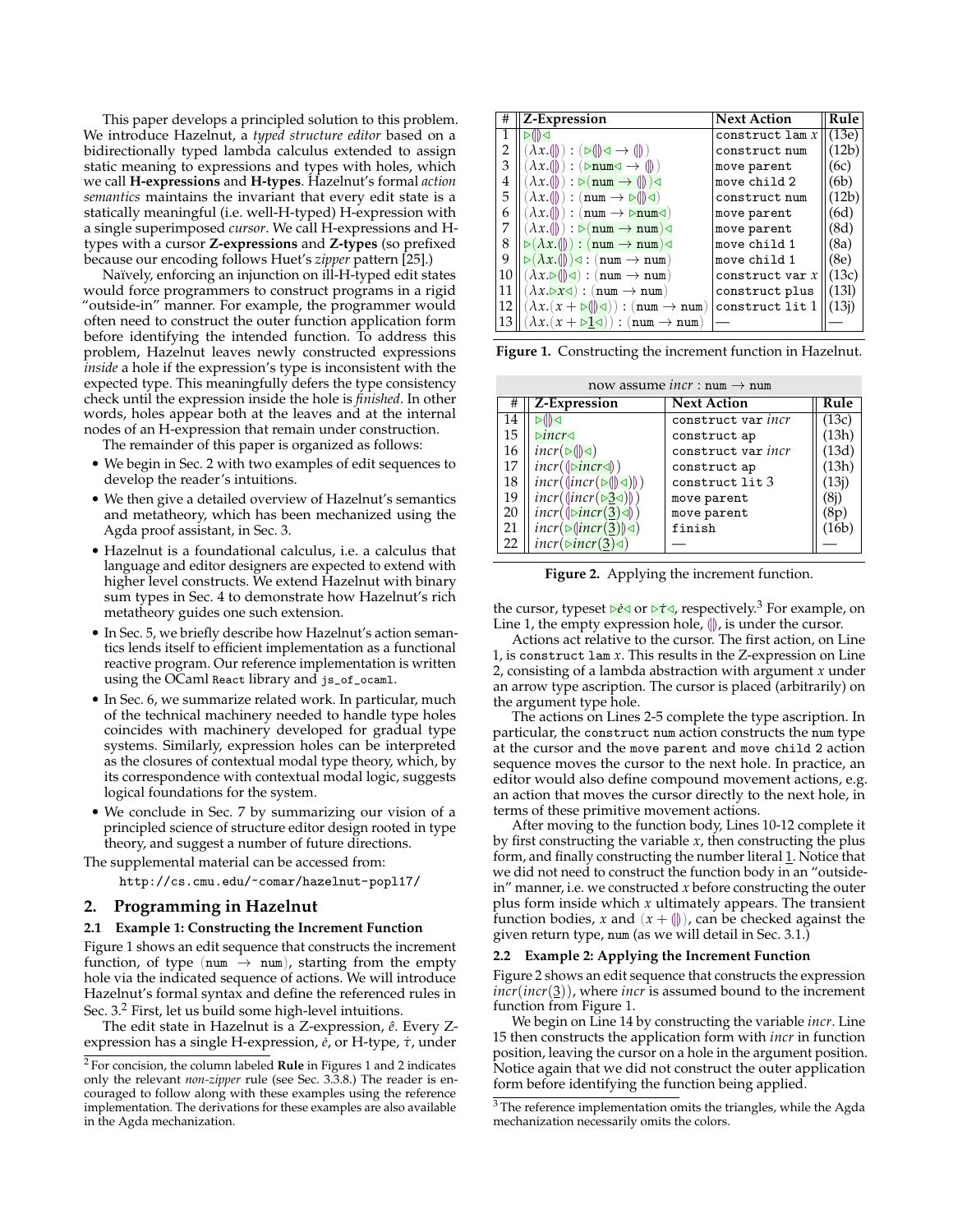We now need to apply *incr* again, so we perform the same action on Line 16 as we did on Line 14, i.e. construct var *incr*. In a syntactic structure editor, performing such an action would result in the following edit state:

#### $incr(\triangleright$ *incr* $\triangleleft)$

This edit state is ill-typed (after *cursor erasure*): the argument of *incr* must be of type num but here it is of type (num  $\rightarrow$  num). Hazelnut does not allow such an edit state to arise.

We could alternatively have performed the construct ap action on Line 16. This would result in the following edit state, which is well-typed according to the static semantics that we will define in the next section:

#### $incr(\mathbb{D}(\triangleright\mathbb{D}\triangleleft))$

The problem is that the programmer is not able to identify the intended function, *incr*, before constructing the function application form. This stands in contrast to Lines 14-15.

Hazelnut's action semantics addresses this problem: rather than disallowing the construct var *incr* action on Line 16, it leaves *incr* inside a hole:

#### $incr(\sqrt{liner\cdot M})$

This defers the type consistency check, exactly as an empty hole in the same position does. One way to think about nonempty holes is as an internalization of the "squiggly underline" that text or syntactic structure editors display to indicate a type inconsistency. By internalizing this concept, the presence of a type inconsistency does not leave the entire program formally meaningless.

The expression inside a non-empty hole must itself be welltyped, so the programmer can continue to edit it. Lines 17-18 proceed to apply the inner mention of *incr* to a number literal, 3. Finally, Lines 18-19 move the cursor to the non-empty hole and Line 21 performs the finish action. The finish action removes the hole if the type of the expression inside the hole is consistent with the expected type, as it now is. This results in the final edit state on Line 22, as desired. In practice, the editor might automatically perform the finish action as soon as it becomes possible, but for simplicity, Hazelnut formally requires that it be performed explicitly.

## <span id="page-2-0"></span>**3. Hazelnut, Formally**

The previous section introduced Hazelnut by example. In this section, we systematically define the following structures:

- **H-types** and **H-expressions** (Sec. [3.1\)](#page-2-1), which are types and expressions with holes. H-types classify H-expressions according to Hazelnut's **bidirectional static semantics**.
- **Z-types** and **Z-expressions** (Sec. [3.2\)](#page-3-0), which superimpose a *cursor* onto H-types and H-expressions, respectively (following Huet's *zipper pattern* [\[25\]](#page-13-10).) Every Z-type (resp. Zexpression) corresponds to an H-type (resp. H-expression) by *cursor erasure*.
- **Actions** (Sec. [3.3\)](#page-3-1), which act relative to the cursor according to Hazelnut's **bidirectional action semantics**. The action semantics enjoys a rich metatheory. Of particular note, the *sensibility theorem* establishes that every edit state is well-typed after cursor erasure.

Our overview below omits certain "uninteresting" details. The supplement includes the complete collection of rules, in definitional order. These rules, along with the proofs of all of the metatheorems discussed in this section (and several omitted auxiliary lemmas), have been mechanized using the Agda proof assistant [\[41\]](#page-13-11) (discussed in Sec. [3.5.](#page-8-1))

HTyp *<sup>τ</sup>*˙ ::<sup>=</sup> (*τ*˙ <sup>→</sup> *<sup>τ</sup>*˙) <sup>|</sup> num <sup>|</sup> LM HExp *<sup>e</sup>*˙ ::<sup>=</sup> *<sup>x</sup>* <sup>|</sup> (*λx*.*e*˙) <sup>|</sup> *<sup>e</sup>*˙(*e*˙) <sup>|</sup> *<sup>n</sup>* <sup>|</sup> (*e*˙ <sup>+</sup> *<sup>e</sup>*˙) <sup>|</sup> *<sup>e</sup>*˙ : *<sup>τ</sup>*˙ <sup>|</sup> LM <sup>|</sup> <sup>L</sup>*e*˙<sup>M</sup>

<span id="page-2-2"></span>**Figure 3.** Syntax of H-types and H-expressions. Metavariable *x* ranges over variables and *n* ranges over numerals.

$$
\frac{\dot{\Gamma} \vdash \dot{e} \Rightarrow \dot{\tau}}{\dot{\Gamma}, x : \dot{\tau} \vdash x \Rightarrow \dot{\tau}}
$$

<span id="page-2-8"></span>
$$
\frac{\dot{\Gamma} \vdash \dot{e}_1 \Rightarrow \dot{\tau}_1 \qquad \dot{\tau}_1 \blacktriangleright_{\rightarrow} (\dot{\tau}_2 \rightarrow \dot{\tau}) \qquad \dot{\Gamma} \vdash \dot{e}_2 \Leftarrow \dot{\tau}_2}{\dot{\Gamma} \vdash \dot{e}_1(\dot{e}_2) \Rightarrow \dot{\tau}}
$$
 (1b)

<span id="page-2-9"></span><span id="page-2-6"></span>
$$
\overline{\dot{\Gamma} \vdash \underline{n} \Rightarrow \text{num}} \tag{1c}
$$

(1a)

<span id="page-2-10"></span>
$$
\frac{\dot{\Gamma} \vdash \dot{e}_1 \Leftarrow \texttt{num} \qquad \dot{\Gamma} \vdash \dot{e}_2 \Leftarrow \texttt{num}}{\dot{\Gamma} \vdash (\dot{e}_1 + \dot{e}_2) \Rightarrow \texttt{num}} \qquad \qquad (1d)
$$

<span id="page-2-11"></span>
$$
\frac{\dot{\Gamma} \vdash \dot{e} \Leftarrow \dot{\tau}}{\dot{\Gamma} \vdash \dot{e} : \dot{\tau} \Rightarrow \dot{\tau}}
$$
\n(1e)

<span id="page-2-12"></span>
$$
\overline{\Gamma \vdash \langle \rangle \Rightarrow \langle \rangle}
$$
 (1f)

<span id="page-2-13"></span>
$$
\frac{\dot{\Gamma} \vdash \dot{e} \Rightarrow \dot{\tau}}{\dot{\Gamma} \vdash (\dot{e}) \Rightarrow (\mathbb{I})} \tag{1g}
$$

Γ˙ ` *e*˙ ⇐ *τ*˙ *e*˙ analyzes against *τ*˙

<span id="page-2-7"></span>
$$
\frac{\dot{\tau} \blacktriangleright_{\rightarrow} (\dot{\tau}_1 \rightarrow \dot{\tau}_2) \qquad \dot{\Gamma}, x : \dot{\tau}_1 \vdash \dot{e} \Leftarrow \dot{\tau}_2}{\dot{\Gamma} \vdash (\lambda x. \dot{e}) \Leftarrow \dot{\tau}}
$$
 (2a)

<span id="page-2-4"></span><span id="page-2-3"></span>
$$
\frac{\dot{\Gamma} \vdash \dot{e} \Rightarrow \dot{\tau}^{\prime} \qquad \dot{\tau} \sim \dot{\tau}^{\prime}}{\dot{\Gamma} \vdash \dot{e} \Leftarrow \dot{\tau}}
$$
 (2b)

#### **Figure 4.** H-type synthesis and analysis.

| $ \dot{\tau} \sim \dot{\tau}'  \dot{\tau}$ and $\dot{\tau}'$ are consistent |  |                                                                                                                                                                                                               |      |
|-----------------------------------------------------------------------------|--|---------------------------------------------------------------------------------------------------------------------------------------------------------------------------------------------------------------|------|
|                                                                             |  | $\frac{\dot{\tau}_1 \sim \dot{\tau}_1'}{\ \vec{v}\  \sim \dot{\tau}} \quad \frac{\dot{\tau}_1 \sim \dot{\tau}_1'}{\ \vec{v}_1 \to \vec{\tau}_2\  \sim (\dot{\tau}_1' \to \dot{\tau}_2')} \quad \text{(3a-d)}$ |      |
|                                                                             |  | $\big  \, \dot{\tau} \blacktriangleright_{\rightarrow} (\dot{\tau}_1 \rightarrow \dot{\tau}_2) \, \big  \, \dot{\tau}$ has matched arrow type $(\dot{\tau}_1 \rightarrow \dot{\tau}_2)$                       |      |
|                                                                             |  | $\frac{1}{(\mathbb{D} \blacktriangleright_{\rightarrow} (\mathbb{D} \rightarrow \mathbb{D})}$ (4a) $\frac{1}{(\tau_1 \rightarrow \tau_2) \blacktriangleright_{\rightarrow} (\tau_1 \rightarrow \tau_2)}$      | (4b) |

<span id="page-2-5"></span>**Figure 5.** H-type consistency and matched arrow types.

#### <span id="page-2-1"></span>**3.1 H-types and H-expressions**

Figure [3](#page-2-2) defines the syntax of H-types, *τ*˙, and H-expressions, *e*˙. Most forms correspond directly to those of the simply typed lambda calculus (STLC) extended with a single base type, num, of numbers (cf. [\[22\]](#page-13-12).) The number expression corresponding to the mathematical number *n* is drawn *n*, and for simplicity, we define only a single arithmetic operation,  $(e + e)$ . The form *e*˙ : *τ*˙ is an explicit *type ascription*. In addition to these standard forms, *type holes* and *empty expression holes* are both drawn  $\Box$  and *non-empty expression holes* are drawn  $\Diamond$ *ė* $\Diamond$ . Types and expressions that contain no holes are *complete types* and *complete expressions*, respectively.

Hazelnut's static semantics is organized as a *bidirectional type system* [\[9,](#page-13-13) [10,](#page-13-14) [14,](#page-13-15) [47\]](#page-14-7) around the two mutually defined judgements in Figure [4.](#page-2-3) Derivations of the type analysis judgement,  $\dot{\Gamma} \vdash \dot{e} \Leftarrow \dot{\tau}$ , establish that  $\dot{e}$  can appear where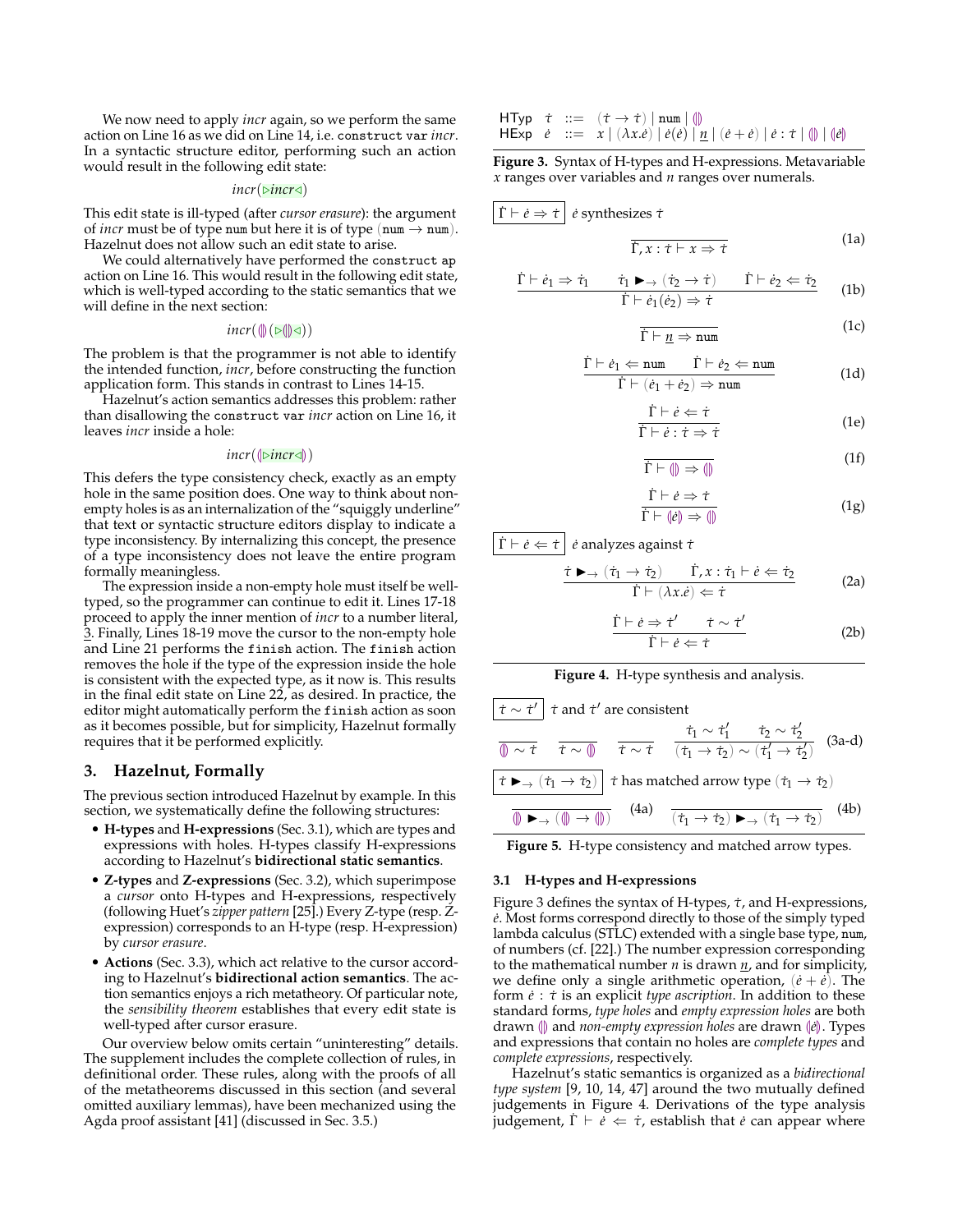an expression of type *τ*˙ is expected. Derivations of the type synthesis judgement,  $\dot{\Gamma}$  *⊨ è* ⇒ *τ*<sup>*,*</sup> synthesize (a.k.a. *locally infer* [\[47\]](#page-14-7)) a type from  $\dot{e}$ . Type synthesis is necessary in positions where an expected type is not available (e.g. at the top level.) Algorithmically, the type is an "input" of the type analysis judgement, but an "output" of the type synthesis judgement. Making a judgemental distinction between these two notions will be essential in our action semantics (Sec. [3.3.](#page-3-1))

If an expression is able to synthesize a type, it can also be analyzed against that type, or any other *consistent* type, according to the *subsumption rule*, Rule [\(2b\)](#page-2-4).

The *H-type consistency judgement, τ* ∼ *τ',* that appears as a premise in the subsumption rule is a reflexive and symmetric (but not transitive) relation between H-types defined judgementally in Figure [5.](#page-2-5) This relation coincides with equality for complete H-types. Two incomplete H-types are consistent if they differ only at positions where a hole appears in either type. The type hole is therefore consistent with every type. This notion of H-type consistency coincides with the notion of type consistency that Siek and Taha discovered in their foundational work on gradual type systems, if we interpret the type hole as the ? (i.e. unknown) type [\[54\]](#page-14-8).

Typing contexts, Γ˙ , map each variable *x* ∈ dom(Γ˙) to an hypothesis *x* : *τ*˙. We identify contexts up to exchange and contraction and adopt the standard identification convention for structures that differ only up to alpha-renaming of bound variables. All hypothetical judgements obey a standard weakening lemma. Rule [\(1a\)](#page-2-6) establishes that variable expressions synthesize the hypothesized H-type, in the standard manner.

Rule [\(2a\)](#page-2-7) defines analysis for lambda abstractions, (*λx*.*e*˙). There is no type synthesis rule that applies to this form, so lambda abstractions can appear only in analytic position, i.e. where an expected type is known. $4$  Rule [\(2a\)](#page-2-7) is not quite the standard rule, as reproduced below:

$$
\frac{\dot{\Gamma}, x : \dot{\tau}_1 \vdash \dot{e} \Leftarrow \dot{\tau}_2}{\dot{\Gamma} \vdash (\lambda x. \dot{e}) \Leftarrow (\dot{\tau}_1 \rightarrow \dot{\tau}_2)}
$$

The problem is that this standard rule alone leaves us unable to analyze lambda abstractions against the type hole, because the type hole is not immediately of the form  $(\tau_1 \rightarrow \tau_2)$ . There are two plausible solutions to this problem. One solution would be to define a second rule specifically for this case:

$$
\frac{\dot{\Gamma}, x : (\parallel) \vdash \dot{e} \Leftarrow (\parallel)}{\dot{\Gamma} \vdash (\lambda x. \dot{e}) \Leftarrow (\parallel)}
$$

 $\dot{\Gamma} \vdash (\lambda x . \dot{e}) \Leftarrow \emptyset$ <br>Instead, we combine these two possible rules into a single rule through the simple auxiliary *matched arrow type* judgement,  $\tau \blacktriangleright$   $\rightarrow$   $(\tau_1 \rightarrow \tau_2)$ , defined in Figure [5.](#page-2-5) This judgement leaves arrow types alone and assigns the type hole the matched arrow type  $(\mathbb{I} \to \mathbb{I})$ . It is easy to see that the two rules above are admissible by appeal to Rule [\(2a\)](#page-2-7) and the matched arrow type judgement. Encouragingly, the matched arrow type judgement also arises in gradual type systems [\[11,](#page-13-16) [18,](#page-13-17) [49\]](#page-14-9).

Rule [\(1b\)](#page-2-8) is again nearly the standard rule for function application. It also makes use of the matched function type judgement to combine what would otherwise need to be two rules for function application – one for when  $e_1$  synthesizes an arrow type, and another for when  $e_1$  synthesizes  $\mathcal{L}$ .

Rule [\(1c\)](#page-2-9) states that numbers synthesize the num type. Rule [\(1d\)](#page-2-10) states that  $\dot{e}_1 + \dot{e}_2$  behaves like a function over numbers.

Rule [\(1e\)](#page-2-11) defines type synthesis of expressions of ascription form, *e*˙ : *τ*˙. This allows the programmer to explicitly state a type for the ascribed expression to be analyzed against.

|  | ZTyp $\hat{\tau} ::= \frac{\triangleright \dot{\tau} \triangleleft}   (\hat{\tau} \rightarrow \dot{\tau})   (\dot{\tau} \rightarrow \hat{\tau})$ |
|--|--------------------------------------------------------------------------------------------------------------------------------------------------|
|  | ZExp $\hat{e} ::= \overrightarrow{be} \cdot   (\lambda x . \hat{e})   \hat{e}(e)   e(\hat{e})   (\hat{e} + \hat{e})   (\hat{e} + \hat{e})$       |
|  | $\hat{e}$ : $\dot{\tau}$   $\dot{e}$ : $\hat{\tau}$   $\langle \hat{e} \rangle$                                                                  |
|  |                                                                                                                                                  |

<span id="page-3-3"></span>**Figure 6.** Syntax of Z-types and Z-expressions.

The rules described so far are sufficient to type complete H-expressions. The two remaining rules give H-expressions with holes a well-defined static semantics.

Rule [\(1f\)](#page-2-12) states that the empty expression hole synthesizes the type hole. Non-empty holes, which contain an Hexpression that is "under construction" as described in Sec. [2,](#page-1-0) also synthesize the hole type. According to Rule [\(1g\)](#page-2-13), the enveloped expression must synthesize some (arbitrary) type. (We do not need non-empty type holes because every H-type is a valid classifier of H-expressions.)

Because the hole type is consistent with every type, expression holes can be analyzed against any type by subsumption. For example, it is instructive to derive the following:

 $incr : (num \rightarrow num) \vdash (incr) \Leftarrow num$ 

### <span id="page-3-0"></span>**3.2 Z-types and Z-expressions**

Figure [6](#page-3-3) defines the syntax of Z-types, *τ*ˆ, and Z-expressions, *e*ˆ. A Z-type (resp. Z-expression) represents an H-type (resp. H-expression) with a single superimposed *cursor*.

The only base cases in these inductive grammars are *⊳***<sup>†</sup>** and  $\frac{\partial e}{\partial x}$ , which identify the H-type or H-expression that the cursor is on. All of the other forms correspond to the recursive forms in the syntax of H-types and H-expressions, and contain exactly one "hatted" subterm that identifies the subtree where the cursor will be found. Any other sub-term is "dotted", i.e. it is either an H-type or H-expression. Taken together, every Z-type and Z-expression contains exactly one selected H-type or H-expression by construction. This can be understood as an instance of Huet's *zipper pattern* [\[25\]](#page-13-10) (which, coincidentally, Huet encountered while implementing a structure editor.)

We write  $\hat{\tau}^{\diamond}$  for the H-type constructed by erasing the cursor from *τ*ˆ, which we refer to as the *cursor erasure* of *τ*ˆ. This straightforward metafunction is defined as follows:

$$
\frac{\triangleright \dot{\tau} \cdot \vec{a}^{\diamond}}{\left(\dot{\tau} \to \dot{\tau}\right)^{\diamond} = \left(\dot{\tau}^{\diamond} \to \dot{\tau}\right)}
$$

$$
\left(\dot{\tau} \to \hat{\tau}\right)^{\diamond} = \left(\dot{\tau} \to \hat{\tau}^{\diamond}\right)
$$

Similarly, we write  $\hat{e}^{\diamond}$  for cursor erasure of  $\hat{e}$ . The definition of this metafunction is analogous, so we omit it for concision.

This zipper structure is not the only way to model a cursor, though we have found it to be the most elegant for our present purposes. Another plausible strategy would be to formalize the notion of a relative path into an H-expression. This would then require defining the notion of consistency between a relative path and an H-expression, so we avoid it.

#### <span id="page-3-1"></span>**3.3 Actions**

We now arrive at the heart of Hazelnut: its *bidirectional action semantics*. Figure [7](#page-4-8) defines the syntax of *actions*, *α*, some of which involve *directions*, *δ*, and *shapes*, *ψ*.

Expression actions are governed by two mutually defined judgements, 1) the *synthetic action judgement*:

$$
\dot{\Gamma} \vdash \hat{e} \Rightarrow \dot{\tau} \stackrel{\alpha}{\longrightarrow} \hat{e}' \Rightarrow \dot{\tau}'
$$

and 2) *the analytic action judgement*:

$$
\dot{\Gamma} \vdash \hat{e} \stackrel{\alpha}{\longrightarrow} \hat{e}' \Leftarrow \dot{\tau}
$$

In some Z-expressions, the cursor is in a type ascription, so we also need a *type action judgement*:

$$
\hat{\tau} \stackrel{\alpha}{\longrightarrow} \hat{\tau}'
$$

<span id="page-3-2"></span><sup>&</sup>lt;sup>4</sup>It is possible to also define a "half-annotated" synthetic lambda form, *λx*:*τ*.*e*, but for simplicity, we leave it out [\[9\]](#page-13-13).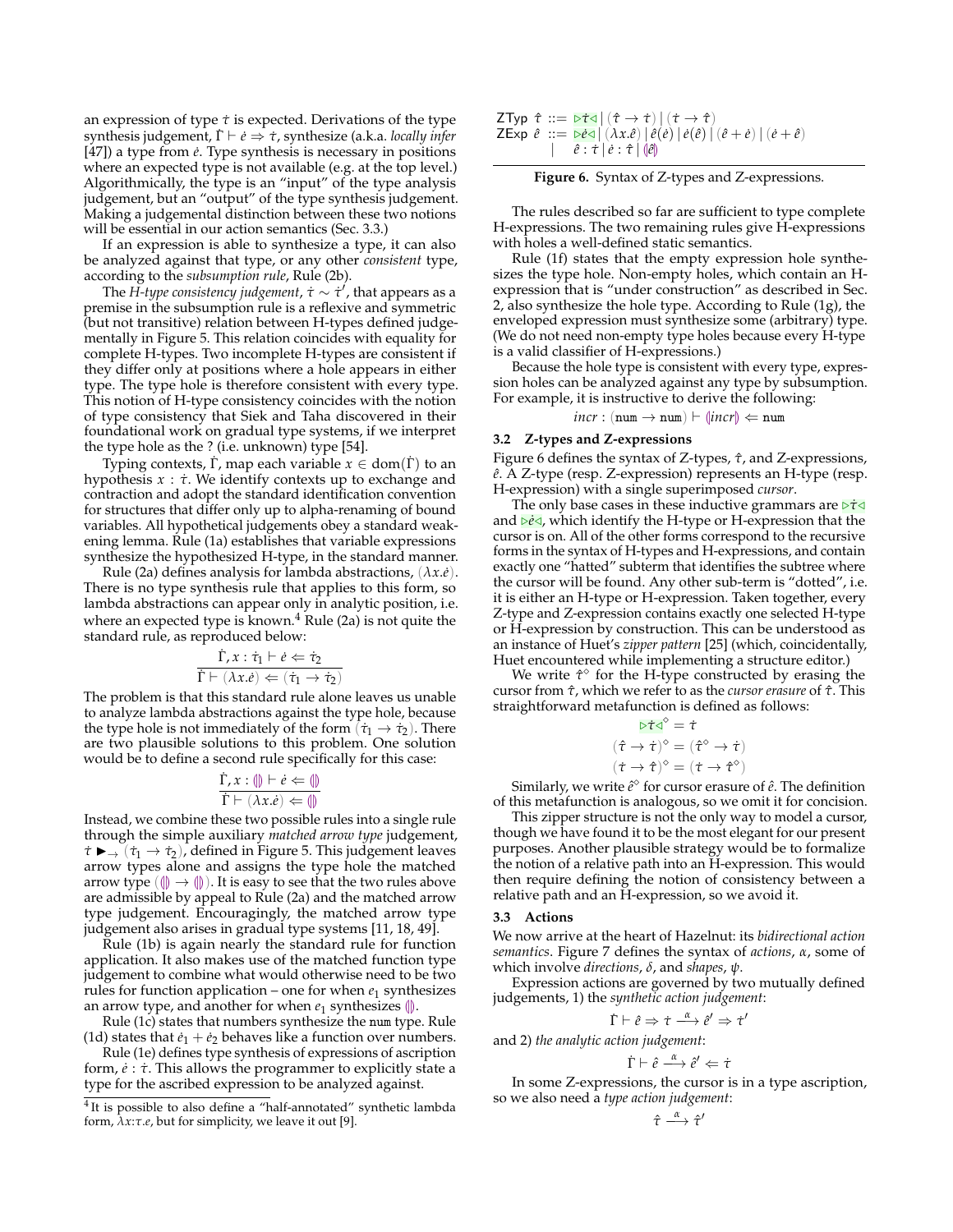Action  $\alpha$  : = move  $\delta$  | construct  $\psi$  | del | finish Dir  $\delta$  ::= child *n* | parent Shape  $\psi ::= \arrow |\text{num}|$ | asc | var *x* | lam *x* | ap | lit *n* | plus nehole

<span id="page-4-8"></span>**Figure 7.** Syntax of actions.

### **3.3.1 Sensibility**

These judgements are governed by a critical metatheorem, *action sensibility* (or simply *sensibility*):

<span id="page-4-9"></span>**Theorem 1** (Action Sensibility)**.**

1. If  $\Gamma$   $\vdash$   $\hat{e}^{\diamond}$   $\Rightarrow$   $\dot{\tau}$  and  $\dot{\Gamma}$   $\vdash$   $\hat{e}$   $\Rightarrow$   $\dot{\tau}$   $\overset{\alpha}{\longrightarrow}$   $\hat{e}'$   $\Rightarrow$   $\dot{\tau}'$  then  $\dot{\Gamma} \vdash \hat{e}^{\prime \diamond} \Rightarrow \dot{\tau}'$ .

 $2.$  If  $\Gamma \vdash \hat{e}^{\diamond} \Leftarrow \tau$  and  $\Gamma \vdash \hat{e} \stackrel{\alpha}{\longrightarrow} \hat{e}^{\prime} \Leftarrow \tau$  then  $\Gamma \vdash \hat{e}^{\prime \diamond} \Leftarrow \tau$ .

In other words, if a Z-expression is statically meaningful, i.e. its cursor erasure is well-typed, then performing an action on it leaves the resulting Z-expression statically meaningful. More specifically, the first clause of Theorem [1](#page-4-9) establishes that when an action is performed on a Z-expression whose cursor erasure synthesizes an H-type, the result is a Z-expression whose cursor erasure also synthesizes some (possibly different) H-type. The second clause establishes that when an action is performed using the analytic action judgement on an edit state whose cursor erasure analyzes against some H-type, the result is a Z-expression whose cursor erasure also analyzes against the same H-type.

This metatheorem deeply informs the design of the rules, given starting in Sec. [3.3.3.](#page-4-10) Its proof is by straightforward induction, so the reader is encouraged to think about the relevant proof case when considering each action rule below.

No sensibility theorem is needed for the type action judgement because every syntactically well-formed type is meaningful in Hazelnut. (Adding type variables to the language would require defining both a type-level sensibility theorem and type-level non-empty holes.)

#### **3.3.2 Type Inconsistency**

In some of the rules below, we will need to supplement our definition of type consistency from Figure [5](#page-2-5) with a definition of *type inconsistency*, written *τ*˙ *τ*˙ 0 . One can define this notion either directly as the constructive negation of type consistency, or as a separate inductively defined judgement with the following key rule, which establishes that arrow types are inconsistent with num:

$$
\texttt{num} \nsim (\dot{\tau}_1 \rightarrow \dot{\tau}_2)
$$

The mechanization proves that the judgemental definition of type inconsistency is indeed the negation of type consistency.

#### <span id="page-4-10"></span>**3.3.3 Action Subsumption**

The action semantics includes a subsumption rule similar to the subsumption rule, Rule [\(2b\)](#page-2-4), in the statics:

<span id="page-4-11"></span>
$$
\frac{\dot{\Gamma} \vdash \hat{e}^{\diamond} \Rightarrow \tau'}{\dot{\Gamma} \vdash \hat{e} \Rightarrow \hat{\tau}' \xrightarrow{\alpha} \hat{e}' \Rightarrow \tau'' \qquad \dot{\tau} \sim \dot{\tau}''}{\dot{\Gamma} \vdash \hat{e} \xrightarrow{\alpha} \hat{e}' \Leftarrow \dot{\tau}}
$$
(5)

In other words, if the cursor erasure of the edit state synthesizes a type,  $\tau'$ , then we defer to the synthetic action judgement. The cursor erasure of the Z-expression resulting from performing the action *α* synthetically could have a different type*, τ'' ,* so we must check that it is consistent with the type provided for analysis, *τ*˙. The case for Rule [\(5\)](#page-4-11) in the proof of Theorem [1](#page-4-9) goes through by induction and static subsumption, i.e. Rule [\(2b\)](#page-2-4). Algorithmically, subsumption should be the rule of last resort (see Sec. [3.4](#page-7-2) for further discussion.)

#### **3.3.4 Relative Movement**

The rules below define relative movement within Z-types. They should be self-explanatory:

$$
\overline{\triangleright (\dot{\tau}_1 \to \dot{\tau}_2) \triangleleft \xrightarrow{\text{move child 1}} (\triangleright \dot{\tau}_1 \triangleleft \to \dot{\tau}_2)}
$$
(6a)

<span id="page-4-1"></span>
$$
\frac{\partial}{\partial \psi}(\dot{\tau}_1 \to \dot{\tau}_2) \triangleleft \xrightarrow{\text{move child 2}} (\dot{\tau}_1 \to \dot{\triangleright} \dot{\tau}_2 \triangleleft) \tag{6b}
$$

<span id="page-4-2"></span><span id="page-4-0"></span>
$$
\xrightarrow{\text{(b\dot{\tau}_1\lhd\rightarrow\dot{\tau}_2)}} \xrightarrow{\text{move parent}} \mathbf{b}(\dot{\tau}_1 \rightarrow \dot{\tau}_2) \mathbf{d}
$$
 (6c)

 $(\dot{\tau}_1 \rightarrow \dot{\tau}_2) \xrightarrow{\text{move parent}} \triangleright (\dot{\tau}_1 \rightarrow \dot{\tau}_2) \triangleleft$ Two more rules are needed to recurse into the zipper structure. We define these zipper rules in an action-independent manner in Sec. [3.3.8.](#page-7-0)

The rules for relative movement within Z-expressions are similarly straightforward. Movement is type-independent, so we defer to an auxiliary expression movement judgement in both the analytic and synthetic case:

$$
\frac{\hat{e} \xrightarrow{\text{move } \delta} \hat{e}'}{\Gamma \vdash \hat{e} \Rightarrow \tau \xrightarrow{\text{move } \delta} \hat{e}' \Rightarrow \tau}
$$
 (7a)

<span id="page-4-4"></span>
$$
\frac{\hat{e} \xrightarrow{\text{move } \delta} \hat{e}'}{\Gamma \vdash \hat{e} \xrightarrow{\text{move } \delta} \hat{e}' \Leftarrow \dot{\tau}}
$$
 (7b)

The expression movement judgement is defined as follows. *Ascription*

<span id="page-4-5"></span><span id="page-4-3"></span>

|             | $\overrightarrow{be} : \overrightarrow{\tau} \triangleleft \xrightarrow{\text{move child 1}} \overrightarrow{be} \triangleleft : \overrightarrow{\tau}$ | (8a) |
|-------------|---------------------------------------------------------------------------------------------------------------------------------------------------------|------|
|             |                                                                                                                                                         | (8b) |
|             | $\overrightarrow{be} : \overrightarrow{\tau} \triangleleft \xrightarrow{\text{move child 2}} \overrightarrow{e} : \overrightarrow{b\tau} \triangleleft$ | (8c) |
|             | $\overrightarrow{be\triangleleft}$ : $\tau \xrightarrow{\text{move parent}} \overrightarrow{be} : \tau \triangleleft$                                   |      |
|             | $\dot{e}: \overrightarrow{b\tau}$ move parent $\overrightarrow{b\dot{e}:\tau}$                                                                          | (8d) |
| Lambda      |                                                                                                                                                         |      |
|             | $\triangleright (\lambda x.\dot{e}) \triangleleft \xrightarrow{\text{move child 1}} (\lambda x.\textcolor{blue}{\triangleright} \dot{e} \triangleleft)$ | (8e) |
|             | $(\lambda x.\triangleright\dot{e}\triangleleft)\xrightarrow{\text{move parent}} \triangleright(\lambda x.\dot{e})\triangleleft$                         | (8f) |
| Application |                                                                                                                                                         |      |
|             | $\triangleright \dot{e}_1(\dot{e}_2) \triangleleft \xrightarrow{\text{move child 1}} \triangleright \dot{e}_1 \triangleleft (\dot{e}_2)$                | (8g) |
|             |                                                                                                                                                         | (8h) |
|             | $\overrightarrow{e}_1(\dot{e}_2)$ $\longrightarrow$ move child 2 $\dot{e}_1(\overrightarrow{e}_2)$                                                      |      |
|             | $\triangleright \dot{e}_1 \triangleleft (\dot{e}_2) \xrightarrow{\text{move parent}} \triangleright \dot{e}_1 (\dot{e}_2) \triangleleft$                | (8i) |
|             | $\dot{e}_1(\overrightarrow{e}_2) \xrightarrow{\text{move parent}} \overrightarrow{e}_1(\dot{e}_2) \triangleleft$                                        | (8j) |
|             |                                                                                                                                                         |      |
| Plus        |                                                                                                                                                         | (8k) |
|             | $\triangleright$ $(\dot{e}_1 + \dot{e}_2) \triangleleft$ move child $1$ $(\triangleright \dot{e}_1 \triangleleft + \dot{e}_2)$                          | (81) |
|             | $\triangleright$ $(\dot{e}_1 + \dot{e}_2) \triangleleft$ move child 2, $(\dot{e}_1 + \triangleright \dot{e}_2 \triangleleft)$                           |      |
|             | $(\triangleright \dot{e}_1 \triangleleft + \dot{e}_2) \xrightarrow{\text{move parent}} \triangleright (\dot{e}_1 + \dot{e}_2) \triangleleft$            | (8m) |
|             |                                                                                                                                                         | (8n) |
|             | $(\dot{e}_1 + \overrightarrow{e_2}) \xrightarrow{\text{move parent}} \overrightarrow{e_1 + e_2}$                                                        |      |

<span id="page-4-6"></span>*Non-Empty Hole*

$$
\triangleright \left( \left| \dot{e} \right| \right) \triangleleft \xrightarrow{\text{move child 1}} \left( \left| \dot{e} \right| \right)
$$
 (80)

 $(8)$ 

 $(8n)$ 

<span id="page-4-7"></span>
$$
\text{(by)} \xrightarrow{\text{move parent}} \text{[}e\text{]} \triangleleft
$$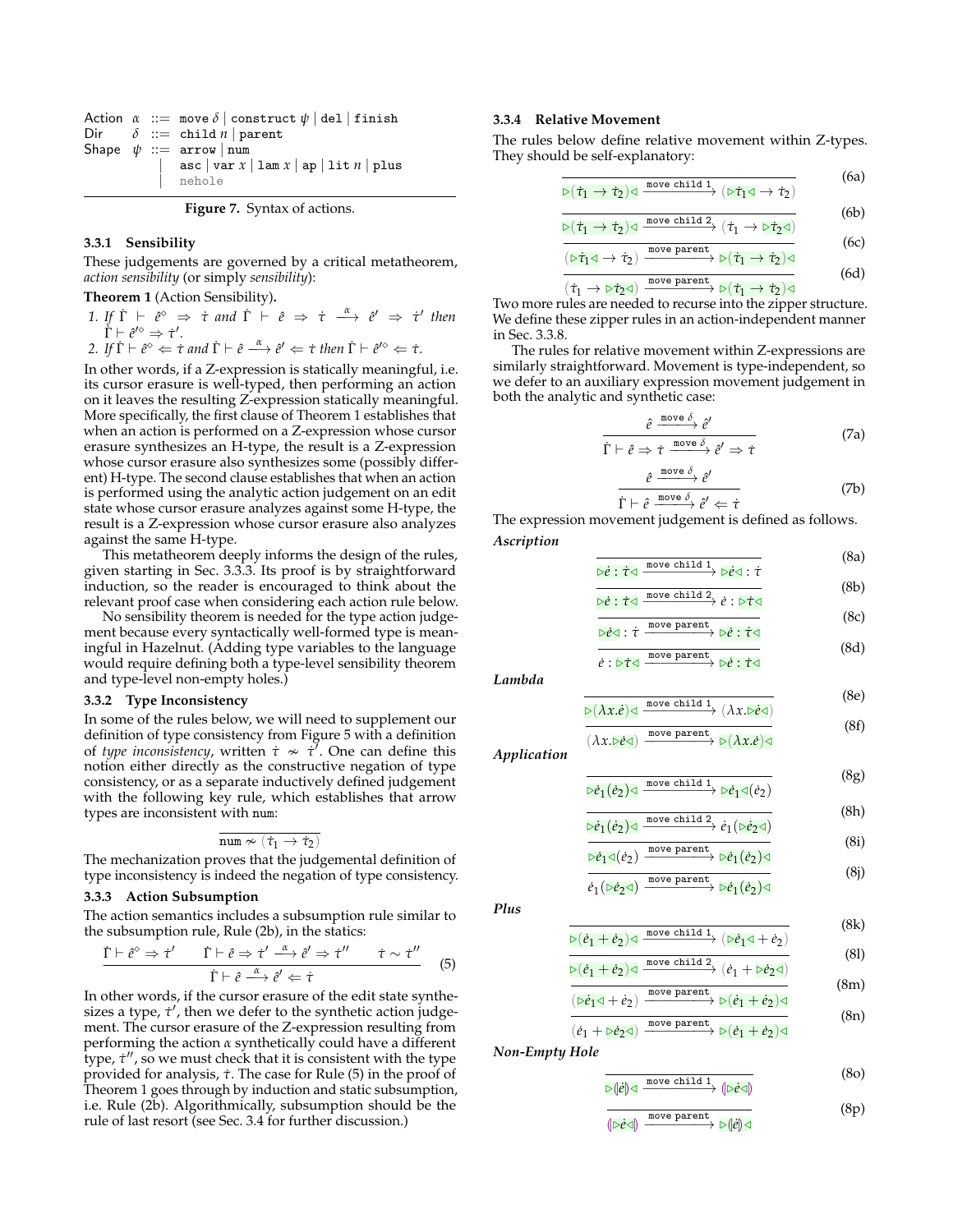Again, additional rules are needed to recurse into the zipper structure, but we will define these zipper rules in an actionindependent manner in Sec. [3.3.8.](#page-7-0)

The rules above are numerous and fairly uninteresting. That makes them quite hazardous – we might make a typo or forget a rule absent-mindedly. One check against this is to establish that movement actions do not change the cursor erasure, as in Theorem [2.](#page-5-2)

<span id="page-5-2"></span>**Theorem 2** (Movement Erasure Invariance)**.**

\n- 1. If 
$$
\hat{\tau} \xrightarrow{\text{move } \delta}
$$
  $\hat{\tau}'$  then  $\hat{\tau}^{\circ} = \hat{\tau}^{\prime \circ}$ .
\n- 2. If  $\Gamma \vdash \hat{e}^{\circ} \Rightarrow \tau$  and  $\Gamma \vdash \hat{e} \Rightarrow \tau \xrightarrow{\text{move } \delta}$   $\hat{e}' \Rightarrow \tau'$  then  $\hat{e}^{\circ} = \hat{e}^{\prime \circ}$  and  $\tau = \tau'$ .
\n- 3. If  $\Gamma \vdash \hat{e}^{\circ} \Leftarrow \tau$  and  $\Gamma \vdash \hat{e} \xrightarrow{\text{move } \delta}$   $\hat{e}' \Leftarrow \tau$  then  $\hat{e}^{\circ} = \hat{e}^{\prime \circ}$ .
\n

Theorem [2](#page-5-2) is useful also in that the relevant cases of Theorem [1](#page-4-9) are straightforward by its application.

Another useful check is to establish *reachability*, i.e. that it is possible, through a sequence of movement actions, to move the cursor from any position to any other position within a well-typed H-expression.

This requires developing machinery for reasoning about sequences of actions. There are two possibilities: we can either add a sequencing action, *α*; *α*, directly to the syntax of actions, or we can define a syntax for lists of actions, *α*¯, together with iterated action judgements. To keep the core of the action semantics small, we take the latter approach in Figure [8.](#page-5-3)

A simple auxiliary judgement, *α*¯ movements (not shown) establishes that  $\bar{\alpha}$  consists only of actions of the form move  $\delta$ .

<span id="page-5-4"></span>With these definitions, we can state reachability as follows: **Theorem 3** (Reachability)**.**

- 1. If  $\hat{\tau}^{\diamond} = \hat{\tau}^{\prime \diamond}$  *then there exists some*  $\bar{\alpha}$  *such that*  $\bar{\alpha}$  movements *and*  $\hat{\tau} \stackrel{\bar{\alpha}}{\longrightarrow}^* \hat{\tau}'$ *.*
- *2.* If  $\dot{\Gamma} \vdash \hat{e}^{\diamond} \Rightarrow \dot{\tau}$  and  $\hat{e}^{\diamond} = \hat{e}^{\prime \diamond}$  then there exists some  $\bar{\alpha}$  such that  $\bar{\alpha}$  movements *and*  $\dot{\Gamma} \vdash \hat{e} \Rightarrow \dot{\tau} \stackrel{\bar{\alpha}}{\longrightarrow}^* \hat{e}' \Rightarrow \dot{\tau}.$
- *3.* If  $\dot{\Gamma} \vdash \hat{e}^{\diamond} \Leftarrow \dot{\tau}$  and  $\hat{e}^{\diamond} = \hat{e}^{\prime \diamond}$  then there exists some  $\bar{\alpha}$  such that  $\bar{\alpha}$  movements *and*  $\dot{\Gamma} \vdash \hat{e} \stackrel{\bar{\alpha}}{\longrightarrow}^* \hat{e}' \Leftarrow \dot{\tau}.$

The simplest way to prove Theorem [3](#page-5-4) is to break it into two lemmas. Lemma [4](#page-5-5) establishes that you can always move the cursor to the outermost position in an expression. This serves as a check on our move parent rules.

#### <span id="page-5-5"></span>**Lemma 4** (Reach Up)**.**

- *1. If τ*ˆ = *τ*˙ *then there exists some α*¯ *such that α*¯ movements *and τ*ˆ *<sup>α</sup>*¯ −→<sup>∗</sup> .*τ*˙ /*.*
- *2. If*  $\dot{\Gamma} \vdash \dot{e} \Rightarrow \dot{\tau}$  *and*  $\hat{e}^{\diamond} = \dot{e}$  *then there exists some*  $\bar{\alpha}$  *such that*  $\bar{\alpha}$  movements  $\textit{and}~\dot{\Gamma} \vdash \hat{e} \Rightarrow \dot{\tau} \stackrel{\bar{\alpha}}{\longrightarrow}^*$   $\triangleright \dot{\epsilon} \triangleleft \Rightarrow \dot{\tau}.$
- *3.* If  $\dot{\Gamma} \vdash \dot{e} \Leftarrow \dot{\tau}$  *and*  $\hat{e}^{\diamond} = \dot{e}$  *then there exists some*  $\bar{\alpha}$  *such that*  $\bar{\alpha}$  movements *and*  $\dot{\Gamma} \vdash \hat{e} \stackrel{\bar{\alpha}}{\longrightarrow}^*$   $\triangleright \dot{\epsilon} \triangleleft \Leftarrow \dot{\tau}$ *.*

Lemma [5](#page-5-6) establishes that you can always move the cursor from the outermost position to any other position. This serves as a check on our move child *n* rules.

## <span id="page-5-6"></span>**Lemma 5** (Reach Down)**.**

- *1. If τ*ˆ = *τ*˙ *then there exists some α*¯ *such that α*¯ movements *and* .*τ*˙ / *<sup>α</sup>*¯ −→<sup>∗</sup> *<sup>τ</sup>*ˆ*.*
- *2.* If  $\dot{\Gamma} \vdash \dot{e} \Rightarrow \dot{\tau}$  *and*  $\hat{e}^{\diamond} = \dot{e}$  *then there exists some*  $\bar{\alpha}$  *such that*  $\alpha$  movements *and*  $\dot{\Gamma} \vdash \triangleright \dot{e} \triangleleft \Rightarrow \dot{\tau} \stackrel{\bar{\alpha}}{\longrightarrow}^* \hat{e} \Rightarrow \dot{\tau}.$
- *3.* If  $\dot{\Gamma} \vdash \dot{e} \Leftarrow \dot{\tau}$  and  $\hat{e}^{\diamond} = \dot{e}$  then there exists some  $\bar{\alpha}$  such that  $\bar{\alpha}$  movements  $\textit{and} \, \, \dot{\Gamma} \vdash \mathsf{b}\dot{\mathsf{e}}$ ⊲  $\stackrel{\bar{\alpha}}{\longrightarrow}^* \hat{e} \Leftarrow \dot{\tau}.$

Theorem [3](#page-5-4) follows by straightforward composition of these two lemmas. The proofs we give of these three theorems ActionList *α*¯ ::= · | *α*; *α*¯

$$
\frac{\hat{\tau} \stackrel{\bar{x}}{\longrightarrow} \hat{\tau}'}{\hat{\tau} \stackrel{\bar{x}}{\longrightarrow} \hat{\tau}} \qquad (9a) \qquad \frac{\hat{\tau} \stackrel{\alpha}{\longrightarrow} \hat{\tau}'}{\hat{\tau} \stackrel{\alpha; \bar{\alpha}}{\longrightarrow} \hat{\tau}''} \hat{\tau}''}{\hat{\tau} \stackrel{\alpha; \bar{\alpha}}{\longrightarrow} \hat{\tau}''} \qquad (9b)
$$
\n
$$
\frac{\Gamma \vdash \hat{e} \Rightarrow \tau \stackrel{\bar{\alpha}}{\longrightarrow} \hat{e}' \Rightarrow \tau'}{\Gamma \vdash \hat{e} \Rightarrow \hat{\tau} \stackrel{\alpha}{\longrightarrow} \hat{e}' \Rightarrow \hat{\tau}'}
$$
\n
$$
\frac{\Gamma \vdash \hat{e} \Rightarrow \tau \stackrel{\alpha}{\longrightarrow} \hat{e}' \Rightarrow \tau'}{\Gamma \vdash \hat{e}' \Rightarrow \hat{\tau}''} \qquad (9b)
$$

$$
\frac{\Gamma \vdash \hat{e} \Rightarrow \tau \longrightarrow^* \hat{e} \Rightarrow \tau}{\Gamma \vdash \hat{e} \Rightarrow \tau \xrightarrow{\alpha \bar{x}^*} \hat{e}'' \Rightarrow \tau''}
$$
 (10a-b)  
\n
$$
\frac{\Gamma \vdash \hat{e} \Rightarrow \tau \longrightarrow^* \hat{e} \Rightarrow \tau}{\Gamma \vdash \hat{e} \Rightarrow \tau \xrightarrow{\alpha \bar{x}^*} \hat{e}'' \Rightarrow \tau''}
$$
 (10a-b)  
\n
$$
\frac{\Gamma \vdash \hat{e} \xrightarrow{\alpha} \hat{e}' \Leftarrow \tau}{\Gamma \vdash \hat{e} \xrightarrow{\alpha \bar{x}^*} \hat{e}'' \Leftarrow \tau}
$$
 (11a-b)

<span id="page-5-3"></span>**Figure 8.** Iterated Action Judgements

in the mechanization do not produce the shortest sequence of actions to witness reachability, which would resemble something like a lowest common ancestor computation. In future versions of Hazelnut that use the produced witnesses for automatic tool support it may make sense to engineer these proofs differently; here we are only concerned with whether the theorems are true.

#### **3.3.5 Construction**

The construction actions, construct *ψ*, are used to construct terms of a shape indicated by *ψ* at the cursor.

*Types* The construct arrow action constructs an arrow type. The H-type under the cursor becomes the argument type, and the cursor is placed on an empty return type hole:

.*τ*˙ / construct arrow −−−−−−−−−−→ (*τ*˙ <sup>→</sup> .LM/) This choice is formally arbitrary – it would have also been

 $(12)$ 

 $(12)$ 

sensible to use the type under the cursor as the return type, for example. Indeed, we could consider defining both of these using different shapes. We avoid this for the sake of simplicity.

The construct num action replaces an empty type hole under the cursor with the num type:

<span id="page-5-0"></span>
$$
\overline{\text{D}(x)} \xrightarrow{\text{construct num}} \overline{\text{num}} \tag{12b}
$$

*Ascription* The construct asc action operates differently depending on whether the H-expression under the cursor synthesizes a type or is being analyzed against a type. In the first case, the synthesized type appears in the ascription:

$$
\Gamma \vdash \overrightarrow{\text{p\'e}\text{q}} \Rightarrow \dot{\tau} \xrightarrow{\text{construct asc}} \dot{e} : \overrightarrow{\text{p\'t}\text{q}} \Rightarrow \dot{\tau}
$$
 (13a)

In the second case, the type provided for analysis appears in the ascription:

$$
\dot{\Gamma} \vdash \text{D\'{e}q} \xrightarrow{\text{construct asc}} \dot{e} : \text{D\'{t}q} \Leftarrow \dot{\tau}
$$
 (13b)

*Variables* The construct var *x* action places the variable *x* into an empty hole. If that hole is being asked to synthesize a type, then the result synthesizes the hypothesized type:

<span id="page-5-1"></span>
$$
\overline{\Gamma, x : \tau \vdash \triangleright \textcircled{1} \triangleleft \Rightarrow \textcircled{1}} \xrightarrow{\text{construct var } x} \triangleright x \triangleleft \Rightarrow \tau
$$
\nIf the hole is being analyzed against a type that is consistent.

with the hypothesized type, then the action semantics goes through the action subsumption rule described in Sec. [3.3.3.](#page-4-10) If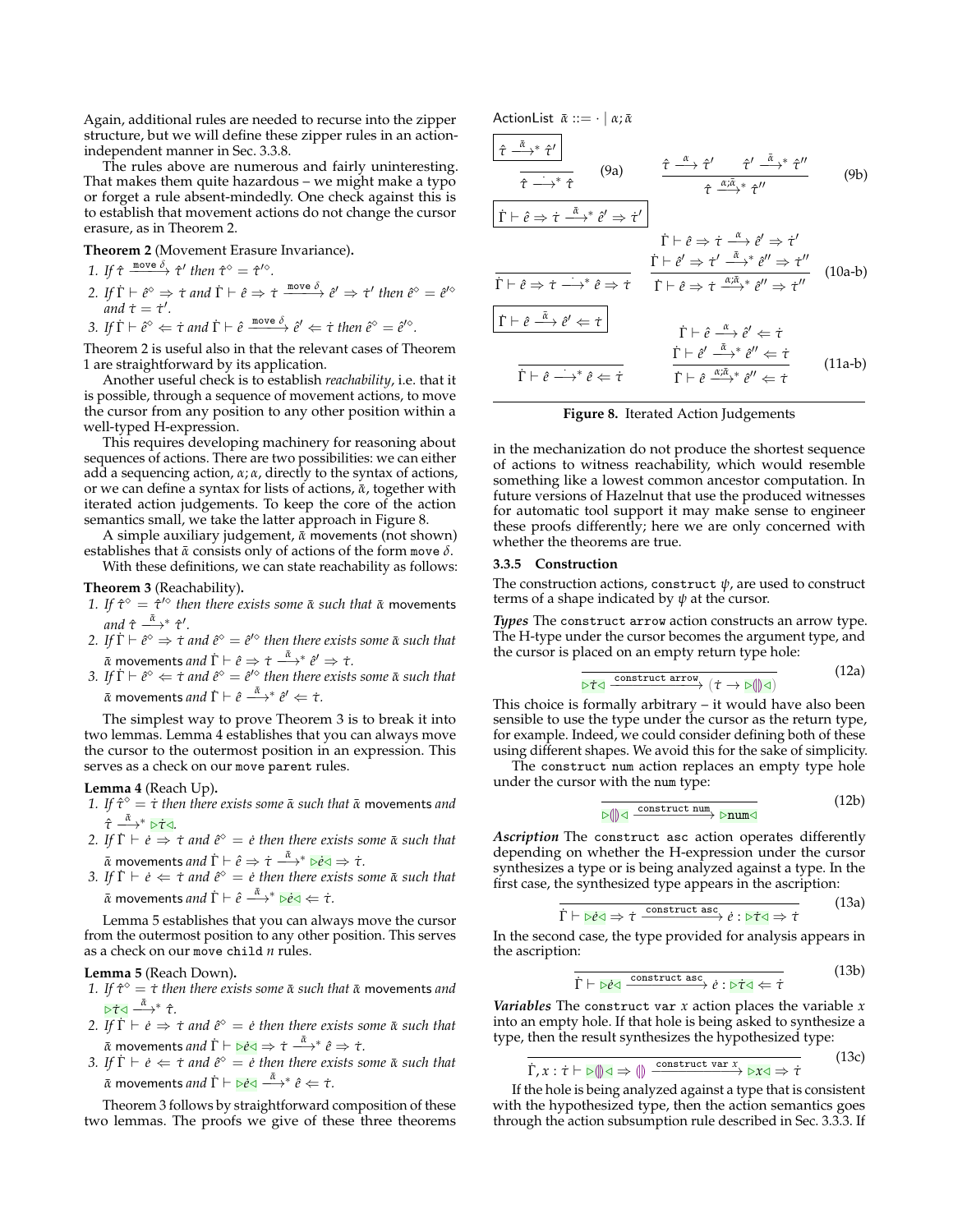the hole is being analyzed against a type that is inconsistent with the hypothesized type, *x* is placed inside a hole:

<span id="page-6-4"></span>
$$
\frac{\dot{\tau} \nsim \dot{\tau}'}{\dot{\Gamma}, x : \dot{\tau}' \vdash \triangleright \text{ }} \text{ construct var } x} \xrightarrow{\text{ } (\triangleright x \triangleleft)} \text{ } (\underbrace{13d})
$$

The rule above featured on Line 16 of Figure [2.](#page-1-3)

*Lambdas* The construct lam *x* action places a lambda abstraction binding *x* into an empty hole. If the empty hole is being asked to synthesize a type, then the result of the action is a lambda ascribed the type  $(\parallel \rightarrow \parallel)$ , with the cursor on the argument type hole (again, arbitrarily):

<span id="page-6-0"></span>*α* = construct lam *x* <sup>Γ</sup>˙ ` .LM/ <sup>⇒</sup> LM *<sup>α</sup>* −→ (*λx*.LM) : (.LM/ <sup>→</sup> LM) <sup>⇒</sup> (LM <sup>→</sup> LM) (13e)

The type ascription is necessary because lambda expressions do not synthesize a type. (Type-annotated function definitions often arise as a single syntactic construct in full-scale languages like ML.)

If the empty hole is being analyzed against a type with matched arrow type, then no ascription is necessary:

<span id="page-6-6"></span>
$$
\frac{\dot{\tau} \blacktriangleright_{\rightarrow} (\dot{\tau}_1 \rightarrow \dot{\tau}_2)}{\dot{\Gamma} \vdash \text{D}(\text{C}) \triangleleft \text{ construct } \lim_{x} \chi \left( \lambda x. \text{D}(\text{C}) \right) \Leftarrow \dot{\tau}}
$$
\n(13f)

Finally, if the empty hole is being analyzed against a type that has no matched arrow type, expressed in the premise as inconsistency with  $(\parallel \rightarrow \parallel)$ , then a lambda ascribed the type  $(\mathbb{I} \rightarrow \mathbb{I})$  is inserted inside a hole, which defers the type inconsistency as previously discussed:

<span id="page-6-7"></span>
$$
\frac{\dot{\tau} \nsim (\langle \mathbf{u} \rangle \rightarrow \langle \mathbf{u} \rangle)}{\dot{\Gamma} \vdash \triangleright (\mathbf{u} \triangleleft \frac{\text{construct } \text{lam } x}{\mathbf{u}} \quad (\langle \lambda x. \mathbf{u} \rangle) : (\triangleright (\mathbf{u} \triangleleft \rightarrow \mathbf{u})) \rangle \Leftarrow \dot{\tau}} \quad (13g)
$$

*Application* The construct ap action applies the expression under the cursor. The following rule handles the case where the synthesized type has matched function type:

<span id="page-6-3"></span>*<sup>τ</sup>*˙ I<sup>→</sup> (*τ*˙<sup>1</sup> → *<sup>τ</sup>*˙2) Γ˙ ` .*e*˙/ ⇒ *τ*˙ construct ap −−−−−−−−→ *<sup>e</sup>*˙(.LM/) <sup>⇒</sup> *<sup>τ</sup>*˙<sup>2</sup> (13h)

If the expression under the cursor synthesizes a type that is inconsistent with an arrow type, then we must place that expression inside a hole to maintain Theorem [3.1:](#page-2-1)

$$
\begin{array}{c}\n \dot{\tau} \propto (\langle \rangle \rightarrow \langle \rangle) \\
 \Gamma \vdash \rho \dot{e} \lhd \Rightarrow \dot{\tau} \xrightarrow{\text{construct ap}} \langle \dot{e} \rangle (\rho \langle \rangle \lhd \rangle \Rightarrow \langle \rangle\n \end{array} \tag{13i}
$$

*Numbers* The construct lit *n* action replaces an empty hole with the number expression *n*. If the empty hole is being asked to synthesize a type, then the rule is straightforward:

<span id="page-6-2"></span>
$$
\Gamma \vdash \mathsf{D}(\mathsf{M}) \Rightarrow (\mathsf{M}) \xrightarrow{\text{construct lit } n} \mathsf{D} \mathbf{M} \Rightarrow \text{num} \tag{13}
$$

If the empty hole is being analyzed against a type that is inconsistent with num, then we must place the number expression inside the hole:

$$
\frac{\dot{\tau} \nsim \text{num}}{\dot{\Gamma} \vdash \triangleright \text{log} \underbrace{\text{construct it } n}_{\text{max}} \text{ (b)} \Leftrightarrow \dot{\tau}} \tag{13k}
$$

The construct plus action constructs a plus expression with the expression under the cursor as its first argument (again, arbitrarily.) If that expression synthesizes a type consistent with num, then the rule is straightforward:

<span id="page-6-1"></span>
$$
\frac{\dot{\tau} \sim \text{num}}{\dot{\Gamma} \vdash \text{b\'{e}4} \Rightarrow \dot{\tau} \xrightarrow{\text{construct plus}} (\dot{e} + \text{b} \text{)} \Rightarrow \text{num}} \qquad (13l)
$$

Otherwise, we must place that expression inside a hole:

$$
\dot{\tau} \nsim \text{num}
$$
\n
$$
\dot{\Gamma} \vdash \text{p\'e}\lhd \Rightarrow \dot{\tau} \xrightarrow{\text{construct plus}} (\lvert \dot{e} \rvert) + \text{p}(\lvert\lvert \lvert \text{d}) \Rightarrow \text{num}
$$
\n(13m)

*Non-Empty Holes* The final shape is nehole. This explicitly places the expression under the cursor inside a hole:

$$
\overline{\dot{\Gamma} \vdash \triangleright \dot{e} \triangleleft \Rightarrow \dot{\tau} \xrightarrow{\text{construct nebole}} (\triangleright \dot{e} \triangleleft) \Rightarrow (\parallel \text{)} } (13n)
$$

The nehole shape is grayed out in Figure [7](#page-4-8) because we do not generally expect the programmer to perform it explicitly – other actions automatically insert holes when a type inconsistency would arise. The inclusion of this rule simplifies the statement of the constructability theorem, discussed next.

*Constructability* To check that we have defined "enough" construct actions, we need to establish that we can start from an empty hole and arrive at any well-typed expression with the cursor on the outside. This simpler statement is sufficient because Lemma [5](#page-5-6) allows us to then move the cursor anywhere else inside the constructed term. As with reachability, we rely on the iterated action judgements defined in Figure [8.](#page-5-3)

<span id="page-6-5"></span>**Theorem 6** (Constructability)**.**

- *1. For every τ**there exists* $\bar{\alpha}$ *such that*  $\frac{D(\sqrt{2} \bar{\alpha})^*}{2}$  *k*  $\frac{1}{2}$  *k*  $\frac{1}{2}$  *λ*  $\rightarrow$  *τ+ than there exists*  $\bar{\alpha}$  *cuch that*.
- *2. If*  $\dot{\Gamma} \vdash \dot{e} \Rightarrow \dot{\tau}$  *then there exists*  $\bar{\alpha}$  *such that:*

$$
\dot{\Gamma} \vdash \mathsf{D} \langle \mathsf{D} \mathsf{A} \Rightarrow \langle \mathsf{D} \xrightarrow{\bar{\alpha}}^* \mathsf{D} \dot{\mathsf{C}} \mathsf{A} \Rightarrow \dot{\tau}
$$

*3. If*  $\dot{\Gamma} \vdash \dot{e} \Leftarrow \dot{\tau}$  *then there exists*  $\bar{\alpha}$  *such that:* 

 $\Gamma \vdash \triangleright \textcircled{\scriptsize{\textcircled{\tiny{\textcirc}}}} \rightarrow^* \triangleright \textcircled{\scriptsize{\textcircled{\tiny{\textcirc}}}} \Leftarrow \textup{\scriptsize{\textcircled{\tiny{\textcirc}}}}$ 

Without the nehole shape, this theorem as stated would not hold. For example, it is not possible to construct welltyped H-expressions where non-empty holes appear superfluously without the nehole shape. Note also that although none of the shapes that we have defined can be dropped without losing this theorem, some construction rules could be dropped. In particular, rules that insert non-empty holes automatically could be dropped because the construct nehole action can always be used instead. We included them because we are interested in the mechanics of automatic non-empty hole insertion.

#### **3.3.6 Deletion**

The del action inserts an empty hole at the cursor, deleting what was there before.

The type action rule for del is self-explanatory:

$$
\overline{\mathbf{r}} \triangleleft \xrightarrow{\text{del}} \mathbf{L} \langle \mathbf{r} \rangle \tag{14}
$$

 $(14)$ 

Deletion within a Z-expression is similarly straightforward:

$$
\frac{1}{\Gamma \vdash \text{odd} \rightarrow \tau \text{ del}} \tag{15a}
$$

$$
\dot{\Gamma} \vdash \underline{\triangleright e \triangleleft} \Rightarrow \dot{\tau} \xrightarrow{\text{del}} \underline{\triangleright (\parallel \triangleleft} \Rightarrow \text{(15b)}
$$
\n
$$
\dot{\Gamma} \vdash \underline{\triangleright e \triangleleft} \xrightarrow{\text{del}} \underline{\triangleright (\parallel \triangleleft} \Leftarrow \dot{\tau}
$$
\n(15b)

\nive movement and construction actions there

Unlike the relative movement and construction actions, there is no "checksum" theorem for deletion. The rules do not inspect the structure of the expression in the cursor, so they both match our intuition and will be correct in any extension of the language without modification.

#### **3.3.7 Finishing**

The final action we need to consider is finish, which finishes the non-empty hole under the cursor.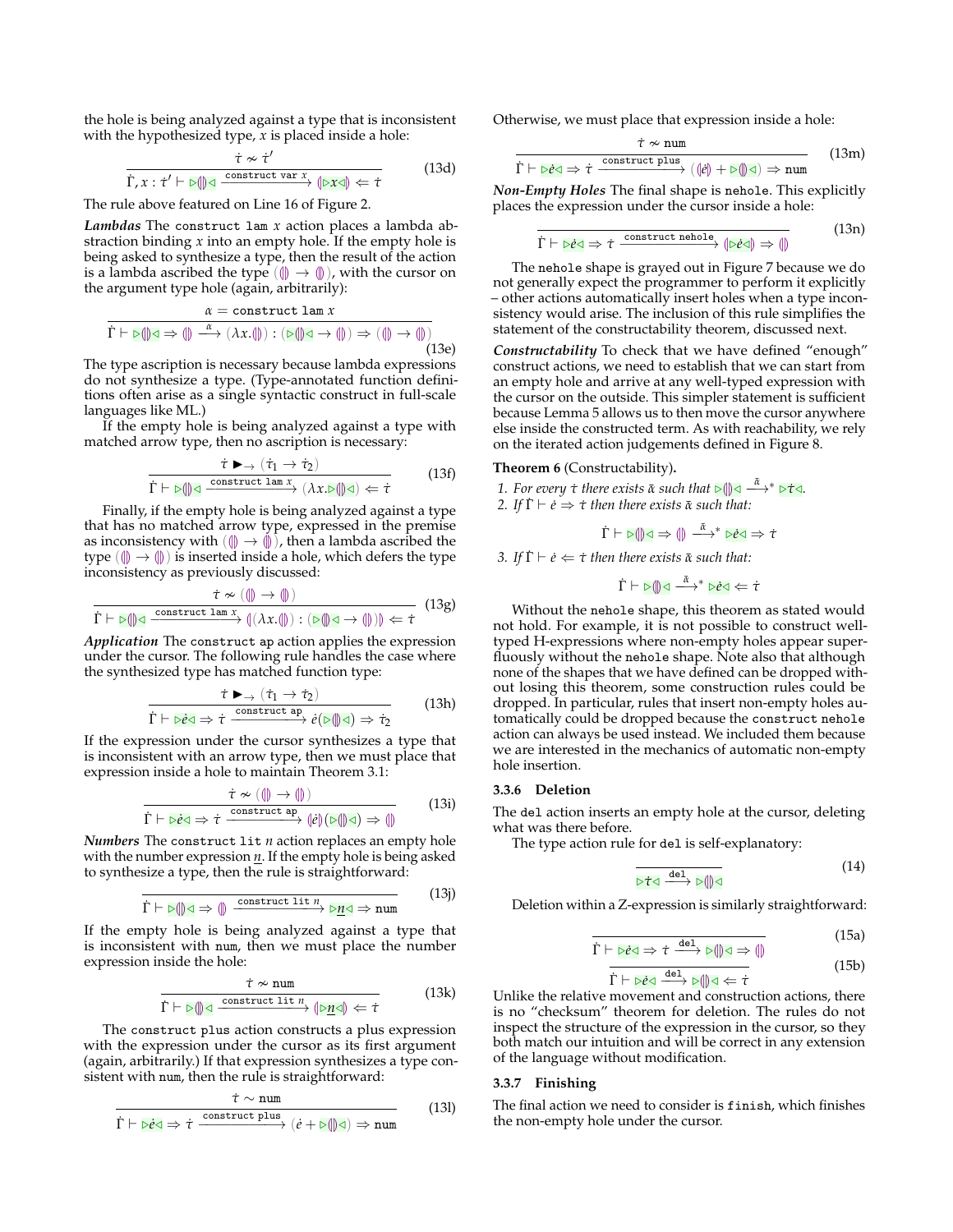If the non-empty hole appears in synthetic position, then it can always be finished:

$$
\dot{\Gamma} \vdash \dot{e} \Rightarrow \dot{\tau}'
$$
\n
$$
\dot{\Gamma} \vdash \triangleright (\dot{e}) \triangleleft \Rightarrow (\parallel \frac{\text{finish}}{\text{sech}}) \stackrel{\dot{\mathsf{p}} \triangleleft \Rightarrow \dot{\tau}'}{\text{sech}}) \tag{16a}
$$

If the non-empty hole appears in analytic position, then it can only be finished if the type synthesized for the enveloped expression is consistent with the type that the hole is being analyzed against. This amounts to analyzing the enveloped expression against the provided type (by subsumption):

<span id="page-7-1"></span>
$$
\frac{\dot{\Gamma} \vdash \dot{e} \Leftarrow \dot{\tau}}{\dot{\Gamma} \vdash \rho [\dot{e}] \triangleleft \xrightarrow{\text{finish}} \rho \dot{e} \triangleleft \Leftarrow \dot{\tau}}
$$
\n(16b)

Like deletion, there is no need for a "checksum" theorem for the finishing action.

#### <span id="page-7-0"></span>**3.3.8 Zipper Cases**

The rules defined so far handle the base cases, i.e. the cases where the action has "reached" the expression under the cursor. We also need to define the recursive cases, which propagate the action into the subtree where the cursor appears, as encoded by the zipper structure. For types, the zipper rules are straightforward:

$$
\frac{\hat{\tau} \stackrel{\alpha}{\longrightarrow} \hat{\tau}'}{(\hat{\tau} \rightarrow \dot{\tau}) \stackrel{\alpha}{\longrightarrow} (\hat{\tau}' \rightarrow \dot{\tau})}
$$
(17a)

$$
\frac{\hat{\tau} \stackrel{\alpha}{\longrightarrow} \hat{\tau}'}{(\tau \to \hat{\tau}) \stackrel{\alpha}{\longrightarrow} (\hat{\tau} \to \hat{\tau}')}
$$
 (17b)

For expressions, the zipper rules essentially follow the structure of the corresponding rules in the statics.

In particular, when the cursor is in the body of a lambda expression, the zipper case mirrors Rule [\(2a\)](#page-2-7):

$$
\frac{\dot{\tau} \blacktriangleright_{\rightarrow} (\dot{\tau}_1 \rightarrow \dot{\tau}_2) \qquad \dot{\Gamma}, x : \dot{\tau}_1 \vdash \hat{e} \xrightarrow{\alpha} \hat{e}' \Leftarrow \dot{\tau}_2}{\dot{\Gamma} \vdash (\lambda x. \hat{e}) \xrightarrow{\alpha} (\lambda x. \hat{e}') \Leftarrow \dot{\tau}}
$$
(18a)

When the cursor is in the function position of an application, the rule mirrors Rule [\(1b\)](#page-2-8):

$$
\dot{\Gamma} \vdash \hat{e}^{\diamond} \Rightarrow \dot{\tau}_2 \qquad \dot{\Gamma} \vdash \hat{e} \Rightarrow \dot{\tau}_2 \xrightarrow{\alpha} \hat{e}' \Rightarrow \dot{\tau}_3 \n\dot{\tau}_3 \blacktriangleright_{\rightarrow} (\dot{\tau}_4 \rightarrow \dot{\tau}_5) \qquad \dot{\Gamma} \vdash \dot{e} \Leftarrow \dot{\tau}_4 \n\dot{\Gamma} \vdash \hat{e}(e) \Rightarrow \dot{\tau}_1 \xrightarrow{\alpha} \hat{e}'(e) \Rightarrow \dot{\tau}_5
$$
\n(18b)

The situation is similar when the cursor is in argument position:

$$
\begin{array}{ccc}\n\dot{\Gamma} \vdash \dot{e} \Rightarrow \dot{\tau}_2 & \dot{\tau}_2 \blacktriangleright \rightarrow (\dot{\tau}_3 \rightarrow \dot{\tau}_4) & \dot{\Gamma} \vdash \dot{e} \xrightarrow{\alpha} \dot{e}' \Leftarrow \dot{\tau}_3 \\
\dot{\Gamma} \vdash \dot{e}(\hat{e}) \Rightarrow \dot{\tau}_1 \xrightarrow{\alpha} \dot{e}(\hat{e}') \Rightarrow \dot{\tau}_4\n\end{array} \tag{18c}
$$

The rules for the addition operator mirror Rule [\(1d\)](#page-2-10):

$$
\frac{\dot{\Gamma} \vdash \hat{e} \stackrel{\alpha}{\longrightarrow} \hat{e}' \Leftarrow \text{num}}{\dot{\Gamma} \vdash (\hat{e} + \dot{e}) \Rightarrow \text{num} \stackrel{\alpha}{\longrightarrow} (\hat{e}' + \dot{e}) \Rightarrow \text{num}} \tag{18d}
$$

$$
\frac{\dot{\Gamma} \vdash \hat{e} \xrightarrow{\alpha} \hat{e}' \Leftarrow \text{num}}{\dot{\Gamma} \vdash (\dot{e} + \hat{e}) \Rightarrow \text{num} \xrightarrow{\alpha} (\dot{e} + \hat{e}') \Rightarrow \text{num}} \tag{18e}
$$

When the cursor is in the expression position of an ascription, we use the analytic judgement, mirroring Rule [\(1e\)](#page-2-11):

$$
\frac{\dot{\Gamma} \vdash \hat{e} \xrightarrow{\alpha} \hat{e}' \Leftarrow \tau}{\dot{\Gamma} \vdash \hat{e} : \dot{\tau} \Rightarrow \dot{\tau} \xrightarrow{\alpha} \hat{e}' : \dot{\tau} \Rightarrow \dot{\tau}}
$$
\n(18f)

When the cursor is in the type position of an ascription, we must re-check the ascribed expression because the cursor erasure might have changed (in practice, one would optimize this check to only occur if the cursor erasure did change):

<span id="page-7-3"></span>
$$
\frac{\hat{\tau} \stackrel{\alpha}{\longrightarrow} \hat{\tau}'}{\dot{\Gamma} \vdash \dot{e}: \hat{\tau} \Rightarrow \hat{\tau}^{\diamond} \stackrel{\alpha}{\longrightarrow} \dot{e}: \hat{\tau}' \Rightarrow \hat{\tau}'^{\diamond}} \tag{18g}
$$

Finally, if the cursor is inside a non-empty hole, the relevant zipper rule mirrors Rule [\(1f\)](#page-2-12):

$$
\frac{\Gamma \vdash \hat{e}^{\diamond} \Rightarrow \dot{\tau} \qquad \Gamma \vdash \hat{e} \Rightarrow \dot{\tau} \stackrel{\alpha}{\longrightarrow} \hat{e}' \Rightarrow \dot{\tau}'}{\Gamma \vdash (\hat{e}) \Rightarrow (\parallel) \stackrel{\alpha}{\longrightarrow} (\parallel^2') \Rightarrow (\parallel) } \qquad (18h)
$$
\nTheorem 1 directly checks the correctness of these rules.

Moreover, the zipper rules arise ubiquitously in derivations of edit steps, so the proofs of the other "check" theorems, e.g. Reachability and Constructability, serve as a check that none of these rules have been missed.

#### <span id="page-7-2"></span>**3.4 Determinism**

A last useful property to consider is *action determinism*, i.e. that performing an action produces a unique result. The following theorem establishes determinism for type actions:

**Theorem** 7 (Type Action Determinism). *If τ* <sup>*α*</sup> *τ<sup><i>ι</sup> and*</sup>  $\hat{\tau} \stackrel{\alpha}{\longrightarrow} \hat{\tau}''$  then  $\hat{\tau}' = \hat{\tau}''$ .

The corresponding theorem for expression actions would be stated as follows:

- 1. If  $\Gamma \vdash \hat{e}^{\diamond} \Rightarrow \tau$  and  $\Gamma \vdash \hat{e} \Rightarrow \tau \stackrel{\alpha}{\longrightarrow} \hat{e}' \Rightarrow \tau'$  and  $\dot{\Gamma} \vdash \hat{e} \Rightarrow \dot{\tau} \stackrel{\alpha}{\longrightarrow} \hat{e}'' \Rightarrow \dot{\tau}''$  then  $\hat{e}' = \hat{e}''$  and  $\dot{\tau}' = \dot{\tau}''$ .
- 2. If  $\Gamma \vdash \hat{e}^{\diamond} \Leftarrow \tau$  and  $\Gamma \vdash \hat{e} \stackrel{\alpha}{\longrightarrow} \hat{e}^{\prime} \Leftarrow \tau$  and  $\Gamma \vdash \hat{e} \stackrel{\alpha}{\longrightarrow} \hat{e}^{\prime\prime} \Leftarrow \tau$ then  $\hat{e}' = \hat{e}''$ .

This is not a theorem of the system as described so far. The reason is somewhat subtle: two construction actions, construct asc and construct lam *x*, behave differently in the analytic case than they do in the synthetic case. The problem is that both rules can "fire" when considering a Zexpression in analytic position due to action subsumption. This is a technically valid but "morally" invalid use of action subsumption: subsumption is included in the system to be used as a rule of last resort, i.e. it should only be applied when no other analytic action rule can fire.

There are several possible ways to address this problem. One approach would be to modify the judgement forms to internalize this notion of "rule of last resort". This approach is related to focusing from proof theory [\[55\]](#page-14-10). However, this approach would substantially complicate our presentation of the system.

The approach that we take leaves the system unchanged. Instead, we define predicates over *derivations* of the expression action judgements that exclude those derivations that apply subsumption prematurely, i.e. when another rule could have been applied. We call such derivations *subsumption-minimal derivations*. We can establish determinism for subsumptionminimal derivations.

### **Theorem 8** (Expression Action Determinism)**.**

- 1. If  $\dot{\Gamma} \vdash \hat{e}^{\diamond} \Rightarrow \dot{\tau}$  and  $\mathcal{D}_1 : \dot{\Gamma} \vdash \hat{e} \Rightarrow \dot{\tau} \stackrel{\alpha}{\longrightarrow} \hat{e}^{\prime} \Rightarrow \dot{\tau}^{\prime}$  and  $\mathcal{D}_2$  :  $\Gamma \vdash \hat{e} \Rightarrow \tau \stackrel{\alpha}{\longrightarrow} \hat{e}'' \Rightarrow \tau''$  and submin<sub>⇒</sub> $(\mathcal{D}_1)$  and  $\overline{\text{submin}} \Rightarrow (\mathcal{D}_2)$  *then*  $\hat{e}' = \hat{e}''$  *and*  $\dot{\tau}' = \dot{\tau}''$ .
- *2. If*  $\dot{\Gamma} \vdash \hat{e}^{\diamond} \Leftarrow \dot{\tau}$  *and*  $\mathcal{D}_1 : \dot{\Gamma} \vdash \hat{e} \stackrel{\alpha}{\longrightarrow} \hat{e}^{\prime} \Leftarrow \dot{\tau}$  *and*  $\mathcal{D}_2 : \dot{\Gamma} \vdash$  $\hat{e} \stackrel{\alpha}{\longrightarrow} \hat{e}'' \Leftarrow \dot{\tau}$  *and* submin $\Leftarrow$ ( $\mathcal{D}_1$ ) *and* submin $\Leftarrow$ ( $\mathcal{D}_2$ ) *then*  $\hat{e}' = \hat{e}''$ .

The mechanization, discussed next, defines the predicates submin⇒(D) and submin∈(D). In addition, it defines a mapping from any derivation into a corresponding subsumption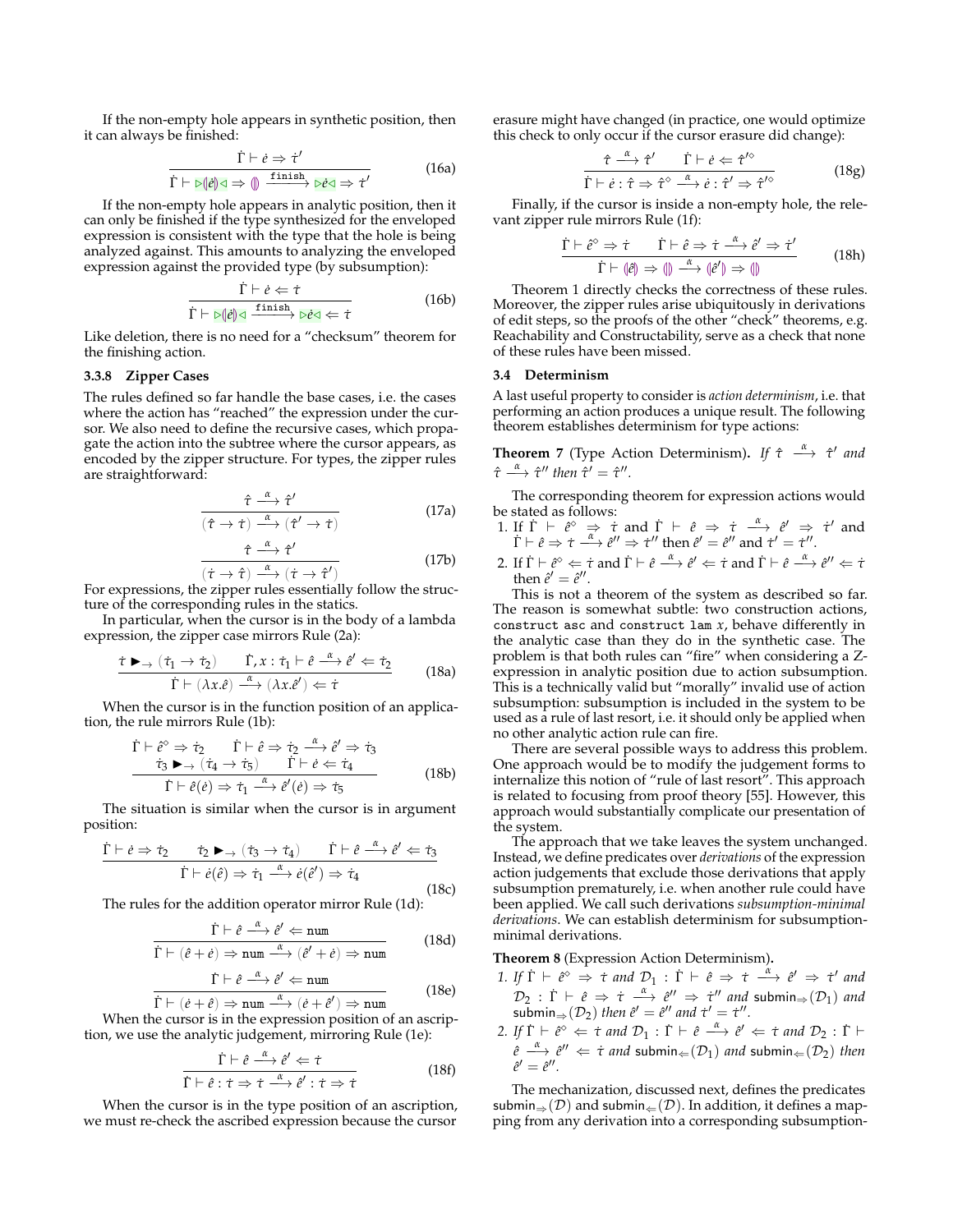minimal derivation. Implementations of Hazelnut need only implement this subsumption-minimal fragment.

#### <span id="page-8-1"></span>**3.5 Mechanization**

In order to formally establish that our design meets our stated objectives, we have mechanized the semantics and metatheory of Hazelnut as described above using the Agda proof assistant [\[41\]](#page-13-11) (also see the Agda Wiki, hosted at [http:](http://wiki.portal.chalmers.se/agda/) [//wiki.portal.chalmers.se/agda/](http://wiki.portal.chalmers.se/agda/).) This development is available in the supplemental material. The mechanization also includes the extension to Hazelnut described in Sec. [4.](#page-8-0)

The documentation includes a more detailed discussion of the technical representation decisions that we made. The main idea is standard: we encode each judgement as a dependent type. The rules defining the judgements become the constructors of this type, and derivations are terms of these type. This is a rich setting that allows proofs to take advantage of pattern matching on the shape of derivations, closely matching standard on-paper proofs. No proof automation was used, because the proof structure itself is likely to be interesting to researchers who plan to build upon our work.

We adopt Barendregt's convention for bound variables [\[61\]](#page-14-11). Hazelnut's semantics does not need substitution, so we do not need to adopt more sophisticated encodings (e.g. [\[32,](#page-13-18) [48\]](#page-14-12).)

#### <span id="page-8-0"></span>**4. Extending Hazelnut**

In this section, we will conservatively extend Hazelnut with binary sum types to demonstrate how the rules and the rich metatheory developed in the previous section serve to guide and constrain this and other such efforts.

*Syntax.* The first step is to extend the syntax of H-types and H-expressions with the familiar forms [\[22\]](#page-13-12):

\n
$$
\text{HTyp} \quad \dot{\tau} ::= \cdots \mid (\dot{\tau} + \dot{\tau})
$$
\n

\n\n $\text{HExp} \quad \dot{e} ::= \cdots \mid \text{inj}_i(\dot{e}) \mid \text{case}(\dot{e}, x. \dot{e}, y. \dot{e})$ \n

Recall that binary sum types introduce a new type-level connective,  $(\dot{\tau}_1 + \dot{\tau}_2)$ . The introductory forms are the *injections*,  $\text{inj}_i(e)$ ; here, we consider only binary sums, so  $i \in \{\textsf{L},\textsf{R}\}.$ The elimination form is case analysis,  $\cose(\dot{e}, x.\dot{e}_1, y.\dot{e}_2)$ .

Next, we must correspondingly extend the syntax of Ztypes and Z-expressions, following Huet's zipper pattern [\[25\]](#page-13-10):

$$
\begin{array}{ll}\mathsf{ZType} & \hat{\tau} ::= \cdots \mid (\hat{\tau} + \dot{\tau}) \mid (\dot{\tau} + \hat{\tau}) \\ \mathsf{ZExp} & \hat{e} ::= \cdots \mid \mathsf{inj}_i(\hat{e}) \mid \mathsf{case}(\hat{e}, x.\dot{e}, y.\dot{e}) \\ & & \mid \mathsf{case}(\dot{e}, x.\hat{e}, y.\dot{e}) \mid \mathsf{case}(\dot{e}, x.\dot{e}, y.\dot{e})\n\end{array}
$$

Notice that for each H-type or H-expression form of arity *n*, there are *n* corresponding Z-type or Z-expression forms, each of which has a single "hatted" subterm. The remaining subterms are "dotted". We must also extend the definition of cursor erasure, e.g. for types:

$$
(\hat{\tau}+\dot{\tau})^\diamond=(\hat{\tau}^\diamond+\dot{\tau})
$$

$$
(\dot{\tau}+\hat{\tau})^\diamond=(\dot{\tau}+\hat{\tau}^\diamond)
$$

The rules for Z-expressions are analogous:

$$
\begin{aligned} \texttt{inj}_i(\hat{\ell})^\diamond = \texttt{inj}_i(\hat{\ell}^\diamond) \\ \texttt{case}(\hat{\ell}, x.\hat{e}_1, y.\hat{e}_2)^\diamond = \texttt{case}(\hat{\ell}^\diamond, x.\hat{e}_1, y.\hat{e}_2) \\ \texttt{case}(\hat{\ell}, x.\hat{e}_1, y.\hat{e}_2)^\diamond = \texttt{case}(\hat{\ell}, x.\hat{\ell}^\diamond_1, y.\hat{e}_2) \\ \texttt{case}(\hat{\ell}, x.\hat{e}_1, y.\hat{e}_2)^\diamond = \texttt{case}(\hat{\ell}, x.\hat{e}_1, y.\hat{e}_2^\diamond) \end{aligned}
$$

Finally, we must extend the syntax of shapes:

$$
\mathsf{Shape} \quad \psi ::= \cdots \mid \mathtt{sum} \mid \mathtt{inj} \text{ } i \mid \mathtt{case} \text{ } x \text{ } y
$$

Notice that for each H-type or H-expression form, there is a corresponding shape. The injection form had a formal parameter, *i*, so the corresponding shape takes a corresponding

$$
\frac{\dot{\tau}_1 \sim \dot{\tau}_2}{(\dot{\tau}_1 + \dot{\tau}_2) \sim \dot{\tau}_1' + \dot{\tau}_2'} \tag{19}
$$

 $\tau \blacktriangleright_+ \tau_1 + \tau_2 \mid \tau$  has matched sum type  $\tau_1 + \tau_2$ 

(20b)  

$$
\overline{(\uparrow + \uparrow + \uparrow)}
$$
 (20a) 
$$
\overline{(\dot{\tau}_1 + \dot{\tau}_2) + (\dot{\tau}_1 + \dot{\tau}_2)}
$$
 (20b)

$$
\boxed{\Gamma \vdash \dot{e} \Leftarrow \dot{\tau}}
$$

$$
\frac{\dot{\tau}_{+} \blacktriangleright_{+} (\dot{\tau}_{L} + \dot{\tau}_{R}) \qquad \dot{\Gamma} \vdash \dot{e} \Leftarrow \dot{\tau}_{i}}{\dot{\Gamma} \vdash \text{inj}_{i}(\dot{e}) \Leftarrow \dot{\tau}_{+}} (i \in \{\text{L}, \text{R}\}) \tag{21a}
$$

$$
\begin{array}{ccc}\n\dot{\Gamma} \vdash \dot{e} \Rightarrow \dot{\tau}_{+} & \dot{\tau}_{+} \blacktriangleright_{+} (\dot{\tau}_{1} + \dot{\tau}_{2}) \\
\frac{\dot{\Gamma}_{+} x : \dot{\tau}_{1} \vdash \dot{e}_{1} \Leftarrow \dot{\tau} & \dot{\Gamma}_{+} y : \dot{\tau}_{2} \vdash \dot{e}_{2} \Leftarrow \dot{\tau}}{\dot{\Gamma} \vdash \text{case}(\dot{e}, x. \dot{e}_{1}, y. \dot{e}_{2}) \Leftarrow \dot{\tau}}\n\end{array} \tag{21b}
$$

<span id="page-8-6"></span><span id="page-8-4"></span><span id="page-8-2"></span>**Figure 9.** The statics of sums.

$$
\begin{array}{c|c}\n\hline\n\hat{\tau} \xrightarrow{\alpha} \hat{\tau}' & \overline{\text{construct sum}} & (\hat{\tau} + \mathbf{D} \mathbf{Q} | \mathbf{Q}) \\
\hline\n\hat{\tau} \xrightarrow{\alpha} \hat{\tau}' & \overline{\text{constant}} & \hat{\tau} \xrightarrow{\alpha} \hat{\tau}'\n\end{array}
$$
\n(22a)

<span id="page-8-5"></span>
$$
\frac{\hat{\tau} \xrightarrow{\alpha} \hat{\tau}'}{(\hat{\tau} + \hat{\tau}) \xrightarrow{\alpha} (\hat{\tau}' + \hat{\tau})} (22b) \frac{\hat{\tau} \xrightarrow{\alpha} \hat{\tau}'}{(\hat{\tau} + \hat{\tau}) \xrightarrow{\alpha} (\hat{\tau} + \hat{\tau}')} (22c)
$$
\n
$$
\vec{\Gamma} \vdash \hat{e} \xrightarrow{\alpha} \hat{e'} \Leftarrow \hat{\tau}
$$

<span id="page-8-7"></span>*<sup>τ</sup>*˙<sup>+</sup> I<sup>+</sup> (*τ*˙<sup>1</sup> + *<sup>τ</sup>*˙2) <sup>Γ</sup>˙ ` .LM/ construct inj *i* −−−−−−−−−→ inj*<sup>i</sup>* (.LM/) ⇐ *<sup>τ</sup>*˙<sup>+</sup> (23a)

<span id="page-8-8"></span>
$$
\dot{\tau} \sim (\langle \psi + \langle \psi \rangle) \qquad (23b)
$$
\n
$$
\dot{\Gamma} \vdash \Box \langle \psi \rangle \triangleleft \xrightarrow{\text{construct in } j} i \langle \psi \rangle : (\Box \langle \psi \rangle \triangleleft + \langle \psi \rangle) \rangle \Leftarrow \dot{\tau}
$$

<span id="page-8-9"></span>
$$
\dot{\Gamma} \vdash \text{D}(\text{S} \xrightarrow{\text{construct case } x y} \text{case}(\text{D}(\text{S}, x, \text{S}), y, \text{S}) \iff (23c)
$$

<span id="page-8-10"></span>
$$
\frac{\dot{\tau}_{+} \blacktriangleright_{+} (\dot{\tau}_{\text{L}} + \dot{\tau}_{\text{R}})}{\dot{\Gamma} \vdash \text{inj}_{i}(\hat{e}) \xrightarrow{\alpha} \text{inj}_{i}(\hat{e}') \Leftarrow \dot{\tau}_{+}} (i \in \{\text{L}, \text{R}\}) \quad (23d)
$$

$$
\Gamma \vdash \hat{e}^{\diamond} \Rightarrow \dot{\tau}_0
$$
\n
$$
\Gamma \vdash \hat{e} \Rightarrow \dot{\tau}_0 \xrightarrow{\alpha} \hat{e}' \Rightarrow \dot{\tau}_+ \qquad \dot{\tau}_+ \blacktriangleright_{+} (\dot{\tau}_1 + \dot{\tau}_2)
$$
\n
$$
\dot{\Gamma}, x : \dot{\tau}_1 \vdash \dot{e}_1 \Leftarrow \dot{\tau} \qquad \dot{\Gamma}, y : \dot{\tau}_2 \vdash \dot{e}_2 \Leftarrow \dot{\tau}
$$
\n
$$
\dot{\Gamma} \vdash \text{case}(\hat{e}, x. \dot{e}_1, y. \dot{e}_2) \xrightarrow{\alpha} \text{case}(\hat{e}', x. \dot{e}_1, y. \dot{e}_2) \Leftarrow \dot{\tau}
$$
\n(23e)

$$
\dot{\Gamma} \vdash \dot{e} \Rightarrow \dot{\tau}_{+} \n\dot{\tau}_{+} \blacktriangleright_{+} (\dot{\tau}_{1} + \dot{\tau}_{2}) \qquad \dot{\Gamma}, x : \dot{\tau}_{1} \vdash \hat{e}_{1} \xrightarrow{\alpha} \hat{e}'_{1} \Leftarrow \dot{\tau} \n\dot{\Gamma} \vdash \text{case}(\dot{e}, x. \hat{e}_{1}, y. \dot{e}_{2}) \xrightarrow{\alpha} \text{case}(\dot{e}, x. \hat{e}'_{1}, y. \dot{e}_{2}) \Leftarrow \dot{\tau}
$$
\n(23f)

<span id="page-8-11"></span>
$$
\dot{\Gamma} \vdash \dot{e} \Rightarrow \dot{\tau}_{+}
$$
\n
$$
\frac{\dot{\tau}_{+} \blacktriangleright_{+} (\dot{\tau}_{1} + \dot{\tau}_{2}) \qquad \dot{\Gamma}_{,} y : \dot{\tau}_{2} \vdash \hat{e}_{2} \xrightarrow{\alpha} \hat{e}'_{2} \Leftarrow \dot{\tau}}{\dot{\Gamma} \vdash \text{case}(\dot{e}, x. \dot{e}_{1}, y. \dot{e}_{2}) \xrightarrow{\alpha} \text{case}(\dot{e}, x. \dot{e}_{1}, y. \dot{e}'_{2}) \Leftarrow \dot{\tau}}
$$
\n(23g)

$$
\frac{\dot{\Gamma} \vdash \hat{e} \Rightarrow \dot{\tau} \stackrel{\alpha}{\longrightarrow} \hat{e}' \Rightarrow \dot{\tau}'}{\frac{\alpha}{\Gamma \vdash \triangleright (\mathbb{N} \triangleleft \Rightarrow \dot{\tau} \stackrel{\alpha}{\longrightarrow} \text{inj} \cdot (\mathbb{N}) \cdot (\triangleright (\mathbb{N} \triangleleft + (\mathbb{N}) \Rightarrow (\mathbb{N} + (\mathbb{N} \triangleleft + \mathbb{N})))) \cdot (\mathbb{N} \triangleleft + (\mathbb{N} \triangleleft + \mathbb{N}) \Rightarrow (\mathbb{N} + (\mathbb{N} \triangleleft + \mathbb{N})) \cdot (\mathbb{N} \triangleleft + \mathbb{N}) \cdot (\mathbb{N} \triangleleft + \mathbb{N}) \cdot (\mathbb{N} \triangleleft + \mathbb{N}) \cdot (\mathbb{N} \triangleleft + \mathbb{N}) \cdot (\mathbb{N} \triangleleft + \mathbb{N}) \cdot (\mathbb{N} \triangleleft + \mathbb{N}) \cdot (\mathbb{N} \triangleleft + \mathbb{N}) \cdot (\mathbb{N} \triangleleft + \mathbb{N}) \cdot (\mathbb{N} \triangleleft + \mathbb{N}) \cdot (\mathbb{N} \triangleleft + \mathbb{N}) \cdot (\mathbb{N} \triangleleft + \mathbb{N}) \cdot (\mathbb{N} \triangleleft + \mathbb{N}) \cdot (\mathbb{N} \triangleleft + \mathbb{N}) \cdot (\mathbb{N} \triangleleft + \mathbb{N}) \cdot (\mathbb{N} \triangleleft + \mathbb{N}) \cdot (\mathbb{N} \triangleleft + \mathbb{N}) \cdot (\mathbb{N} \triangleleft + \mathbb{N}) \cdot (\mathbb{N} \triangleleft + \mathbb{N}) \cdot (\mathbb{N} \triangle + \mathbb{N}) \cdot (\mathbb{N} \triangle + \mathbb{N}) \cdot (\mathbb{N} \triangle + \mathbb{N}) \cdot (\mathbb{N} \triangle + \mathbb{N}) \cdot (\mathbb{N} \triangle + \mathbb{N}) \cdot (\mathbb{N} \triangle + \mathbb{N}) \cdot (\mathbb{N} \triangle + \mathbb{N}) \cdot (\mathbb{N} \triangle + \mathbb{N}) \cdot (\mathbb{N} \triangle + \mathbb{N}) \cdot (\mathbb{N} \triangle + \mathbb{N}) \cdot (\mathbb{N} \triangle + \mathbb{N}) \cdot (\mathbb{N} \triangle + \mathbb{N}) \cdot (\mathbb{N} \triangle + \mathbb{N}) \cdot (\mathbb{N} \triangle + \mathbb{N})
$$

<span id="page-8-12"></span>
$$
\dot{\Gamma} \vdash \mathsf{D}(\mathsf{M}) \triangleleft \Rightarrow \dot{\tau} \stackrel{\alpha}{\longrightarrow} \mathbf{inj}_i(\mathsf{M}) : (\mathsf{D}(\mathsf{M}) \triangleleft + \mathsf{M}) \Rightarrow (\mathsf{M}) + \mathsf{M}
$$

$$
\begin{array}{ll}\n\alpha = \text{construct case } x \, y & \text{if } \blacktriangleright_{+} (\dot{\tau}_1 + \dot{\tau}_2) \\
\text{if } \vdash \text{ } \text{P\'e}\lhd \Rightarrow \text{ } \dot{\tau} \stackrel{\alpha}{\longrightarrow} \text{ case}(\dot{e}, x. \text{D}(\mathbb{I}) \lhd_y y. (\mathbb{I}) : (\mathbb{I}) \Rightarrow (\mathbb{I})\n\end{array} \tag{24b}
$$

<span id="page-8-3"></span>
$$
\frac{\alpha = \text{construct case } xy \quad \dot{\tau} \sim (\langle \mathbf{u} | + \langle \mathbf{u} \rangle) \quad}{\dot{\Gamma} \vdash \mathbf{b}\dot{\mathbf{e}}\mathbf{d} \Rightarrow \dot{\tau} \stackrel{\alpha}{\longrightarrow} \text{case}(\langle \mathbf{b}\dot{\mathbf{e}}\mathbf{d} \rangle, x.(\mathbf{u}), y.(\mathbf{u}) : (\mathbf{u}) \Rightarrow (\mathbf{u}) \quad (24c)
$$

**Figure 10.** The construction & zipper action rules for sums.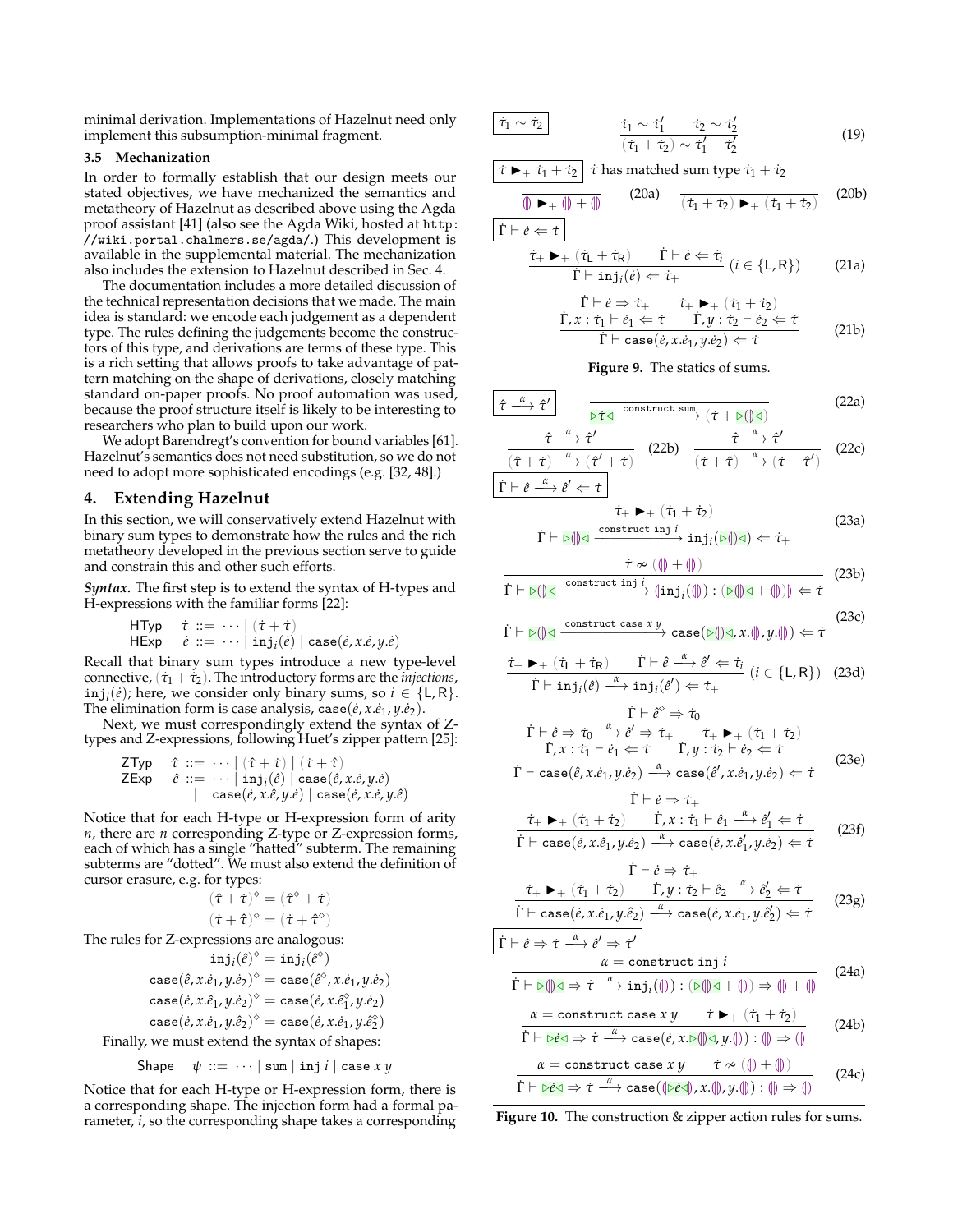| move $\delta$ $\hat{\tau}'$                                                   |                                                                                                                                                                                                                                                                                                                                                                                   | $2$ ba-d)                                                                     |
|-------------------------------------------------------------------------------|-----------------------------------------------------------------------------------------------------------------------------------------------------------------------------------------------------------------------------------------------------------------------------------------------------------------------------------------------------------------------------------|-------------------------------------------------------------------------------|
| $\rhd(\tau_1+\tau_2) \triangleleft$                                           | move child 1                                                                                                                                                                                                                                                                                                                                                                      | $(\triangleright \dot{\tau}_1 \triangleleft + \dot{\tau}_2)$                  |
| $\rhd (\tau_1 + \tau_2) \triangleleft$                                        | move child 2                                                                                                                                                                                                                                                                                                                                                                      | $(\dot{\tau}_1 + \triangleright \dot{\tau}_2 \triangleleft)$                  |
| $(\triangleright \tau_1 \triangleleft + \tau_2)$                              | move parent                                                                                                                                                                                                                                                                                                                                                                       | $\triangleright$ ( $\tau_1 + \tau_2$ ) $\triangleleft$                        |
| $(\dot{\tau}_1 + \triangleright \dot{\tau}_2 \triangleleft)$                  | move parent                                                                                                                                                                                                                                                                                                                                                                       | $\triangleright$ ( $\dot{\tau}_1 + \dot{\tau}_2$ )d                           |
| $\xrightarrow{\text{move }\delta} \hat{e}'$                                   |                                                                                                                                                                                                                                                                                                                                                                                   | (26a-h)                                                                       |
| $\triangleright$ inj $_i(\dot{e})$ <                                          | move child $1$                                                                                                                                                                                                                                                                                                                                                                    | $\text{inj}_i(\triangleright\dot{e}\triangleleft)$                            |
| $\text{inj}_i(\triangleright\dot{e}\triangleleft)$                            | move parent                                                                                                                                                                                                                                                                                                                                                                       | $\triangleright$ inj $_i(\dot{e})$                                            |
| $\triangleright$ case $(\dot{e}, x . \dot{e}_1, y . \dot{e}_2) \triangleleft$ | move child 1                                                                                                                                                                                                                                                                                                                                                                      | $case(\overline{\triangleright} \overline{e} \triangleleft, x.e_1, y.e_2)$    |
| $\triangleright$ case $(\dot{e}, x . \dot{e}_1, y . \dot{e}_2) \triangleleft$ | move child $2$                                                                                                                                                                                                                                                                                                                                                                    | $case(\dot{e}, x. \rightarrow e_1 \triangleleft, y. \dot{e}_2)$               |
| $\triangleright$ case $(\dot{e}, x . \dot{e}_1, y . \dot{e}_2) \triangleleft$ | $\begin{picture}(150,10) \put(0,0){\dashbox{0.5}(10,0){ }} \put(150,0){\circle{10}} \put(150,0){\circle{10}} \put(150,0){\circle{10}} \put(150,0){\circle{10}} \put(150,0){\circle{10}} \put(150,0){\circle{10}} \put(150,0){\circle{10}} \put(150,0){\circle{10}} \put(150,0){\circle{10}} \put(150,0){\circle{10}} \put(150,0){\circle{10}} \put(150,0){\circle{10}} \put(150,$ | $case(e, x.e_1, y.e_2 \triangleleft)$                                         |
| $case(\overline{\trianglerighteq}, x.e. y.e. z)$                              | move parent                                                                                                                                                                                                                                                                                                                                                                       | $\triangleright$ case $(\dot{e}, x . \dot{e}_1, y . \dot{e}_2) \triangleleft$ |
| $case(e, x. \triangleright e_1 \triangleleft, y. e_2)$                        | move parent                                                                                                                                                                                                                                                                                                                                                                       | $\triangleright$ case $(\dot{e}, x . \dot{e}_1, y . \dot{e}_2) \triangleleft$ |
| $case(e, x.e_1, y.e_2 \triangleleft)$                                         | move parent                                                                                                                                                                                                                                                                                                                                                                       | $\triangleright$ case $(\dot{e}, x . \dot{e}_1, y . \dot{e}_2) \triangleleft$ |

<span id="page-9-1"></span>**Figure 11.** Movement actions for sums.

argument (like lit *n*.) The case form included two variable binders, so the corresponding shape takes two variable arguments (like lam *x*.)

*Statics.* We can now move on to the static semantics.

First, we must extend the type consistency relation as shown in Figure [9,](#page-8-2) following the example of covariant type consistency rule for arrow types in Figure [5.](#page-2-5) Similarly, we need a notion of a *matched sum type* analogous to the notion of a matched arrow type defined in Figure [5.](#page-2-5)

The type analysis rules shown in Figure [9](#page-8-2) are essentially standard, differing only in that instead of immediately requiring that a type be of the form  $(\dot{\tau}_1 + \dot{\tau}_2)$ , we use the matched sum type judgement. We combine the two injection rules for concision and define only a type analysis rule for the case form for simplicity (see [\[11\]](#page-13-16) for additional machinery that would be necessary for a synthetic rule.)

*Action Semantics.* Figures [10](#page-8-3) and [11](#page-9-1) extend Hazelnut's action semantics to support bidirectionally typed structure editing with sums.

Rule [\(22a\)](#page-8-4), the construction rule for sum types, and Rules [\(22b\)](#page-8-5)-[\(22c\)](#page-8-6), the zipper rules for sum types, follow the corresponding rules for arrow types. Were we to have missed any of these, the first clause of Theorem [6,](#page-6-5) i.e. Constructability, would not be conserved.

Rule [\(23a\)](#page-8-7) constructs an injection when the type provided for analysis has a matched sum type. This is analogous to Rule [\(13f\)](#page-6-6) for lambdas. Rule [\(23b\)](#page-8-8) constructs an injection when the type provided for analysis is not consistent with sum types. This is analogous to Rule  $(13g)$  for lambdas. Rule  $(23c)$  is a straightforward rule for constructing case expressions in empty holes. Rules [\(23d\)](#page-8-10)-[\(23g\)](#page-8-11) are the zipper cases, which follow the structure of the statics. Finally, we also define a single new synthetic action rule, Rule [\(24a\)](#page-8-12), which allows for the construction of an injection in synthetic position, with automatic insertion of an ascription. This is analogous to Rule [\(13e\)](#page-6-0). If we had defined any of these rules incorrectly, the Sensibility Theorem (Theorem [1\)](#page-4-9) would not be conserved. Had we forgotten the analytic rules, the Constructability Theorem (Theorem [6\)](#page-6-5) would not be conserved.



<span id="page-9-2"></span>**Figure 12.** Implementation Concepts

Figure [11](#page-9-1) gives the relevant movement axioms. For concision and clarity, we write these axioms in tabular form. Had we made a mistake in any of these rules, the Movement Erasure Invariance theorem (Theorem [2\)](#page-5-2) would not be conserved. Had we forgotten any of these rules, the Reachability Theorem (Theorem [3\)](#page-5-4) would not be conserved.

#### <span id="page-9-0"></span>**5. Implementation**

#### **5.1 Implementation Concepts**

Central to any implementation of Hazelnut is a stream of edit states whose cursor erasures synthesize types under an empty context according to the synthetic action judgement,  $\varnothing \vdash \hat{e} \Rightarrow \tau \stackrel{\alpha}{\longrightarrow} \hat{e}' \Rightarrow \tau'.$  The middle row of Figure [12](#page-9-2) diagrams this stream of edit states. For example, the reader is encouraged to re-examine the examples in Figure [1](#page-1-1) and [2](#page-1-3) – the cursor erasure of each edit state synthesizes a type.

Because Theorem [1](#page-4-9) expresses an invariant, the editor does not need to typecheck the edit state anew on each action (though in some of the rules, e.g. Rule [\(18g\)](#page-7-3) which handles the situation where the type in a type ascription changes, portions of the program would need to be typechecked again.) In other words, many of the problems related to incrementality are simply not relevant. Storing the types of subtrees would allow for further optimizations (e.g. of the zipper rules.)

The programmer examines a view generated from each edit state and produces actions in some implementationdefined manner (e.g. using a keyboard, mouse, touchscreen, voice interface, or neural interface), as diagrammed in Figure [12.](#page-9-2) Each new action causes a new abstract edit state to arise according to an implementation of the action semantics. This then causes a new view to arise. This is a simple event-based functional reactive programming model [\[66\]](#page-14-13).

If an action is not well-defined according to Hazelnut's action semantics, the implementation must reject it. In fact, the implementation is encouraged to present an "action palette" that either hides or visibly disables actions that are not welldefined (see below.)

#### **5.2 HZ**

We have developed a simple reference implementation, HZ, of Hazelnut extended with sum types as described in Sec. [4.](#page-8-0) In order to reach a wide audience, we decided to implement HZ in the web browser. To take advantage of a mature implementation of the FRP model, we chose to implement HZ using OCaml<sup>[5](#page-9-3)</sup>, the OCaml React library<sup>[6](#page-9-4)</sup>, and the js\_of\_ocam1 compiler and associated libraries  $[4]^7$  $[4]^7$  $[4]^7$ .

<span id="page-9-3"></span> $5$  <https://ocaml.org/>  $\,$ 

<span id="page-9-4"></span><sup>6</sup> <http://erratique.ch/software/react>

<span id="page-9-5"></span><sup>7</sup> [http://ocsigen.org/js\\_of\\_ocaml/](http://ocsigen.org/js_of_ocaml/)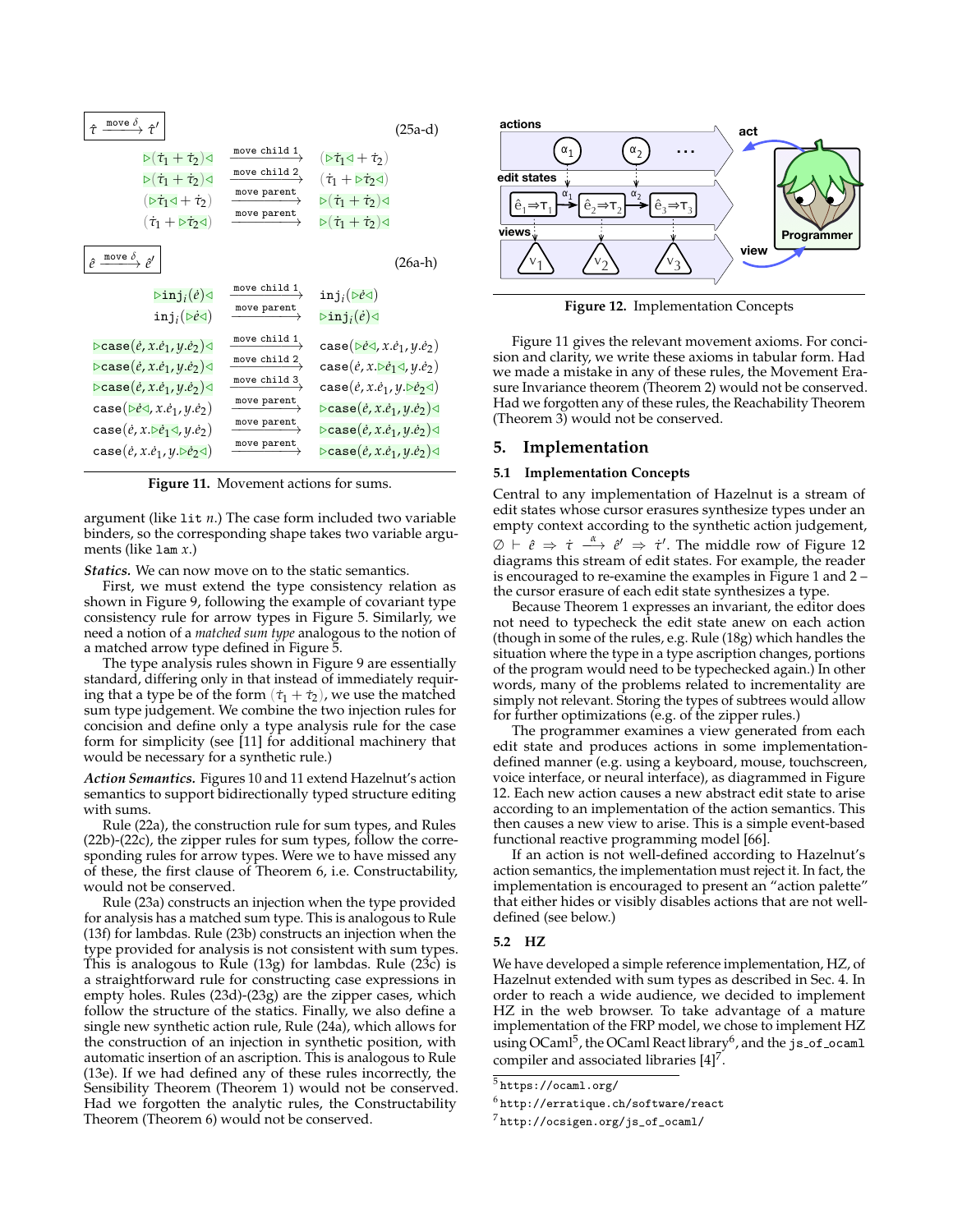The core semantics have been implemented in a functional style that follows the presentation in this paper closely.

The view computation renders the model (i.e. a Zexpression paired with a type) as nested HTML div elements matching the tree structure of the corresponding Z-expression. This tree is stylized separately using CSS. The action palette is a collection of buttons and text boxes which are disabled when the corresponding action cannot be performed. We determine this by simply attempting to perform the action internally and handling the exception that is raised when an action is undefined. (An optimization that is not in HZ would be to implement a version of the action semantics that simply computes a boolean, rather than the resulting edit state, for the purposes of action validation.) Each action form also has a corresponding keyboard shortcut. For actions that take arguments, the keyboard shortcut moves the cursor into a text box. The action validation occurs on every change to the text box.

This implementation is not, of course, meant to score marks for usability or performance (though both are surprisingly good for such a simple system.) Instead, as a simple reference implementation, it allows the reader to interact with the system presented in this paper, to aid in their understanding. Additionally, we expect its source code to be of use to others who are interested in layering a more fluid user interface atop the core semantics, or extensions thereof.

#### <span id="page-10-0"></span>**6. Related Work and Discussion**

#### **6.1 Structure Editors**

Syntactic structure editors have a long history – the Cornell Program Synthesizer [\[59\]](#page-14-3) was first introduced in 1981. Novice programmers have been a common target for structure editors. For example, GNOME [\[20\]](#page-13-20) was developed to teach programming to undergraduates. Alice [\[12\]](#page-13-21) is a 3-D programming language with an integrated structure editor for teaching novice CS undergraduate students. Scratch [\[51\]](#page-14-4) is a structure editor targeted at children ages 8 to 16. TouchDevelop [\[60\]](#page-14-6) incorporates a structure editor for programming on touch-based devices, and is used to teach high school students. An implementation of Hazelnut might be useful in teaching students about the typed lambda calculus, though that has not been our explicit aim with this work.

Not all structure editors are for educational purposes. For example, mbeddr [\[63\]](#page-14-5) is a structure editor for a C-based programming language (nominally, for programming embedded systems.) Lamdu [\[33\]](#page-13-9), like Hazelnut, is a structure editor for a statically typed functional language. It is designed for use by professional programmers.

The examples given so far either do not attempt to reason statically about types and binding, or do not attempt to maintain well-typedness as an edit invariant. This can pose problems, for reasons discussed in Sec. [1.](#page-0-1) One apparent exception is Unison [\[8\]](#page-13-22), a structure editor for a typed functional language similar to Haskell. Like Hazelnut, it seems to define some notion of well-typedness for expressions with holes (though there is no technical documentation on virtually any aspect of its design.) Unlike Hazelnut, it does not have a notion analogous to Hazelnut's notion of a non-empty hole. As such, programmers must construct programs in a rigid outside-in manner, as discussed in Sec. [2.](#page-1-0) Another system with the same problem is Polymorphic Blocks, a block-based user interface where the structure of block connectors encodes a type [\[31\]](#page-13-23).

We fundamentally differ from these projects in our design philosophy: we consider it essential to start by building type theoretic foundations, which are independent of nearly all decisions about the user interface (other than our choice to use an explicit cursor.) In contrast, these editors have developed innovative user interfaces (e.g. see the discussion in [\[64\]](#page-14-14)) but lack a principled foundational calculus. In this respect, we follow the philosophical approach taken by languages that are rooted in the type theoretic tradition and have gone to great effort to develop a clear metatheory, like Standard ML [\[23,](#page-13-24) [29,](#page-13-25) [37\]](#page-13-26). In the future, we hope that these lines of research will merge to produce a human-usable typed structure editor with sound formal foundations. Our contribution, then, is in defining and analyzing the theoretical properties of a small foundational calculus that could be extended to achieve this vision. Our implementation resembles the minimal structure editor defined in Haskell by Sufrin and De Moor [\[58\]](#page-14-15).

Some structure editor *generators* do operate on formal or semi-formal definitions of an underlying language. For example, the Synthesizer Generator [\[50\]](#page-14-16) allows the user to define an attribute grammar-based language implementation that then can be used to generate a structured editor. CENTAUR [\[5\]](#page-13-27) produces a language specific environment from a user defined formal specification of a language. Barista is a programmatic toolkit for building structure editors [\[28\]](#page-13-28). mbeddr is built on top of the commercial JetBrains MPS framework for constructing structure editors [\[62,](#page-14-17) [65\]](#page-14-18). These systems do not give a semantics to the edit states of the structure editor itself, or maintain non-trivial edit invariants, as Hazelnut does.

Related to structure editors are value editors, which operate directly on simple values (but not generally expressions or functions) of a programming language. For example, Eros is a typed value editor based in Haskell [\[17\]](#page-13-29).

Other work has attempted to integrate structure editing features into text editors. For example, recent work has used syntactic placeholders reminiscent of our expression holes to decrease the percentage of edit states that are malformed [\[3\]](#page-13-30). This work does not consider the semantics of placeholders.

Prior work has also explored formal definitions of text editor commands, e.g. using functional combinators [\[57\]](#page-14-19).

#### **6.2 Gradual Type Systems**

A significant contribution of this paper is the discovery of a clear technical relationship between typed structure editing and gradual typing. In particular, the machinery necessary to give a reasonable semantics to type holes – i.e. type consistency and type matching – coincides with that developed in the study of gradual type systems for functional languages. The pioneering work of Siek and Taha [\[54\]](#page-14-8) introduced type consistency. Subsequent work developed the concept of type matching [\[18,](#page-13-17) [49\]](#page-14-9) and has further studied the notion of type consistency [\[19\]](#page-13-31). In retrospect, this relationship is perhaps unsurprising: gradual typing is, notionally, also motivated by the idea of iterated development of a program where every intermediate state is well-defined in some sense, albeit at different granularity.

Recent work has discovered a systematic procedure for generating a "gradual version" of a standard type system [\[11\]](#page-13-16). This system, called the Gradualizer, operates on a logic program that specifies a simple type assignment system with some additional annotations to generate a corresponding specification of a gradual type system. The authors leave support for working with bidirectional type systems as future work. This suggests the possibility of an analogous "Editorializer" that generates a specification of a typed structure editor from a simple language definition. Our exposition in Sec. [4](#page-8-0) certainly suggests that many of the necessary definitions follow seemingly mechanically from the definition of the static semantics,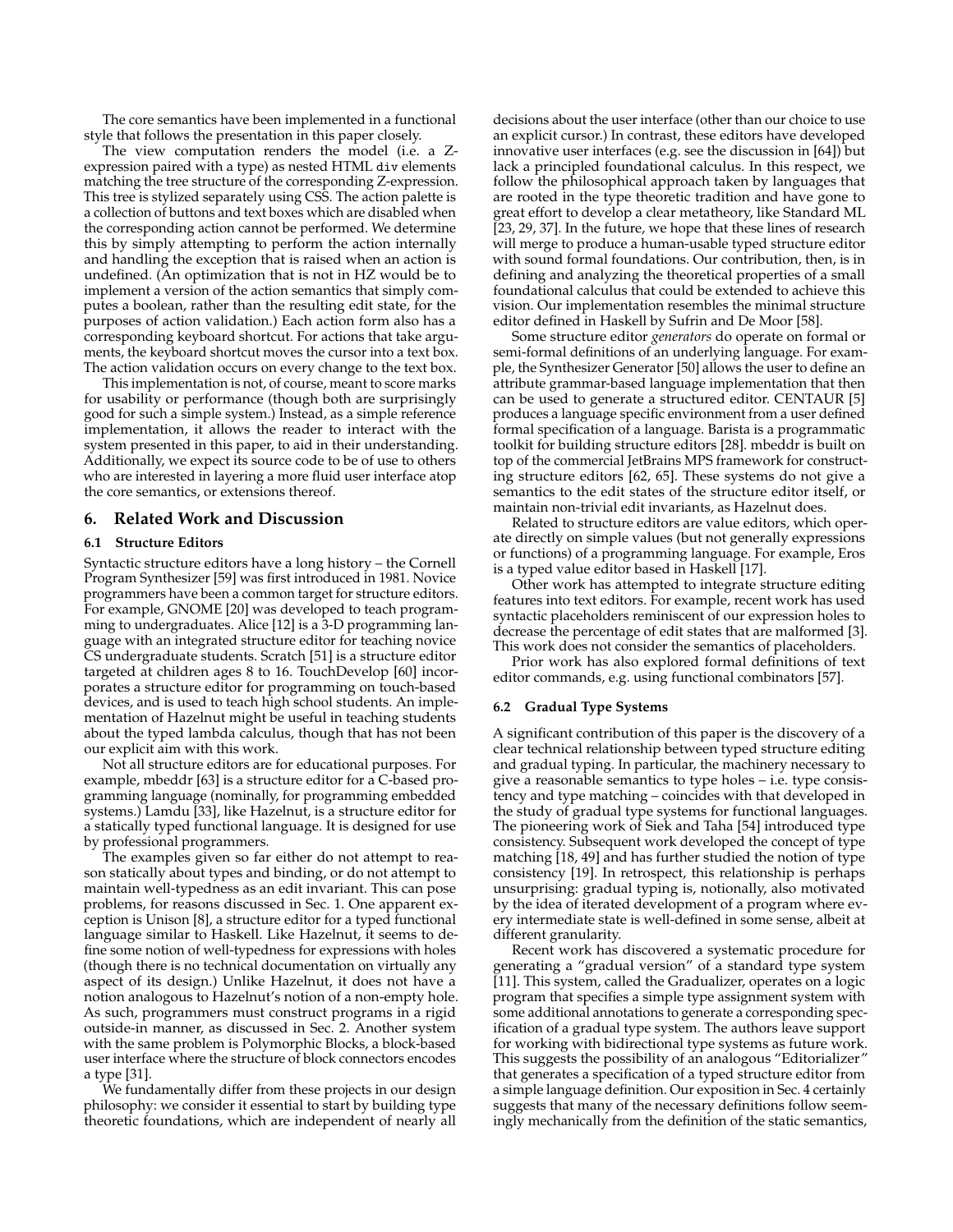and the relationship with gradual typing suggests that many of the technical details of this transformation may already exist in the Gradualizer. One possibility we have explored informally is to use Agda's reflection features to implement such a system.

An aspect of gradual typing that we did not touch on directly here is its concern with assigning a dynamics to programs where type information is not known, by inserting dynamic type casts [\[54\]](#page-14-8) or deducing evidence for consistency during evaluation [\[19\]](#page-13-31). This would correspond to assigning a dynamics to Hazelnut expressions with type holes such that a run-time error occurs when a type hole is found to be unfillable through evaluation. This may be useful as an exploratory programming tool.

#### **6.3 Bidirectional Type Systems**

Hazelnut is bidirectionally typed [\[9,](#page-13-13) [10,](#page-13-14) [14,](#page-13-15) [42,](#page-13-32) [47\]](#page-14-7). Bidirectional type systems are notable in that they are easy to define, easy to implement, produce simple error messages and support advanced language features [\[16\]](#page-13-33). For example, Scala [\[42\]](#page-13-32) and Agda [\[41\]](#page-13-11) are both fundamentally bidirectionally typed languages.

#### **6.4 Type Reconstruction**

An alternative approach to type inference is to use a unification-based type reconstruction system, as in functional languages like ML and Haskell [\[13\]](#page-13-34). This is difficult to reconcile with the approach presented in this paper, because edit actions could introduce new unification constraints that would require placing non-empty holes around terms far from the cursor. A whole-program hole insertion pass after each edit action could perhaps be used to recover invariants similar to those presented here, but we leave the details as future work. Our contention is that a bidirectional approach is a sweet spot in the design space of interactive systems like Hazelnut because it precludes "spooky errors at a distance". Instead, the interaction is a sort of local dialog between the programmer and the system involving simple, familiar concepts – types with holes – rather than sets of constraints.

An intermediate approach would be to layer unificationbased type generation features atop the bidirectional system. This would amount to interpreting type holes as unification variables. For a simple calculus, e.g. the STLC upon which Hazelnut is based, type inference for complete expressions is known to be decidable, so type holes could be instantiated automatically once the expression that they appear within has been constructed. It would also be possible to flag expressions for which there does not exist any way to fill the type holes. In more complex settings, e.g. in a dependently typed language, a partial decision procedure may still be useful in this regard, both at edit-time and (just prior to) run-time. Indeed, text editor modes for dependently typed proof assistants, e.g. for Agda, attempt to do exactly this for indicated "type holes" (and do not always succeed.)

#### **6.5 Exceptions**

Expression holes can be interpreted in several ways. One straightforward interpretation is to treat them like expressions that raise exceptions. Indeed, placing raise Unimplemented or similar in portions of an expression that are under construction is a common practice across programming languages today. The GHC dialect of Haskell recently introduced an explicit notion of a typed hole that behaves similarly [\[1\]](#page-13-35).

#### **6.6 Type-Directed Program Synthesis**

Some text editor modes, e.g. those for proof assistants like Agda [\[41\]](#page-13-11) and Idris [\[6\]](#page-13-36), support a more explicit hole-based programming model where indicated expression holes are treated as sites where the system can be asked to automatically generate an expression of an appropriate type.

The Graphite system borrowed Eclipse's heuristic model of typed holes for Java to allow library providers to associate interactive code generation interfaces with types [\[43\]](#page-13-5).

More generally, the topic of type-directed program synthesis an active area of research, e.g. [\[45\]](#page-13-37). By maintaining static well-definedness throughout the editing process, Hazelnut provides researchers interested in editor-integrated typedirected program synthesis with a formal foundation upon which to build.

#### **6.7 Tactics**

Interactive proof refinement systems, e.g. those in LCF [\[21\]](#page-13-38), and more recent typed tactic systems, e.g. Mtac for Coq [\[68\]](#page-14-20), support an explicit model of a "current" typed hole that serves as the target of program synthesis. Hazelnut differs in that edits can occur anywhere within a term.

A related approach is to interpret expression holes as the *metavariables* of contextual modal type theory (CMTT) [\[40\]](#page-13-39). In particular, expression holes have types and are surrounded by contexts, just as metavariables in CMTT are associated with types and contexts. This begins to clarify the logical meaning of a typing derivation in Hazelnut – it conveys well-typedness relative to an (implicit) modal context that extracts each expression hole's type and context. The modal context must be emptied – i.e. the expression holes must be instantiated with expressions of the proper type in the proper context – before the expression can be considered complete. This corresponds to the notion of modal necessity in contextual modal logic.

We did not make the modal context explicit in our semantics because interactive program editing is not merely hole filling in Hazelnut (i.e. the cursor need not be on a hole.) Moreover, the hole's type and context become apparent as our action semantics traverses the zipper structure on each step. For interactive proof assistants that support a tactic model based directly on hole filling, as just discussed, the connection to CMTT and similar systems is more useful. For example, Beluga [\[46\]](#page-14-21) is based on dependent CMTT and aspects of Idris' editor support [\[6\]](#page-13-36) are based on McBride's OLEG [\[35\]](#page-13-40) and Lee and Friedman have explored a lambda calculus with contexts for a similar purpose [\[30\]](#page-13-41).

One interesting avenue of future work is to elaborate expression holes to CMTT's closures, i.e. CMTT terms of the form  $\textsf{clo}(u;\textsf{id}(\Gamma))$  where *u* is a unique metavariable associated with each hole and  $id(\Gamma)$  is the explicit identity substitution. This would allow us to evaluate expressions with holes such that the closure "accumulates" substitutions explicitly. When evaluation gets "stuck" (as it can, for CMTT does not define a dynamics equipped with a notion of progress under a non-empty modal context), it would then be possible for the programmer to choose a hole from the visible holes (which may have been duplicated) to edit in their original context. Once finished, the CMTT hole instantiation operation, together with a metatheorem that establishes that reduction commutes with instantiation, would enable an "edit and resume" feature with a clear formal basis. This notion of reduction commuting with instantiation has also been studied in other calculi [\[52\]](#page-14-22). Being able to edit a running program also has connections to less formal work on "live programming" interfaces [\[7,](#page-13-42) [33\]](#page-13-9).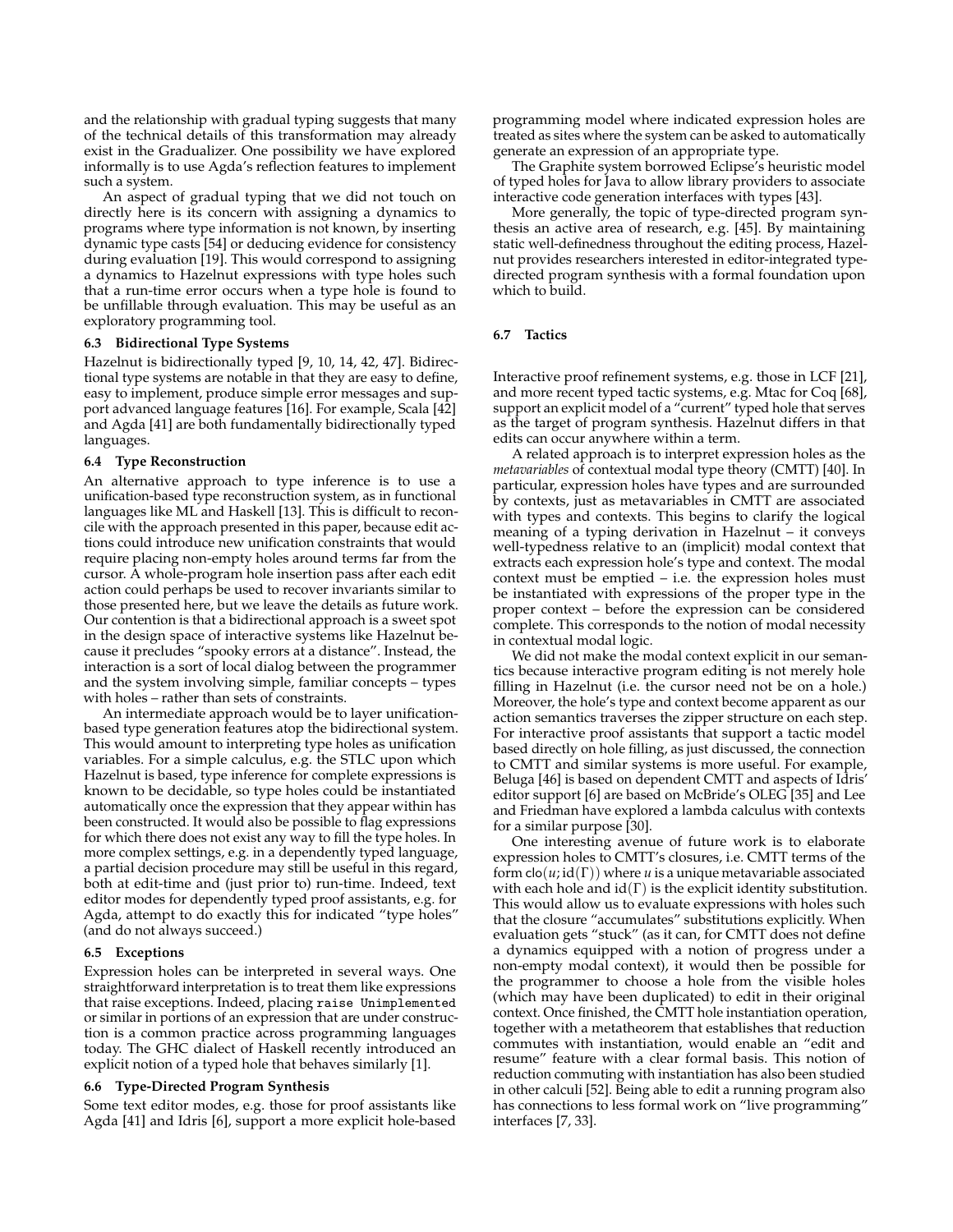## <span id="page-12-0"></span>**7. Conclusion**

This paper presented Hazelnut, a type theoretic structure editor calculus. Our aim was to take a principled approach to its design by formally defining its static semantics as well as its action semantics and developing a rich metatheory. Moreover, we have mechanized substantial portions of the metatheory, including the crucial Sensibility theorem that establishes that every edit state is statically meaningful.

In addition to simplifying the job of an editor designer, typed structure editors also promise to increase the speed of development by eliminating redundant syntax and supporting higher-level primitive actions. However, we did not discuss such "edit costs" here, because they depend on particular implementation details, e.g. whether a keyboard or a mouse is in use. Indeed, we consider it a virtue of this work that such implementation details do not enter into our design.

#### **7.1 Future Work**

#### **7.1.1 Richer Languages**

Hazelnut is, obviously, a very limited language at its core. So the most obvious avenue for future work is to increase the expressive power of this language by extension. Our plan is to simultaneously maintain a mechanization and implementation (following, for example, Standard ML [\[29\]](#page-13-25)) as we proceed, ultimately producing the first large-scale, formally verified bidirectionally typed structure editor.

It is interesting to note that the demarcation between the language and the editor is fuzzy (indeed, non-existent) in Hazelnut. There may well be interesting opportunities in language design when the language is being codesigned with a typed structure editor. It may be that certain language features are unnecessary given a sufficiently advanced typeaware structure editor (e.g. SML's open?), while other features may only be practical with editor support. We intend to use Hazelnut and derivative systems thereof as a platform for rigorously exploring such questions.

#### **7.1.2 Evaluation Strategies: A High-Dimensional Space**

The related work brought up in the previous section suggests three different evaluation strategies in the presence of type holes:

- 1. ...as preventing evaluation (the standard approach.)
- 2. ...as unknown types, in the gradual sense.
- 3. ...as unification variables.

In addition, we have discussed four different evaluation strategies in the presence of expression holes:

- 1. ...as preventing evaluation (the standard approach.)
- 2. ...as causing exceptions.
- 3. ...as sites for automatic program synthesis.
- 4. ...as the closures of CMTT.

Every combination of these choices could well be considered in the design of a full-scale programming system in the spirit of Hazelnut. Indeed, the user might be given several options from among these combinations, depending on their usage scenario. Many of these warrant further inquiry.

#### **7.1.3 Editor Services**

There are various aspects of the editor model that we have not yet formalized. For example, our action model does not consider how actions are actually entered using, for example, key combinations or chords. In practice, we would want also to suggest sensible compound actions, and to rank these suggested actions in some reasonable manner (perhaps based on usage data gathered from other users or code repositories.)

Designing a action suggestion semantics and a rigorous typed probability model over actions is one avenue of research that we have started to explore, with intriguing initial results.

#### **7.1.4 Programmable Actions**

Our language of actions is intentionally primitive. However, even now it acts much like a simple imperative command language. This suggests future expansion to, for example, a true *action macro* language, whereby functional programs could themselves be lifted to the level of actions to compute nontrivial compound actions. Such compound actions would give a uniform description of transformations ranging from the simple – like "move the cursor to the next hole to the right" – to quite complex whole program refactoring, while remaining subject to the core Hazelnut metatheory. Techniques like those in advanced tactic systems, e.g. Mtac, might be useful in proving these action macros correct [\[68\]](#page-14-20).

#### **7.1.5 Views**

Another research direction is in exploring how types can be used to control the presentation of expressions in the editor. For example, following an approach developed in a textual setting of developing *type-specific languages* (TSLs), it should be possible to have the type that an expression is being analyzed against define alternative display forms and interaction modes [\[44\]](#page-13-43).

It should also be possible to develop the concept of semantic comments, i.e. comments that mention semantic structures or even contain values. These would be subject to the same operations, e.g. renaming, as other structures, helping to address the problem of comments becoming inconsistent with code. This system, generalized sufficiently, could one day help unify document editing with program editing.

#### **7.1.6 Collaborative Programming**

Finally, we did not consider any aspects of *collaborative programming*, such as a packaging system, a differencing algorithm for use in a source control system, support for multiple simultaneous cursors for different users, and so on. These are all interesting avenues for future work.

#### **7.1.7 Empirical Evaluation**

Although we make few empirical claims in this paper, it is ultimately an empirical question as to whether structure editors, and typed structure editors, are practical. We hope to conduct user studies once a richer semantics and a practical implementation thereof has been developed.

#### **7.1.8 More Theory**

Connections with gradual type systems and CMTT, discussed in the previous section, seem likely to continue to be revealing.

The notion of having one of many possible locations within a term under a cursor has a very strong intuitive connection to the proof theoretic notion of focusing [\[55\]](#page-14-10). Building closer connections with proof theory (and category theory) is likely to be a fruitful avenue of further inquiry.

*In any case, these are but steps toward more graphical program-description systems, for we will not forever stay confined to mere strings of symbols.*

— Marvin Minsky, Turing Award lecture [\[38\]](#page-13-44)

### **Acknowledgments**

The authors would like to thank the anonymous referees at POPL and TFP 2016 for useful feedback on earlier drafts of this paper; Ed Morehouse and Carlo Angiuli for counsel on mechanization and Barendrecht's Convention; Vincent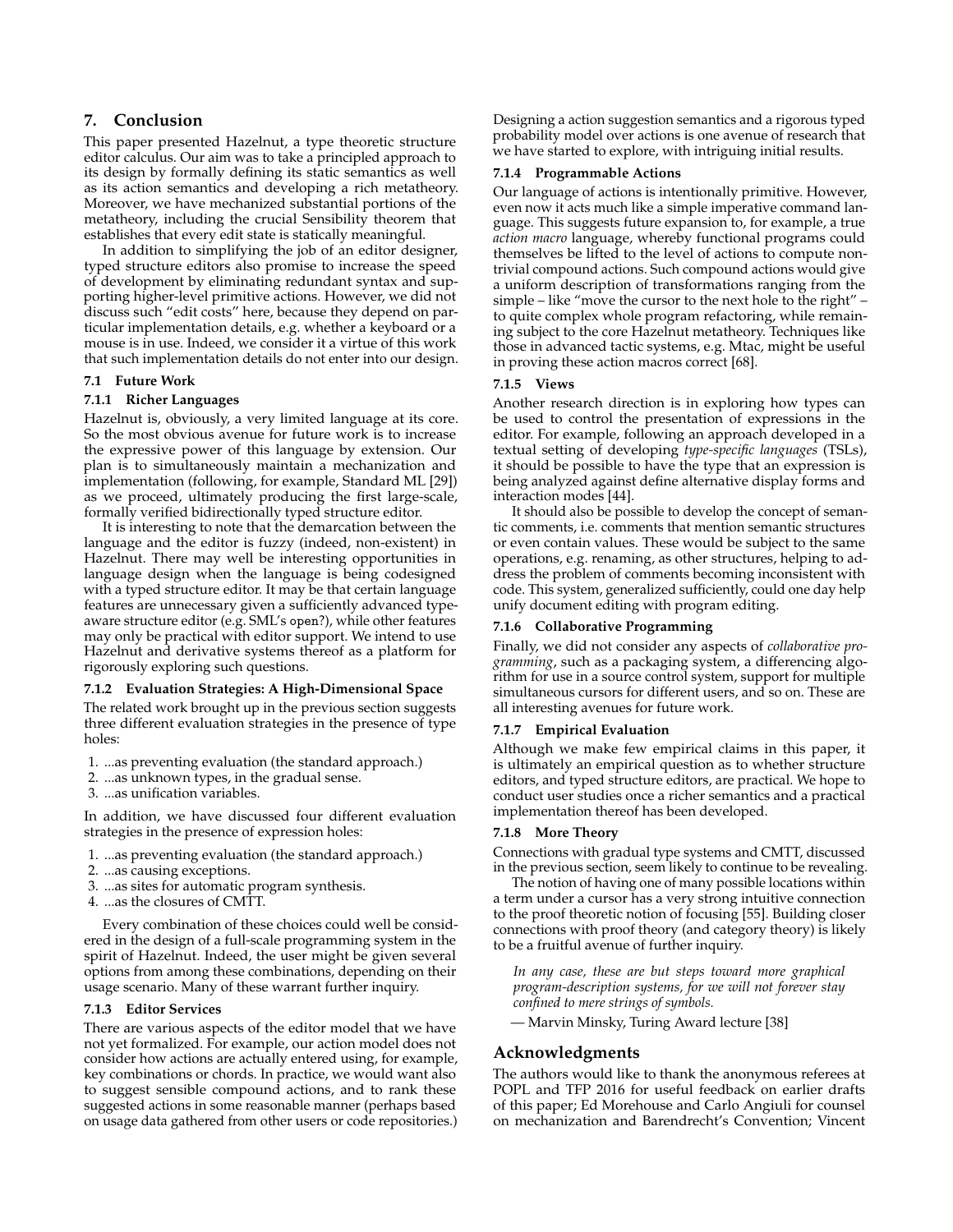Zeng for *pro bono* artistic services; and YoungSeok Yoon for reanalyzing the data from [\[67\]](#page-14-1). This work was partially funded through a gift from Mozilla; the NSF grant #CCF-1619282, 1553741 and 1439957; by AFRL and DARPA under agreement #FA8750-16-2-0042; and by NSA lablet contract #H98230-14-C-0140.

#### **References**

- <span id="page-13-35"></span>[1] Typed holes in GHC. [https://wiki.haskell.org/GHC/Typed\\_](https://wiki.haskell.org/GHC/Typed_holes) [holes](https://wiki.haskell.org/GHC/Typed_holes). Retrieved Nov. 7, 2016.
- <span id="page-13-0"></span>[2] A. Altadmri and N. C. Brown. 37 Million Compilations: Investigating Novice Programming Mistakes in Large-Scale Student Data. In *ACM Technical Symposium on Computer Science Education (SIGCSE)*, 2015.
- <span id="page-13-30"></span>[3] L. E. d. S. Amorim, S. Erdweg, G. Wachsmuth, and E. Visser. Principled syntactic code completion using placeholders. In *SLE*, 2016.
- <span id="page-13-19"></span>[4] V. Balat. Ocsigen: Typing Web Interaction with Objective Caml. In *ACM Workshop on ML*, 2006.
- <span id="page-13-27"></span>[5] P. Borras, D. Clément, T. Despeyroux, J. Incerpi, G. Kahn, B. Lang, and V. Pascual. CENTAUR: The System. In *Proceedings of the ACM SIGSOFT/SIGPLAN Software Engineering Symposium on Practical Software Development Environments*, pages 14–24, 1988.
- <span id="page-13-36"></span>[6] E. Brady. Idris, A General-Purpose Dependently Typed Programming Language: Design and Implementation. *Journal of Functional Programming*, 23(05):552–593, 2013.
- <span id="page-13-42"></span>[7] S. Burckhardt, M. Fähndrich, P. de Halleux, S. McDirmid, M. Moskal, N. Tillmann, and J. Kato. It's alive! continuous feedback in UI programming. In *PLDI*, 2013.
- <span id="page-13-22"></span>[8] P. Chiusano. Unison. <http://www.unisonweb.org/>. Accessed: 2016-04-25.
- <span id="page-13-13"></span>[9] A. Chlipala, L. Petersen, and R. Harper. Strict bidirectional type checking. In *ACM SIGPLAN International Workshop on Types in Languages Design and Implementation (TLDI)*, 2005.
- <span id="page-13-14"></span>[10] D. R. Christiansen. Bidirectional Typing Rules: A Tutorial. [http:](http://davidchristiansen.dk/tutorials/bidirectional.pdf) [//davidchristiansen.dk/tutorials/bidirectional.pdf](http://davidchristiansen.dk/tutorials/bidirectional.pdf), 2013.
- <span id="page-13-16"></span>[11] M. Cimini and J. G. Siek. The gradualizer: a methodology and algorithm for generating gradual type systems. In *POPL*, 2016.
- <span id="page-13-21"></span>[12] M. Conway, S. Audia, T. Burnette, D. Cosgrove, and K. Christiansen. Alice: Lessons Learned from Building a 3D System for Novices. In *SIGCHI Conference on Human Factors in Computing Systems (CHI)*, 2000.
- <span id="page-13-34"></span>[13] L. Damas and R. Milner. Principal type-schemes for functional programs. In *POPL*, 1982.
- <span id="page-13-15"></span>[14] R. Davies and F. Pfenning. Intersection types and computational effects. In *ICFP*, 2000.
- <span id="page-13-7"></span>[15] M. de Jonge, E. Nilsson-Nyman, L. C. L. Kats, and E. Visser. Natural and flexible error recovery for generated parsers. In *SLE*, 2009.
- <span id="page-13-33"></span>[16] J. Dunfield and N. R. Krishnaswami. Complete and easy bidirectional typechecking for higher-rank polymorphism. In *ICFP*, 2013.
- <span id="page-13-29"></span>[17] C. Elliott. Tangible Functional Programming. In *ICFP*, 2007.
- <span id="page-13-17"></span>[18] R. Garcia and M. Cimini. Principal Type Schemes for Gradual Programs. In *POPL*, 2015.
- <span id="page-13-31"></span>[19] R. Garcia, A. M. Clark, and E. Tanter. Abstracting gradual typing. In *POPL*, 2016.
- <span id="page-13-20"></span>[20] D. B. Garlan and P. L. Miller. GNOME: An introductory programming environment based on a family of structure editors. In *First ACM SIGSOFT/SIGPLAN Software Engineering Symposium on Practical Software Development Environments*, 1984.
- <span id="page-13-38"></span>[21] M. Gordon, R. Milner, L. Morris, M. Newey, and C. Wadsworth. A metalanguage for interactive proof in LCF. In *POPL*, 1978.
- <span id="page-13-12"></span>[22] R. Harper. *Practical Foundations for Programming Languages*. 2nd edition, 2016. URL [https://www.cs.cmu.edu/~rwh/plbook/](https://www.cs.cmu.edu/~rwh/plbook/2nded.pdf) [2nded.pdf](https://www.cs.cmu.edu/~rwh/plbook/2nded.pdf).
- <span id="page-13-24"></span>[23] R. Harper and C. Stone. A Type-Theoretic Interpretation of Standard ML. In *Proof, Language and Interaction: Essays in Honour of Robin Milner*. MIT Press, 2000.
- <span id="page-13-2"></span>[24] G. J. Holzmann. Brace yourself. *IEEE Software*, 33(5):34–37, Sept 2016. ISSN 0740-7459. doi: 10.1109/MS.2016.123.
- <span id="page-13-10"></span>[25] G. Huet. The Zipper. *Journal of Functional Programming*, 7(5), Sept. 1997. Functional Pearl.
- <span id="page-13-3"></span>[26] D. Jones. Developer beliefs about binary operator precedence. *C Vu*, 18(4):14–21, 2006.
- <span id="page-13-8"></span>[27] L. C. L. Kats, M. de Jonge, E. Nilsson-Nyman, and E. Visser. Providing rapid feedback in generated modular language environments: adding error recovery to scannerless generalized-LR parsing. In *OOPSLA*, 2009.
- <span id="page-13-28"></span>[28] A. J. Ko and B. A. Myers. Barista: An Implementation Framework for Enabling New Tools, Interaction Techniques and Views in Code Editors. In *SIGCHI Conference on Human Factors in Computing Systems (CHI)*, 2006.
- <span id="page-13-25"></span>[29] D. K. Lee, K. Crary, and R. Harper. Towards a mechanized metatheory of Standard ML. In *POPL*, 2007.
- <span id="page-13-41"></span>[30] S. Lee and D. P. Friedman. Enriching the Lambda Calculus with Contexts: Toward a Theory of Incremental Program Construction. In *ICFP*, 1996.
- <span id="page-13-23"></span>[31] S. Lerner, S. R. Foster, and W. G. Griswold. Polymorphic blocks: Formalism-inspired UI for structured connectors. In *ACM Conference on Human Factors in Computing Systems (CHI)*, 2015.
- <span id="page-13-18"></span>[32] D. R. Licata and R. Harper. A Universe of Binding and Computation. In *ICFP*, 2009.
- <span id="page-13-9"></span>[33] E. Lotem and Y. Chuchem. Project Lamdu. [http://www.lamdu.](http://www.lamdu.org/) [org/](http://www.lamdu.org/). Accessed: 2016-04-08.
- <span id="page-13-1"></span>[34] G. Marceau, K. Fisler, and S. Krishnamurthi. Do values grow on trees?: Expression integrity in functional programming. In *Seventh International Workshop on Computing Education Research (ICER)*, 2011.
- <span id="page-13-40"></span>[35] C. McBride. *Dependently typed functional programs and their proofs*. PhD thesis, University of Edinburgh. College of Science and Engineering. School of Informatics., 2000.
- <span id="page-13-6"></span>[36] T. Mens and T. Tourwé. A survey of software refactoring. IEEE *Transactions on Software Engineering*, 30(2):126–139, 2004.
- <span id="page-13-26"></span>[37] R. Milner, M. Tofte, R. Harper, and D. MacQueen. *The Definition of Standard ML (Revised)*. The MIT Press, 1997.
- <span id="page-13-44"></span>[38] M. Minsky. Form and content in computer science (1970 ACM Turing Lecture). *J. ACM*, 17(2):197–215, 1970.
- <span id="page-13-4"></span>[39] M. Mooty, A. Faulring, J. Stylos, and B. A. Myers. Calcite: Completing code completion for constructors using crowds. In *IEEE Symposium on Visual Languages and Human-Centric Computing (VL/HCC)*, 2010.
- <span id="page-13-39"></span>[40] A. Nanevski, F. Pfenning, and B. Pientka. Contextual modal type theory. *ACM Trans. Comput. Log.*, 9(3), 2008.
- <span id="page-13-11"></span>[41] U. Norell. *Towards a practical programming language based on dependent type theory*. PhD thesis, Department of Computer Science and Engineering, Chalmers University of Technology, SE-412 96 Göteborg, Sweden, September 2007.
- <span id="page-13-32"></span>[42] M. Odersky, C. Zenger, and M. Zenger. Colored local type inference. In *POPL*, 2001.
- <span id="page-13-5"></span>[43] C. Omar, Y. Yoon, T. D. LaToza, and B. A. Myers. Active code completion. In *ICSE*, 2012.
- <span id="page-13-43"></span>[44] C. Omar, D. Kurilova, L. Nistor, B. Chung, A. Potanin, and J. Aldrich. Safely composable type-specific languages. In *ECOOP*, 2014.
- <span id="page-13-37"></span>[45] P. Osera and S. Zdancewic. Type-and-example-directed program synthesis. In *PLDI*, 2015.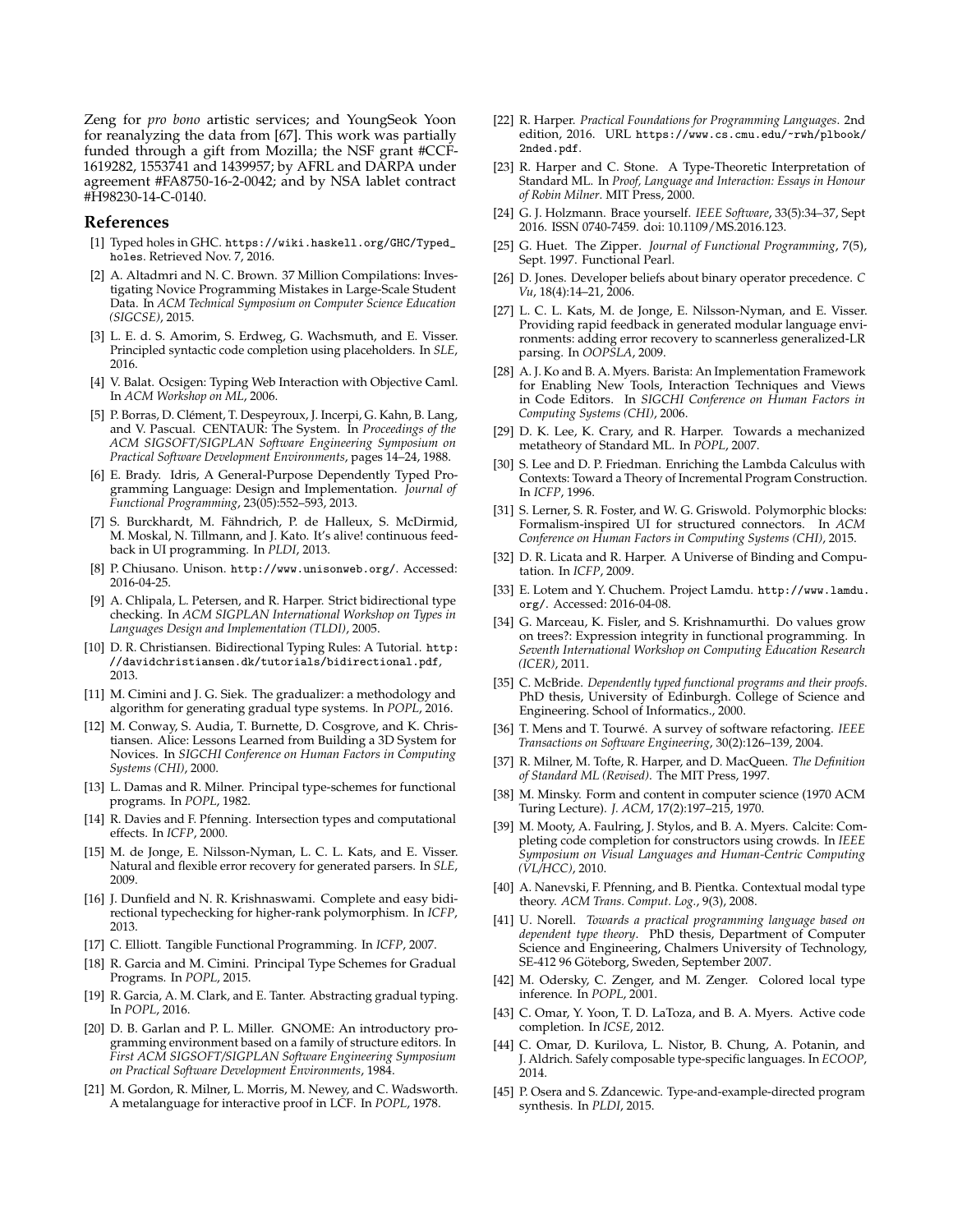- <span id="page-14-21"></span>[46] B. Pientka. Beluga: Programming with dependent types, contextual data, and contexts. In *International Symposium on Functional and Logic Programming (FLOPS)*, 2010.
- <span id="page-14-7"></span>[47] B. C. Pierce and D. N. Turner. Local type inference. *ACM Trans. Program. Lang. Syst.*, 22(1):1–44, Jan. 2000.
- <span id="page-14-12"></span>[48] N. Pouillard. Nameless, painless. In *ICFP*, 2011.
- <span id="page-14-9"></span>[49] A. Rastogi, A. Chaudhuri, and B. Hosmer. The ins and outs of gradual type inference. In *POPL*, 2012.
- <span id="page-14-16"></span>[50] T. Reps and T. Teitelbaum. The synthesizer generator. *SIGSOFT Softw. Eng. Notes*, 9(3):42–48, Apr. 1984. ISSN 0163-5948.
- <span id="page-14-4"></span>[51] M. Resnick, J. Maloney, A. Monroy-Hernández, N. Rusk, E. Eastmond, K. Brennan, A. Millner, E. Rosenbaum, J. Silver, B. Silverman, and Y. Kafai. Scratch: Programming for All. *Commun. ACM*, 52(11):60–67, Nov. 2009.
- <span id="page-14-22"></span>[52] D. Sands. Computing with contexts: A simple approach. *Electr. Notes Theor. Comput. Sci.*, 10:134–149, 1997.
- <span id="page-14-2"></span>[53] A. Sarkar. The impact of syntax colouring on program comprehension. In *Annual Conference of the Psychology of Programming Interest Group (PPIG)*, 2015.
- <span id="page-14-8"></span>[54] J. G. Siek and W. Taha. Gradual typing for functional languages. In *Scheme and Functional Programming Workshop*, 2006.
- <span id="page-14-10"></span>[55] R. J. Simmons and F. Pfenning. Weak Focusing for Ordered Linear Logic. Technical Report CMU-CS-10-147, Carnegie Mellon University, 2011. Revision of April 2011.
- <span id="page-14-0"></span>[56] A. Stefik and S. Siebert. An empirical investigation into programming language syntax. *ACM Transactions on Computing Education (TOCE)*, 13(4):19, 2013.
- <span id="page-14-19"></span>[57] B. Sufrin. Formal specification of a display-oriented text editor. *Sci. Comput. Program.*, 1(3):157–202, 1982.
- <span id="page-14-15"></span>[58] B. Sufrin and O. De Moor. Modeless structure editing. In *Proceedings of the Oxford-Microsoft Symposium in Celebration of*

*the work of Tony Hoare*, 1999.

- <span id="page-14-3"></span>[59] T. Teitelbaum and T. Reps. The Cornell Program Synthesizer: A Syntax-directed Programming Environment. *Commun. ACM*, 24 (9):563–573, 1981.
- <span id="page-14-6"></span>[60] N. Tillmann, M. Moskal, J. de Halleux, and M. Fahndrich. TouchDevelop: Programming Cloud-connected Mobile Devices via Touchscreen. In *SIGPLAN Symposium on New Ideas, New Paradigms, and Reflections on Programming and Software*, 2011.
- <span id="page-14-11"></span>[61] C. Urban, S. Berghofer, and M. Norrish. Barendregt's variable convention in rule inductions. In *Conference on Automated Deduction (CADE)*, 2007.
- <span id="page-14-17"></span>[62] M. Voelter. Language and IDE Modularization and Composition with MPS. In *International Summer School on Generative and Transformational Techniques in Software Engineering*, pages 383–430. Springer, 2011.
- <span id="page-14-5"></span>[63] M. Voelter, D. Ratiu, B. Schaetz, and B. Kolb. Mbeddr: An Extensible C-based Programming Language and IDE for Embedded Systems. In *SPLASH*, 2012.
- <span id="page-14-14"></span>[64] M. Voelter, J. Siegmund, T. Berger, and B. Kolb. Towards User-Friendly Projectional Editors. In *International Conference on Software Language Engineering (SLE)*, 2014.
- <span id="page-14-18"></span>[65] M. Voelter, J. Warmer, and B. Kolb. Projecting a Modular Future. *IEEE Software*, 32(5):46–52, 2015.
- <span id="page-14-13"></span>[66] Z. Wan and P. Hudak. Functional Reactive Programming from First Principles. In *PLDI*, 2000.
- <span id="page-14-1"></span>[67] Y. S. Yoon and B. A. Myers. A longitudinal study of programmers' backtracking. In *IEEE Symposium on Visual Languages and Human-Centric Computing (VL/HCC)*, 2014.
- <span id="page-14-20"></span>[68] B. Ziliani, D. Dreyer, N. R. Krishnaswami, A. Nanevski, and V. Vafeiadis. Mtac: A monad for typed tactic programming in Coq. *Journal of Functional Programming*, 25:e12, 2015.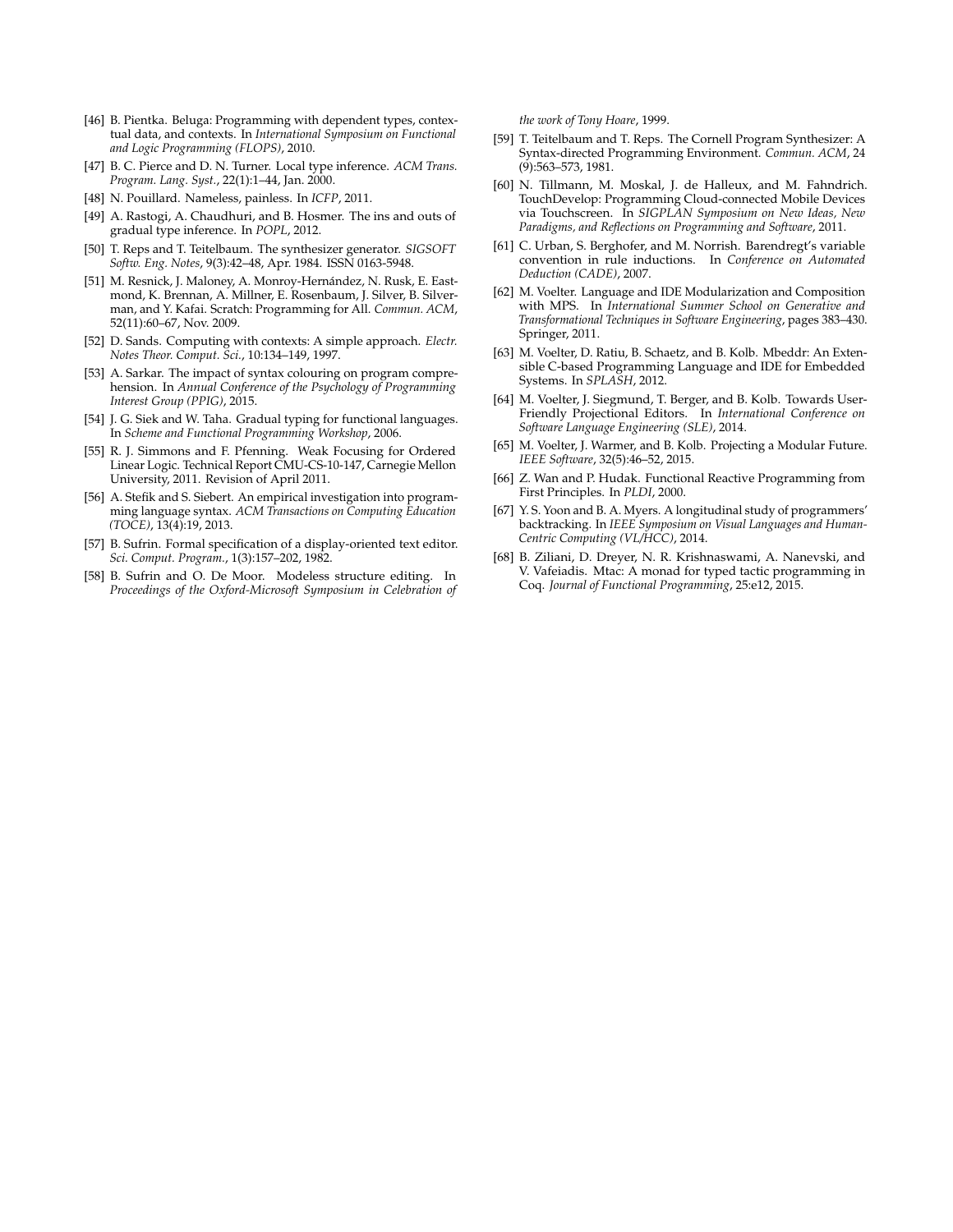## **A. Hazelnut**

The full collection of rules defining the semantics of Hazelnut (not including the rules for the extension described in Sec. [4\)](#page-8-0) are reproduced here in their definitional order for reference. The rule names coincide with the corresponding constructors in the Agda mechanization.

### **A.1 H-Types and H-Expressions**

## **A.1.1 Type Compatibility and Incompatibility**

|--|--|--|

| $\dot{\tau} \sim \dot{\tau}$ | (TCREFL) |
|------------------------------|----------|
|                              |          |

$$
\overline{\tau \sim \text{ }}(\text{TCHOLE1})
$$

$$
\frac{1}{\sqrt{2\pi}}\frac{1}{\sqrt{2\pi}}\left(\frac{\text{TCHOLE2}}{\text{C}}\right)
$$

$$
\frac{\dot{\tau}_1 \sim \dot{\tau}_1' \qquad \dot{\tau}_2 \sim \dot{\tau}_2'}{(\dot{\tau}_1 \to \dot{\tau}_2) \sim (\dot{\tau}_1' \to \dot{\tau}_2')} \tag{TCARR}
$$

$$
\overline{\text{num} \sim (\dot{\tau}_1 \to \dot{\tau}_2)}
$$
 (ICNUMARR1)

$$
(\dot{\tau}_1 \to \dot{\tau}_2) \sim \text{num} \tag{ICNUMARR2}
$$

$$
\frac{\dot{\tau}_1 \nsim \dot{\tau}_3}{(\dot{\tau}_1 \rightarrow \dot{\tau}_2) \nsim (\dot{\tau}_3 \rightarrow \dot{\tau}_4)}
$$
\n(ICARR1)

$$
\frac{\dot{\tau}_2 \nsim \dot{\tau}_4}{(\dot{\tau}_1 \rightarrow \dot{\tau}_2) \nsim (\dot{\tau}_3 \rightarrow \dot{\tau}_4)}
$$
\n(ICARR2)

## **A.1.2 Function Type Matching**

|          |                                                                                                                     | $ \dot{\tau}\blacktriangleright\rightarrow(\dot{\tau}_1\rightarrow\dot{\tau}_2) $ |
|----------|---------------------------------------------------------------------------------------------------------------------|-----------------------------------------------------------------------------------|
| (MAHOLE) | $\langle \mathbb{D} \blacktriangleright \rightarrow (\mathbb{D} \rightarrow \mathbb{D})$                            |                                                                                   |
| (MAARR)  | $(\dot{\tau}_1 \rightarrow \dot{\tau}_2) \blacktriangleright_{\rightarrow} (\dot{\tau}_1 \rightarrow \dot{\tau}_2)$ |                                                                                   |

## **A.1.3 Synthesis and Analysis**

The judgements  $\Gamma \vdash e \Rightarrow \tau$  and  $\Gamma \vdash e \Leftarrow \tau$  are defined mutually inductively.  $\dot{\Gamma} ⊢ \dot{e} ⇒ τ$ 

$$
\dot{\Gamma} \vdash \dot{e} \Leftarrow \dot{\tau} \n\dot{\Gamma} \vdash \dot{e} : \dot{\tau} \Rightarrow \dot{\tau}
$$
\n(SASC)

$$
\overline{\Gamma, x : \tau \vdash x \Rightarrow \tau} \tag{SVAR}
$$

$$
\dot{\Gamma} \vdash \dot{e}_1 \Rightarrow \dot{\tau} \qquad \dot{\tau} \blacktriangleright_{\rightarrow} (\dot{\tau}_2 \rightarrow \dot{\tau}') \qquad \dot{\Gamma} \vdash \dot{e}_2 \Leftarrow \dot{\tau}_2
$$
\n
$$
\dot{\Gamma} \vdash \dot{e}_1 (\dot{e}_2) \Rightarrow \dot{\tau}' \qquad (SAP)
$$

$$
\dot{\Gamma} \vdash \underline{n} \Rightarrow \text{num} \tag{SNUM}
$$

$$
\frac{\dot{\Gamma} \vdash \dot{e}_1 \Leftarrow \text{num} \qquad \dot{\Gamma} \vdash \dot{e}_2 \Leftarrow \text{num}}{\dot{\Gamma} \vdash (\dot{e}_1 + \dot{e}_2) \Rightarrow \text{num}} \tag{SPLUS}
$$

$$
\dot{\Gamma} \vdash \langle \rangle \Rightarrow \langle \rangle \tag{SHOLE}
$$

$$
\dot{\Gamma} \vdash \dot{e} \Rightarrow \dot{\tau} \n\dot{\Gamma} \vdash (\dot{e}) \Rightarrow (\mathbb{I}) \n\mathcal{I} \Rightarrow (\dot{e}) \Rightarrow (\mathbb{I}) \n\mathcal{I} \Rightarrow (\dot{e}) \Rightarrow (\mathbb{I}) \n\mathcal{I} \Rightarrow (\dot{e} \Rightarrow \dot{\tau}) \n\mathcal{I} \Rightarrow (\dot{e} \Rightarrow \dot{\tau}) \n\mathcal{I} \Rightarrow (\dot{e} \Rightarrow \dot{\tau}) \n\mathcal{I} \Rightarrow (\dot{e} \Rightarrow \dot{\tau}) \n\mathcal{I} \Rightarrow (\dot{e} \Rightarrow \dot{\tau}) \n\mathcal{I} \Rightarrow (\dot{e} \Rightarrow \dot{\tau}) \n\mathcal{I} \Rightarrow (\dot{e} \Rightarrow \dot{\tau}) \n\mathcal{I} \Rightarrow (\dot{e} \Rightarrow \dot{\tau}) \n\mathcal{I} \Rightarrow (\dot{e} \Rightarrow \dot{\tau}) \n\mathcal{I} \Rightarrow (\dot{e} \Rightarrow \dot{\tau}) \n\mathcal{I} \Rightarrow (\dot{e} \Rightarrow \dot{\tau}) \n\mathcal{I} \Rightarrow (\dot{e} \Rightarrow \dot{\tau}) \n\mathcal{I} \Rightarrow (\dot{e} \Rightarrow \dot{\tau}) \n\mathcal{I} \Rightarrow (\dot{e} \Rightarrow \dot{\tau}) \n\mathcal{I} \Rightarrow (\dot{e} \Rightarrow \dot{\tau}) \n\mathcal{I} \Rightarrow (\dot{e} \Rightarrow \dot{\tau}) \n\mathcal{I} \Rightarrow (\dot{e} \Rightarrow \dot{\tau}) \n\mathcal{I} \Rightarrow (\dot{e} \Rightarrow \dot{\tau}) \n\mathcal{I} \Rightarrow (\dot{e} \Rightarrow \dot{\tau}) \n\mathcal{I} \Rightarrow (\dot{e} \Rightarrow \dot{\tau}) \n\mathcal{I} \Rightarrow (\dot{e} \Rightarrow \dot{\tau}) \n\mathcal{I} \Rightarrow (\dot{e} \Rightarrow \dot{\tau}) \n\mathcal{I} \Rightarrow (\dot{e} \Rightarrow \dot{\tau}) \n\mathcal{I} \Rightarrow (\dot{\tau}) \n\mathcal{I} \Rightarrow (\dot{\tau}) \n\mathcal{I} \Rightarrow (\dot{\tau}) \n\mathcal{I} \Rightarrow (\dot{\tau}) \n\mathcal{I} \Rightarrow (\dot{\tau}) \n\mathcal{I} \Rightarrow (\dot{\tau}) \n\mathcal{I} \
$$

*τ* ≁ *τ'*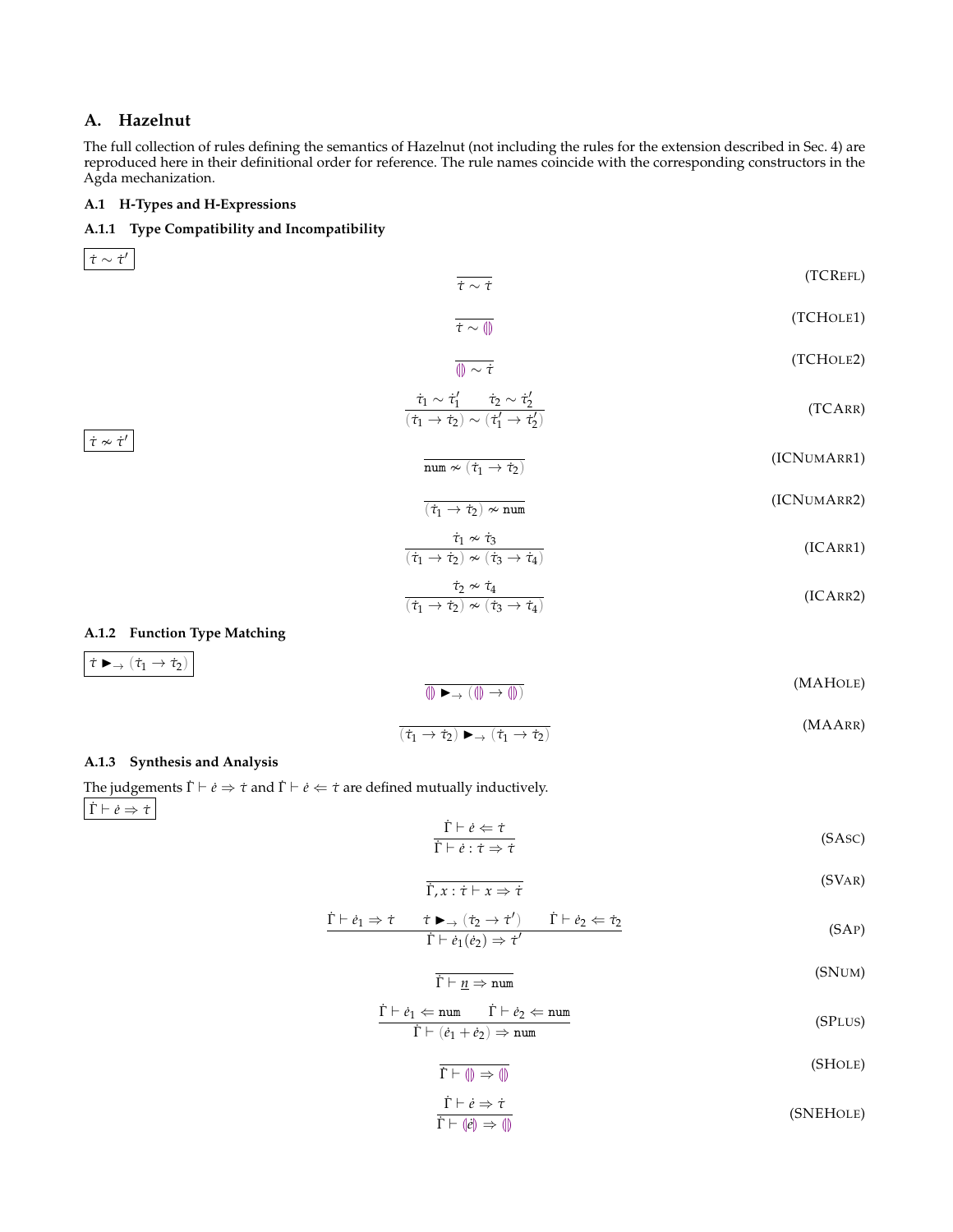$\dot{\Gamma} \vdash \dot{e} \Leftarrow \dot{\tau}$ 

$$
\frac{\dot{\Gamma} \vdash \dot{e} \Rightarrow \dot{\tau}'}{\dot{\Gamma} \vdash \dot{e} \Leftarrow \dot{\tau}} \tag{ASUBSUME}
$$

$$
\frac{\dot{\tau} \blacktriangleright_{\rightarrow} (\dot{\tau}_1 \rightarrow \dot{\tau}_2) \qquad \dot{\Gamma}, x : \dot{\tau}_1 \vdash \dot{e} \Leftarrow \dot{\tau}_2}{\dot{\Gamma} \vdash (\lambda x. \dot{e}) \Leftarrow \dot{\tau}}
$$
\n(ALAM)

## **A.2 Z-Types and Z-Expressions**

## **A.2.1 Type Cursor Erasure**

 $\hat{\tau}^{\diamond} = \dot{\tau}$  is a metafunction defined as follows:

| $\triangleright\dot{\tau}\triangleleft^{\diamond}=\dot{\tau}$                                 | (ETTOP)  |
|-----------------------------------------------------------------------------------------------|----------|
| $(\hat{\tau} \rightarrow \dot{\tau})^{\circ} = (\hat{\tau}^{\circ} \rightarrow \dot{\tau})$   | (ETARRL) |
| $(\dot{\tau}\rightarrow\hat{\tau})^{\circ}=(\dot{\tau}\rightarrow\hat{\tau}^{\circ})^{\circ}$ | (ETARRR) |

## **A.2.2 Expression Cursor Erasure**

 $\hat{e}^{\diamond} = \hat{e}$  is a metafunction defined as follows:

| $\triangleright e \triangleleft^{\diamond} = e$                         | (EETOP)    |
|-------------------------------------------------------------------------|------------|
| $\hat{e}$ : $\dot{\tau}^{\diamond} = \hat{e}^{\diamond}$ : $\dot{\tau}$ | (EEASCL)   |
| $\dot{e}: \hat{\tau}^{\diamond} = \dot{e}: \hat{\tau}^{\diamond}$       | (EEASCR)   |
| $(\lambda x.\hat{e})^{\diamond} = (\lambda x.\hat{e}^{\diamond})$       | (EELAM)    |
| $\hat{e}(\dot{e})^{\diamond} = \hat{e}^{\diamond}(\dot{e})$             | (EEAPL)    |
| $\dot{e}(\hat{e})^{\diamond} = \dot{e}(\hat{e}^{\diamond})$             | (EEAPR)    |
| $(\hat{e}+\dot{e})^{\diamond}=(\hat{e}^{\diamond}+\dot{e})^{\diamond}$  | (EEPLUSL)  |
| $(\dot{e}+\hat{e})^{\diamond}=(\dot{e}+\hat{e}^{\diamond})$             | (EEPLUSR)  |
| $(\hat{e})^{\diamond} = (\hat{e}^{\diamond})$                           | (EENEHOLE) |
|                                                                         |            |

## **A.3 Action Model**

## **A.3.1 Type Actions**

| $\triangleright (\dot{\tau}_1 \rightarrow \dot{\tau}_2) \triangleleft \xrightarrow{\text{move child 1}} (\triangleright \dot{\tau}_1 \triangleleft \rightarrow \dot{\tau}_2)$ | (TMARRCHILD1)                                                                                                                                                                     |
|-------------------------------------------------------------------------------------------------------------------------------------------------------------------------------|-----------------------------------------------------------------------------------------------------------------------------------------------------------------------------------|
| $\triangleright (\dot{\tau}_1 \rightarrow \dot{\tau}_2) \triangleleft \xrightarrow{\text{move child 2}} (\dot{\tau}_1 \rightarrow \triangleright \dot{\tau}_2)$               | (TMARRCHILD2)                                                                                                                                                                     |
| $(\triangleright \dot{\tau}_1 \triangleleft \rightarrow \dot{\tau}_2) \xrightarrow{\text{move parent}} \triangleright (\dot{\tau}_1 \rightarrow \dot{\tau}_2) \triangleleft$  | (TMARRPARENT1)                                                                                                                                                                    |
| $(\dot{\tau}_1 \rightarrow b\dot{\tau}_2) \xrightarrow{\text{move parent}} b(\dot{\tau}_1 \rightarrow \dot{\tau}_2) \triangleleft$                                            | (TMARRPARENT2)                                                                                                                                                                    |
|                                                                                                                                                                               |                                                                                                                                                                                   |
| $\triangleright \dot{\tau} \triangleleft \xrightarrow{\texttt{del}} \triangleright (\ \triangleleft$                                                                          | (TMDEL)                                                                                                                                                                           |
|                                                                                                                                                                               |                                                                                                                                                                                   |
| $\triangleright \dot{\tau} \triangleleft \xrightarrow{\text{construct arrow}} (\dot{\tau} \to \triangleright (\ \cdot\ )$                                                     | (TMCONARROW)                                                                                                                                                                      |
| $\triangleright$ ( ) $\triangleleft$ construct num $\triangleright$ num $\triangleleft$                                                                                       | (TMCONNUM)                                                                                                                                                                        |
|                                                                                                                                                                               |                                                                                                                                                                                   |
| $\overline{(\hat{\tau} \rightarrow \dot{\tau}) \xrightarrow{\alpha} (\hat{\tau}' \rightarrow \dot{\tau})}$                                                                    | (TMARRZIP1)                                                                                                                                                                       |
| $\hat{\tau} \stackrel{\alpha}{\longrightarrow} \hat{\tau}'$                                                                                                                   | (TMARRZIP2)                                                                                                                                                                       |
|                                                                                                                                                                               | $\hat{\tau} \stackrel{\alpha}{\longrightarrow} \hat{\tau}'$<br>$\overline{(\dot{\tau}\rightarrow\hat{\tau})\stackrel{\alpha}{\longrightarrow}(\dot{\tau}\rightarrow\hat{\tau}')}$ |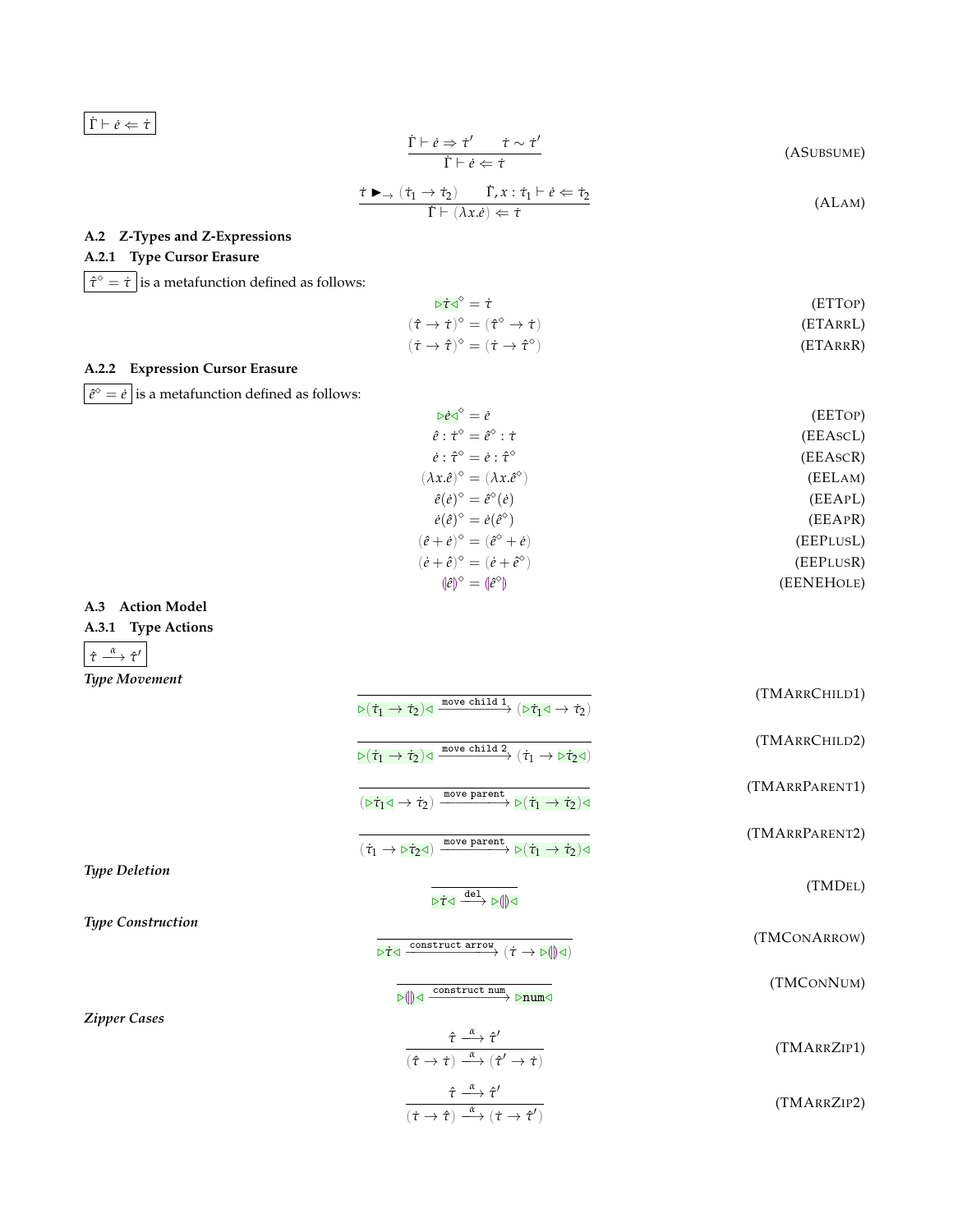## **A.3.2 Expression Movement Actions**

| <b>IOVA</b> |  |
|-------------|--|
|             |  |
|             |  |

*Ascription*

|                | $\overrightarrow{be} : \overrightarrow{\tau} \triangleleft \xrightarrow{\text{move child 1}} \overrightarrow{be} \triangleleft : \overrightarrow{\tau}$                                                | (EMASCCHILD1)    |
|----------------|--------------------------------------------------------------------------------------------------------------------------------------------------------------------------------------------------------|------------------|
|                | $\triangleright \dot{e}$ : $\dot{\tau}$ $\triangleleft$ $\xrightarrow{\text{move child 2}} \dot{e}$ : $\triangleright \dot{\tau}$                                                                      | (EMASCCHILD2)    |
|                | $\overrightarrow{\triangleright e\triangleleft} : \dot{\tau} \xrightarrow{\text{move parent}} \overrightarrow{\triangleright e} : \dot{\tau} \triangleleft$                                            | (EMASCPARENT1)   |
|                | $\vec{e} : \overrightarrow{b\tau}$ move parent $\overrightarrow{b\vec{e} : \tau}$                                                                                                                      | (EMASCPARENT2)   |
| Lambda         | $\triangleright (\lambda x.\dot{e}) \triangleleft \xrightarrow{\text{move child 1}} (\lambda x.\dot{\triangleright} \dot{e} \triangleleft)$                                                            | (EMLAMCHILD1)    |
|                | $(\lambda x. \triangleright \dot{e} \triangleleft) \xrightarrow{\text{move parent}} \triangleright (\lambda x. \dot{e}) \triangleleft$                                                                 | (EMLAMPARENT)    |
| Plus           | $\triangleright$ $(\dot{e}_1 + \dot{e}_2) \triangleleft$ move child $1$ $(\triangleright \dot{e}_1 \triangleleft + \dot{e}_2)$                                                                         | (EMPLUSCHILD1)   |
|                | $\overline{\triangleright(\dot{e}_1+\dot{e}_2)}$ move child $\overline{2}$ $(\dot{e}_1+\overline{\triangleright\dot{e}_2})$                                                                            | (EMPLUSCHILD2)   |
|                | $\frac{\overbrace{ \triangleright\dot{e}_1\triangleleft}}{ \triangleright\dot{e}_1\triangleleft}+\dot{e}_2}$ $\frac{\overline{\text{move parent}}}{ \triangleright(\dot{e}_1+\dot{e}_2)\triangleleft}$ | (EMPLUSPARENT1)  |
|                | $(\dot{e}_1 + \overrightarrow{e_2}) \xrightarrow{\text{move parent}} \overrightarrow{e_1 + e_2}$                                                                                                       | (EMPLUSPARENT2)  |
| Application    | $\triangleright \dot{e}_1(\dot{e}_2) \triangleleft \xrightarrow{\text{move child 1}} \triangleright \dot{e}_1 \triangleleft (\dot{e}_2)$                                                               | (EMAPCHILD1)     |
|                | $\overrightarrow{e_1(e_2)} \triangleleft \xrightarrow{\text{move child 2}} \dot{e_1}(\overrightarrow{e_2} \triangleleft)$                                                                              | (EMAPCHILD2)     |
|                | $\overrightarrow{e_1} \triangleleft (\dot{e}_2) \xrightarrow{\text{move parent}} \overrightarrow{e_1} (\dot{e}_2) \triangleleft$                                                                       | (EMAPPARENT1)    |
|                | $\stackrel{\cdot}{e}_1(\triangleright\stackrel{\cdot}{e}_2\triangleleft)\xrightarrow{\text{move parent}}\stackrel{\cdot}{\triangleright}\stackrel{\cdot}{e}_1(\stackrel{\cdot}{e}_2)\triangleleft$     | (EMAPPARENT2)    |
| Non-Empty Hole |                                                                                                                                                                                                        | (EMNEHOLECHILD1) |
|                | $\triangleright$ $\left\  \dot{e} \right\ $ $\triangleleft$ $\xrightarrow{\text{move child 1}}$ $\left\  \dot{\triangleright} \dot{e} \right\ $                                                        | (EMNEHOLEPARENT) |
|                | $\textbf{C}[\mathbb{R}^d \times \mathbb{R}] \xrightarrow{\text{move parent}} \mathbb{R}[\textbf{e}] \rtimes \textbf{e}$                                                                                |                  |

## **A.3.3 Synthetic and Analytic Expression Actions**

The synthetic and analytic expression action performance judgements are defined mutually inductively.

$$
\dot{\Gamma} \vdash \hat{e} \Rightarrow \dot{\tau} \stackrel{\alpha}{\longrightarrow} \hat{e}' \Rightarrow \dot{\tau}'
$$

$$
Movement
$$

$$
\frac{\hat{e} \xrightarrow{\text{move } \delta} \hat{e}'}{\Gamma \vdash \hat{e} \Rightarrow \hat{\tau} \xrightarrow{\text{move } \delta} \hat{e}' \Rightarrow \hat{\tau}}
$$
(SAMove)

*Deletion*

$$
\dot{\Gamma} \vdash \overrightarrow{\text{Dé}} \Rightarrow \dot{\tau} \xrightarrow{\text{del}} \overrightarrow{\text{D}(\mathbb{J} \triangleleft \Rightarrow \langle \mathbb{J} \rangle)} \tag{SADEL}
$$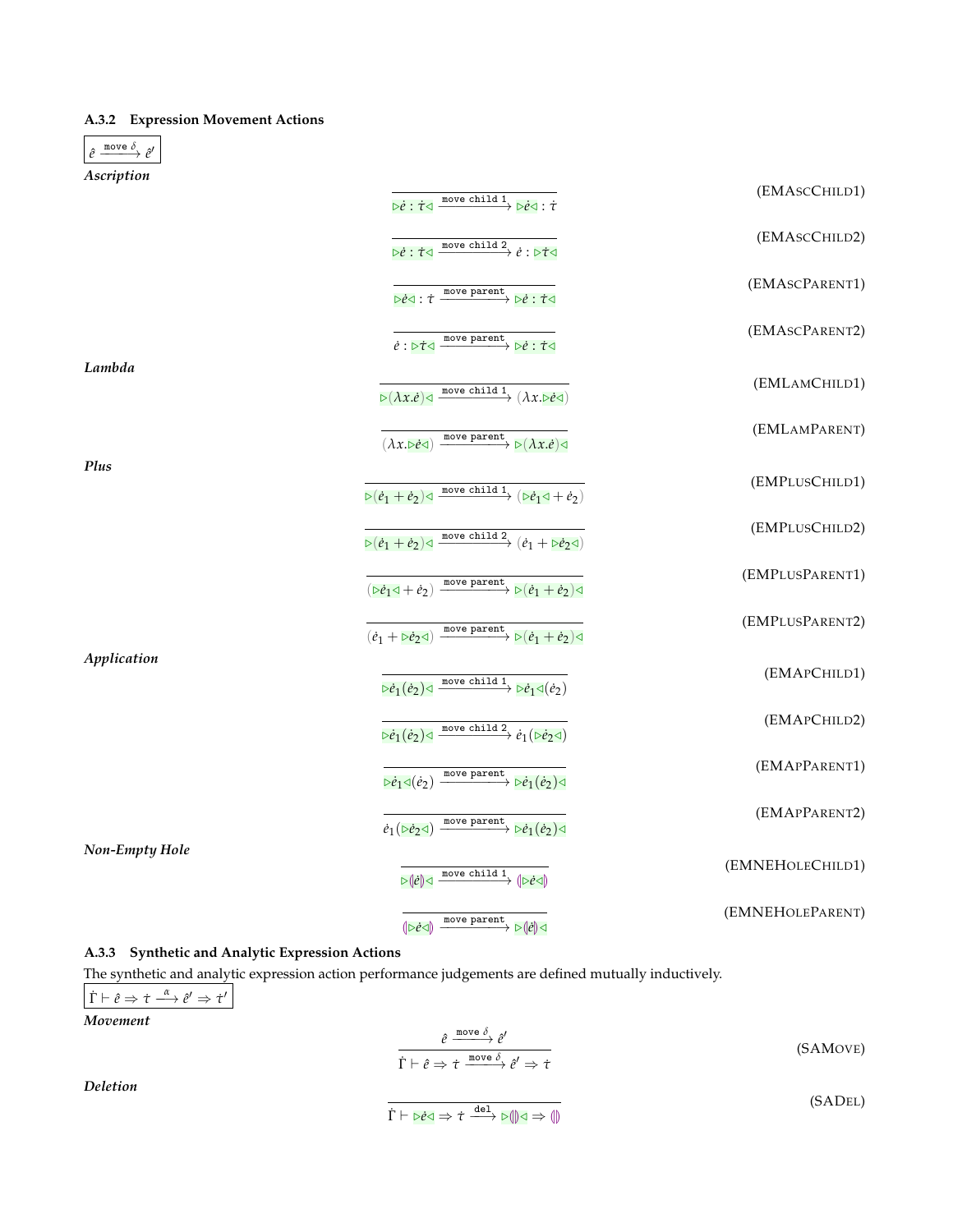## *Construction*

$$
\frac{\Gamma \vdash p \check{e} \check{e} \Rightarrow \check{\tau} \text{ construct as } \check{e} : p \check{\tau} \check{e} \Rightarrow \check{\tau}
$$
\n
$$
\frac{\Gamma, x : t \vdash \mathbb{S}(\mathbb{S} \Rightarrow \check{\tau} \text{ construct as } \check{\tau})}{\Gamma \vdash \mathbb{S}(\mathbb{S} \Rightarrow \check{\tau} \text{ construct as } \check{\tau}) \land x.(\mathbb{I}) : (\mathbb{S}(\mathbb{S} \Rightarrow \mathbb{Q}) \Rightarrow (\mathbb{S} \Rightarrow \mathbb{Q}) \Rightarrow (\mathbb{S} \Rightarrow \mathbb{S} \Rightarrow \mathbb{S} \Rightarrow \mathbb{S} \Rightarrow \mathbb{S} \Rightarrow \mathbb{S} \Rightarrow (\mathbb{S} \Rightarrow \mathbb{S} \Rightarrow \mathbb{S} \Rightarrow \mathbb{S} \Rightarrow (\mathbb{S} \Rightarrow \mathbb{S} \Rightarrow \mathbb{S} \Rightarrow \mathbb{S} \Rightarrow (\mathbb{S} \Rightarrow \mathbb{S} \Rightarrow \mathbb{S} \Rightarrow \mathbb{S} \Rightarrow (\mathbb{S} \Rightarrow \mathbb{S} \Rightarrow \mathbb{S} \Rightarrow \mathbb{S} \Rightarrow (\mathbb{S} \Rightarrow \mathbb{S} \Rightarrow \mathbb{S} \Rightarrow \mathbb{S} \Rightarrow \mathbb{S} \Rightarrow (\mathbb{S} \Rightarrow \mathbb{S} \Rightarrow \mathbb{S} \Rightarrow \mathbb{S} \Rightarrow \mathbb{S} \Rightarrow \mathbb{S} \Rightarrow \mathbb{S} \Rightarrow \mathbb{S} \Rightarrow \mathbb{S} \Rightarrow (\mathbb{S} \Rightarrow \mathbb{S} \Rightarrow \mathbb{S} \Rightarrow \mathbb{S} \Rightarrow \mathbb{S} \Rightarrow \mathbb{S} \Rightarrow \mathbb{S} \Rightarrow \mathbb{S} \Rightarrow \mathbb{S} \Rightarrow \mathbb{S} \Rightarrow \mathbb{S} \Rightarrow \mathbb{S} \Rightarrow \mathbb{S} \Rightarrow \mathbb{S} \Rightarrow \mathbb{S} \Rightarrow \mathbb{S} \Rightarrow \mathbb{S} \Rightarrow \mathbb{S} \Rightarrow \mathbb{S} \Rightarrow \mathbb{S} \Rightarrow \mathbb{S} \Rightarrow \mathbb{S} \Rightarrow \mathbb{S} \Rightarrow \mathbb{S} \Rightarrow \mathbb{S} \Rightarrow \mathbb{S} \Rightarrow \mathbb{S} \Rightarrow \mathbb{S} \Rightarrow \mathbb{S} \Rightarrow \mathbb{S} \Rightarrow \mathbb{S} \Rightarrow \mathbb{S} \Rightarrow \mathbb{S} \Rightarrow \mathbb{S} \Rightarrow \mathbb{S} \Rightarrow \mathbb
$$



$$
\frac{\dot{\Gamma} \vdash \hat{e}^{\diamond} \Rightarrow \dot{\tau}^{\prime} \qquad \dot{\Gamma} \vdash \hat{e} \Rightarrow \dot{\tau}^{\prime} \stackrel{\alpha}{\longrightarrow} \hat{e}^{\prime} \Rightarrow \dot{\tau}^{\prime \prime} \qquad \dot{\tau} \sim \dot{\tau}^{\prime \prime}}{\dot{\Gamma} \vdash \hat{e} \stackrel{\alpha}{\longrightarrow} \hat{e}^{\prime} \Leftarrow \dot{\tau}}
$$
\n(AASUBSUME)

*Finishing*

*Zipper Cases*

$$
\vdash \mathsf{D}(\mathcal{e}) \triangleleft \Rightarrow (\mathsf{D} \xrightarrow{\mathsf{finish}} \mathsf{D} \mathcal{e} \triangleleft \Rightarrow t'
$$

$$
\dot{\Gamma} \vdash \hat{e} \xrightarrow{\alpha} \hat{e}' \Leftarrow \dot{\tau}
$$
 (SAZIPASC1)

$$
\frac{\hat{\tau} \stackrel{\alpha}{\longrightarrow} \hat{\tau}'}{\dot{\Gamma} \vdash \dot{\tau} \stackrel{\alpha}{\longrightarrow} \hat{\tau}^{\diamond}} \frac{\dot{\Gamma} \vdash \dot{e} \Leftarrow \hat{\tau}^{\prime \diamond}}{\dot{\gamma} \dot{\gamma} \cdot \dot{\gamma} \cdot \dot{\gamma} \cdot \dot{\gamma}^{\prime \diamond}} \tag{SAZIPASC2}
$$

$$
\vec{\Gamma} \vdash \dot{e} : \hat{\tau} \Rightarrow \hat{\tau}^{\diamond} \xrightarrow{\alpha} \dot{e} : \hat{\tau}' \Rightarrow \hat{\tau}'^{\diamond}
$$
\n
$$
\vec{\Gamma} \vdash \hat{e} \Rightarrow \dot{\tau} \Rightarrow \hat{\tau}^{\diamond} \xrightarrow{\alpha} \hat{\tau}^{\diamond} \Rightarrow \dot{\tau}^{\diamond}
$$
\n
$$
(SALIPASC)
$$

$$
\frac{\dot{\tau}_3 \blacktriangleright_{\rightarrow} (\dot{\tau}_4 \rightarrow \dot{\tau}_5) \qquad \dot{\Gamma} \vdash \dot{e} \Leftarrow \dot{\tau}_4}{\dot{\Gamma} \vdash \hat{e}(\dot{e}) \Rightarrow \dot{\tau}_1 \xrightarrow{\alpha} \hat{e}'(\dot{e}) \Rightarrow \dot{\tau}_5}
$$
 (SAZIPAPARR)

$$
\frac{\dot{\Gamma} \vdash \dot{e} \Rightarrow \dot{\tau}_2 \qquad \dot{\tau}_2 \blacktriangleright_{\rightarrow} (\dot{\tau}_3 \rightarrow \dot{\tau}_4) \qquad \dot{\Gamma} \vdash \hat{e} \stackrel{\alpha}{\longrightarrow} \hat{e}' \Leftarrow \dot{\tau}_3}{\dot{\Gamma} \vdash \dot{e}(\hat{e}) \Rightarrow \dot{\tau}_1 \stackrel{\alpha}{\longrightarrow} \dot{e}(\hat{e}') \Rightarrow \dot{\tau}_4}
$$
\n(SAZIPAPANA)

$$
\frac{\Gamma \vdash \hat{e} \xrightarrow{\alpha} \hat{e}' \Leftarrow \text{num}}{\Gamma \vdash (\hat{e} + \hat{e}) \Rightarrow \text{num} \xrightarrow{\alpha} (\hat{e}' + \hat{e}) \Rightarrow \text{num}} \tag{SAZIPPLUS1}
$$

$$
\dot{\Gamma} \vdash \ell \to \ell \iff \text{num}
$$
\n
$$
\dot{\Gamma} \vdash (\ell + \ell) \Rightarrow \text{num} \xrightarrow{\alpha} (\ell' + \ell) \Rightarrow \text{num}
$$
\n(SAZIPPLUS1)

$$
\frac{\dot{\Gamma} \vdash \hat{e} \xrightarrow{\alpha} \hat{e}' \Leftarrow \text{num}}{\dot{\Gamma} \vdash (\dot{e} + \hat{e}) \Rightarrow \text{num} \xrightarrow{\alpha} (\dot{e} + \hat{e}') \Rightarrow \text{num}} \tag{SAZIPPLUS2}
$$